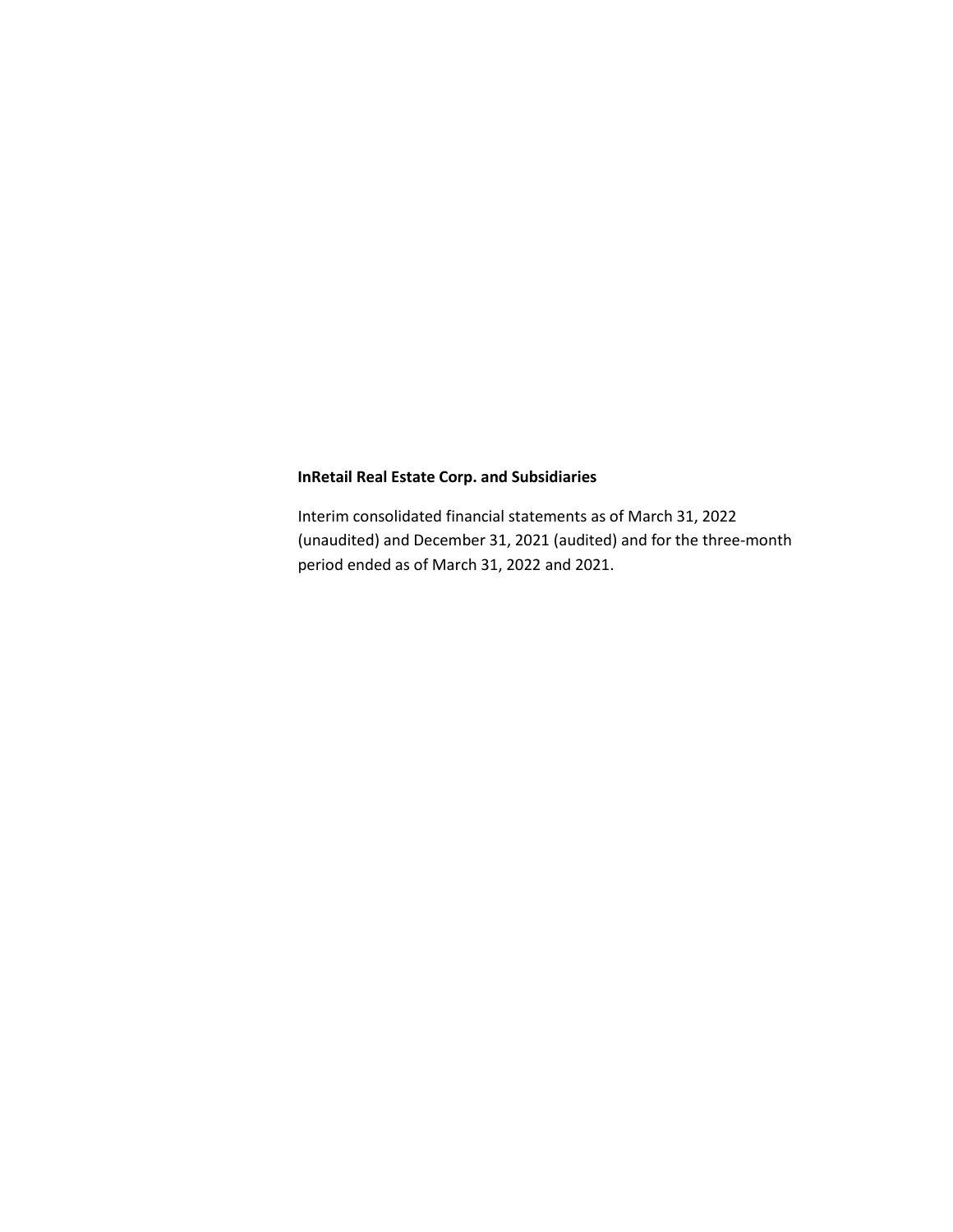Interim consolidated financial statements as of March 31, 2022 and December 31, 2021 and for the three-month period ended March 31, 2022 and 2021.

# **Contents**

# **Interim consolidated financial statements**

Interim consolidated statements of financial position Interim consolidated statements of income Interim consolidated statements of comprehensive income Interim consolidated statements of changes in equity Interim consolidated statements of cash flows Notes to the interim consolidated financial statements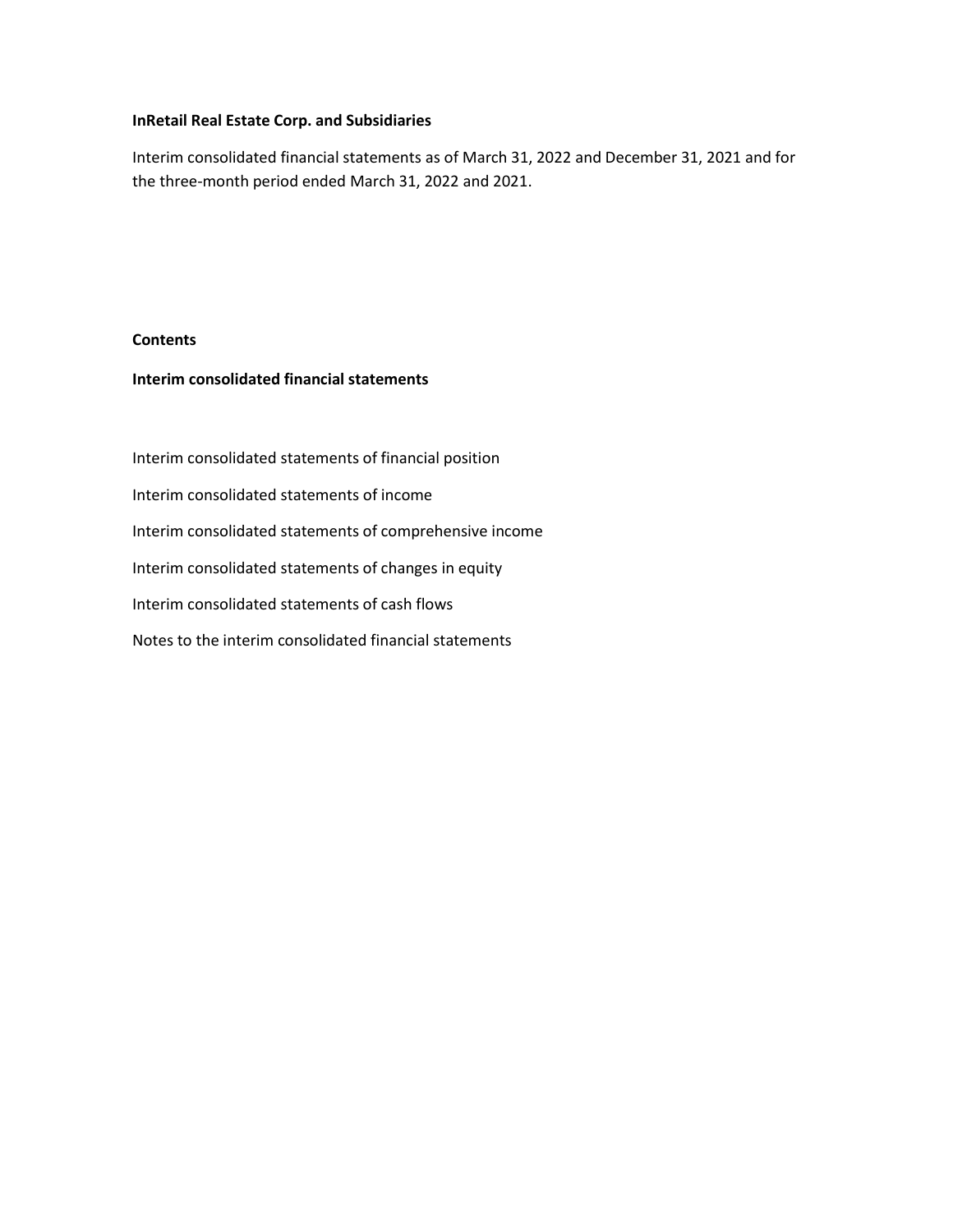# Interim consolidated statements of financial position

# As of March 31, 2022 (unaudited) and December 31, 2021 (audited)

|                                                  | <b>Note</b> | 2022      | 2021      |                                              | <b>Note</b> | 2022      | 2021      |
|--------------------------------------------------|-------------|-----------|-----------|----------------------------------------------|-------------|-----------|-----------|
|                                                  |             | S/(000)   | S/(000)   |                                              |             | S/(000)   | S/(000)   |
| <b>Assets</b>                                    |             |           |           | <b>Liabilities and equity</b>                |             |           |           |
| <b>Current assets</b>                            |             |           |           | <b>Current liabilities</b>                   |             |           |           |
| Cash and cash equivalents                        | 4           | 155,815   | 195,484   | Trade payables                               | 14          | 36,500    | 48,209    |
| Investments at fair value through equity         | 5           | 190,077   | 191,266   | Other liabilities                            | 15          | 42,007    | 69,070    |
| Investments at fair value through profit or loss | 6           | 4,189     | 81,782    | Accounts payable to related parties          | 26          | 1,910     | 1,880     |
| Trade receivables, net                           | 7           | 43,470    | 44,693    | Current portion financial obligations        | 17          | 66,679    | 157,953   |
| Other receivables                                | 8           | 9,759     | 8,890     | Lease liability                              | 16(c)       | 4,593     | 4,796     |
| Accounts receivables from related parties        | 26          | 39,938    | 45,528    | <b>Total current liabilities</b>             |             | 151,689   | 281,908   |
| Prepaid expenses                                 | 9           | 10,907    | 2,619     |                                              |             |           |           |
| Recoverable taxes                                | 10          | 11,385    | 10,086    | <b>Non-current liabilities</b>               |             |           |           |
| <b>Total current assets</b>                      |             | 465,540   | 580,348   | Trade payables                               | 14          | 5,971     | 6,809     |
|                                                  |             |           |           | Other liabilities                            | 15          | 13,593    | 13,760    |
| Non-current assets                               |             |           |           | Income tax related to special purpose entity | 25(e)       | 442,474   | 416,979   |
| Other receivables                                | 8           | 4,892     | 4,892     | Lease liability                              | 16(c)       | 224,004   | 230,007   |
| Accounts receivables from related parties        | 26          | 465,194   | 460,571   | Long-term financial obligations              | 17          | 2,055,717 | 2,163,896 |
| Deferred income tax, net                         | 18          | 7,039     | 6,208     | Deferred income tax liabilities, net         | 18          | 35,616    | 33,717    |
| Recoverable taxes                                | 10          | 17,213    | 20,076    | Derivative financial instrument              | 13          | 9,560     |           |
| Facilities, furniture and equipment, net         | 11          | 10,254    | 9,734     | <b>Total non-current liabilities</b>         |             | 2,786,935 | 2,865,168 |
| Investment properties                            | 12          | 4,435,841 | 4,430,543 | <b>Total liabilities</b>                     |             | 2,938,624 | 3,147,076 |
| Right-of-use assets, net                         | 16(b)       | 139,782   | 138,604   |                                              |             |           |           |
| Intangible assets, net                           |             | 13,657    | 13,604    | <b>Equity</b>                                |             |           |           |
| Derivative financial instrument                  | 13          | 70,082    | 109,754   | Capital stock                                | 20          | 1,475,706 | 1,475,706 |
| <b>Total non-current assets</b>                  |             | 5,163,954 | 5,193,986 | Unrealized results                           |             | 23,642    | 30,521    |
|                                                  |             |           |           | <b>Retained earnings</b>                     |             | 1,191,522 | 1,121,031 |
|                                                  |             |           |           | <b>Total equity</b>                          |             | 2,690,870 | 2,627,258 |
| <b>Total assets</b>                              |             | 5,629,494 | 5,774,334 | <b>Total liabilities and equity</b>          |             | 5,629,494 | 5,774,334 |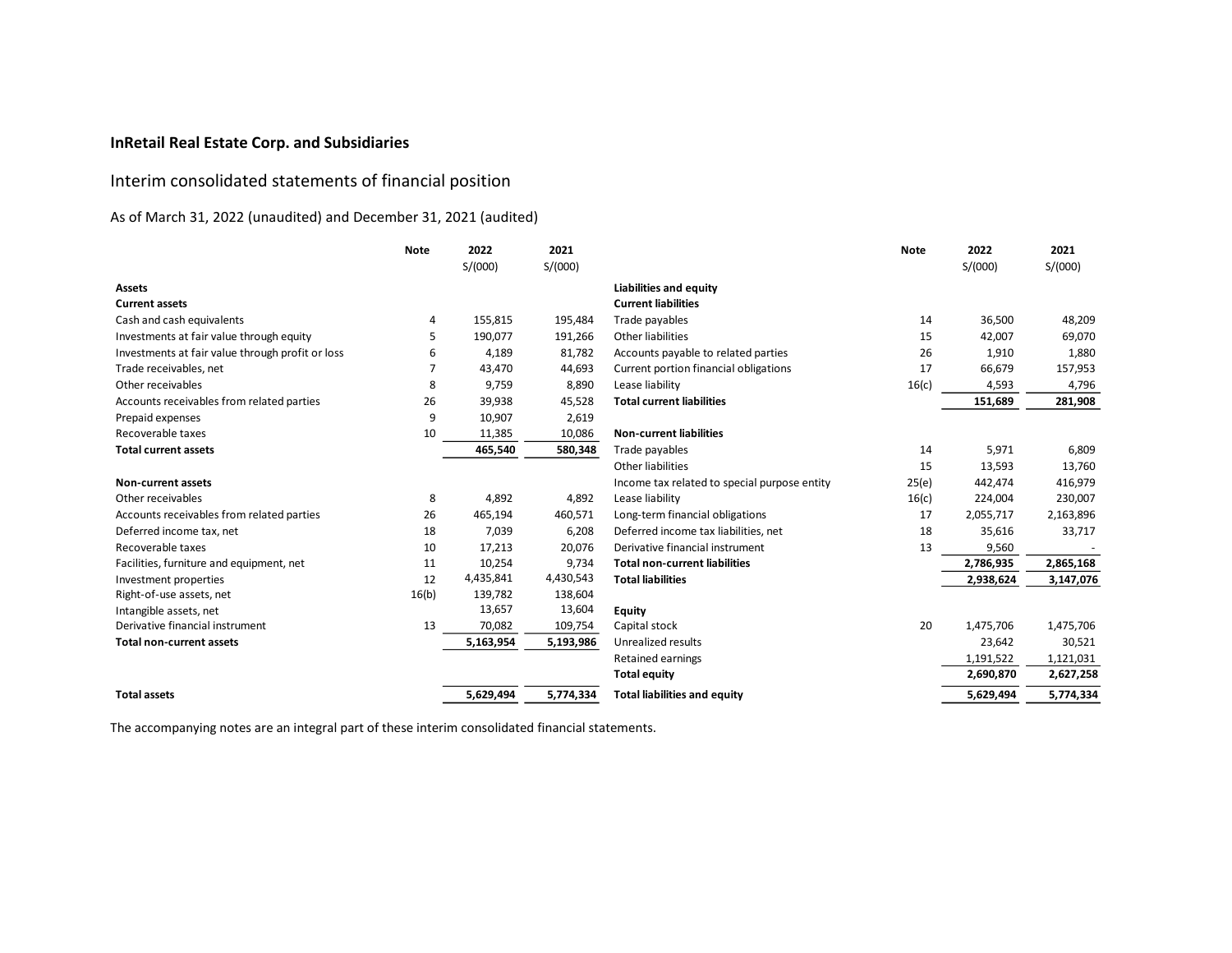Interim consolidated statements of income

# For the three-month period ended as of March 31, 2022 and 2021

|                                                                                                  | <b>Note</b> | 2022      | 2021      |
|--------------------------------------------------------------------------------------------------|-------------|-----------|-----------|
|                                                                                                  |             | S/(000)   | S/(000)   |
| Rental income                                                                                    | 21          | 103,360   | 71,782    |
| Cost of rental income                                                                            | 22          | (12, 757) | (10, 979) |
| Net rental income                                                                                |             | 90,603    | 60,803    |
| Income from management services                                                                  | 21          | 48,145    | 36,466    |
| Cost related to income from management services                                                  | 22          | (37, 370) | (28, 610) |
| Net management service income                                                                    |             | 10,775    | 7,856     |
| <b>Gross profit</b>                                                                              |             | 101,378   | 68,659    |
| Fair value adjustment for investment properties                                                  | 12(b)       | (20, 967) | 12,347    |
| Administrative expenses                                                                          | 23          | (9, 593)  | (7,690)   |
| Selling expenses                                                                                 | 23          | (2,699)   | (4, 118)  |
| Other operating expenses, net                                                                    |             | 61        | (13)      |
| <b>Operating profit</b>                                                                          |             | 68,180    | 69,185    |
| Financial income                                                                                 | 24          | 11,403    | 10,789    |
| Financial expenses                                                                               | 24          | (44, 477) | (40, 775) |
| Exchange difference, net                                                                         | 27(a)(ii)   | 62,909    | (8, 729)  |
| Profit before income tax                                                                         |             | 98,015    | 30,470    |
| Income tax                                                                                       | 18(a)       | (28, 375) | (9, 341)  |
| Net profit                                                                                       |             | 69,640    | 21,129    |
| Profit per share:                                                                                |             |           |           |
| Basic and diluted profit for the period attributable to ordinary<br>equity holders of the parent | 20(b)       | 0.123     | 0.037     |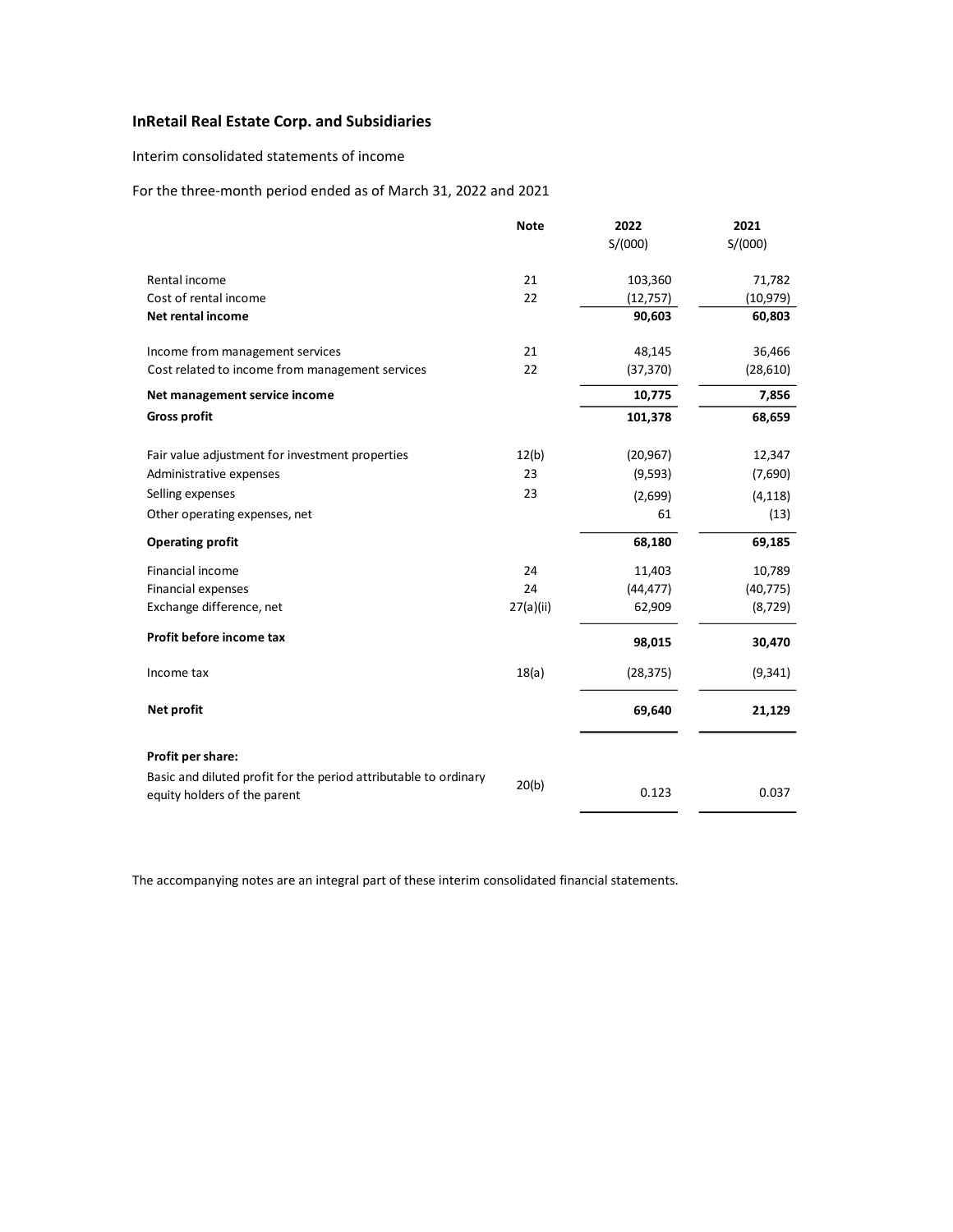Interim consolidated statements of other comprehensive income

For the three-month period ended as of March 31, 2022 and 2021

|                                                                      | 2022<br>S/(000) | 2021<br>S/(000) |
|----------------------------------------------------------------------|-----------------|-----------------|
| Profit for the period                                                | 69,640          | 21,129          |
| Other comprehensive income                                           |                 |                 |
| Unrealized (loss) gain on investments at fair value through equity   | (1, 189)        | 23,137          |
| Income tax related to special purpose entities                       |                 | (6,941)         |
| Total other comprehensive income of investments at fair value        |                 |                 |
| through equity                                                       | (1, 189)        | 16,196          |
|                                                                      |                 |                 |
| Unrealized loss on hedging derivative financial instrument           | (5,690)         | (31, 659)       |
| Income tax related to special purpose entities                       |                 | (3,324)         |
| Total other comprehensive income of derivative financial instrument  | (5,690)         | (34, 983)       |
|                                                                      |                 |                 |
| Other comprehensive income for the period, net of income tax effects | (6, 879)        | (18, 787)       |
| Total comprehensive income for the period                            | 62,761          | 2,342           |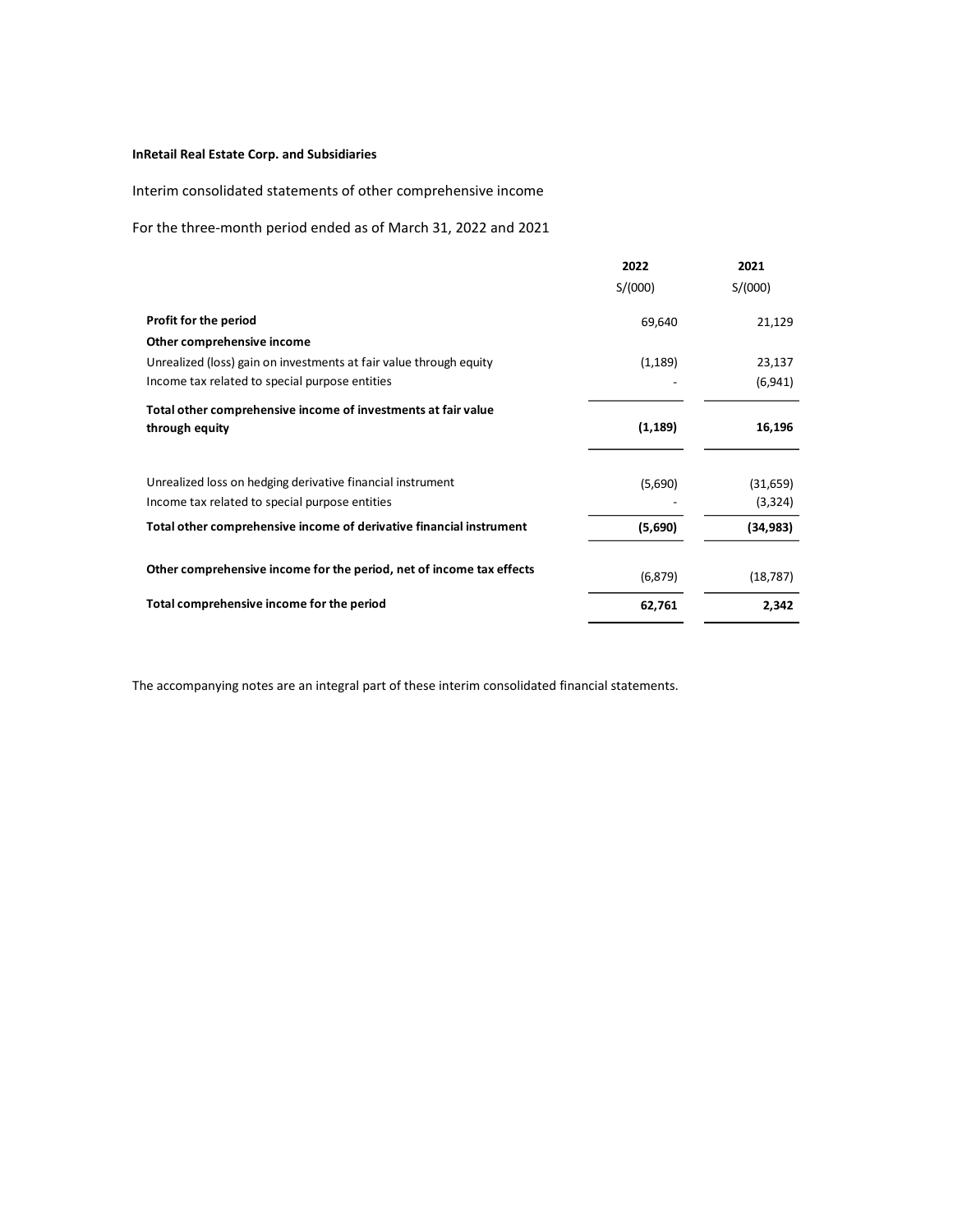Interim consolidated statements of changes in equity

For the three-month period ended as of March 31, 2022 and 2021

|                                   | <b>Capital stock</b> | <b>Unrealized results</b> | <b>Retained earnings</b> | <b>Total Equity</b> |
|-----------------------------------|----------------------|---------------------------|--------------------------|---------------------|
|                                   | S/(000)              | S/(000)                   | S/(000)                  | S/(000)             |
| Balance as of January 1, 2021     | 1,475,706            | (24, 572)                 | 986,730                  | 2,437,864           |
| Profit for the period             |                      |                           | 21,129                   | 21,129              |
| Other comprehensive income        |                      | (18, 787)                 |                          | (18, 787)           |
| <b>Total comprehensive income</b> |                      | (18, 787)                 | 21,129                   | 2,342               |
| Other                             |                      |                           |                          |                     |
| Balance as of March 31, 2021      | 1,475,706            | (43, 359)                 | 1,007,859                | 2,440,206           |
| Balance as of January 1, 2022     | 1,475,706            | 30,521                    | 1,121,031                | 2,627,258           |
| Profit for the period             |                      |                           | 69,640                   | 69,640              |
| Other comprehensive income        |                      | (6, 879)                  |                          | (6, 879)            |
| <b>Total comprehensive income</b> |                      | (6, 879)                  | 69,640                   | 62,761              |
| Other                             |                      |                           | 851                      | 851                 |
| Balance as of March 31, 2022      | 1,475,706            | 23,642                    | 1,191,522                | 2,690,870           |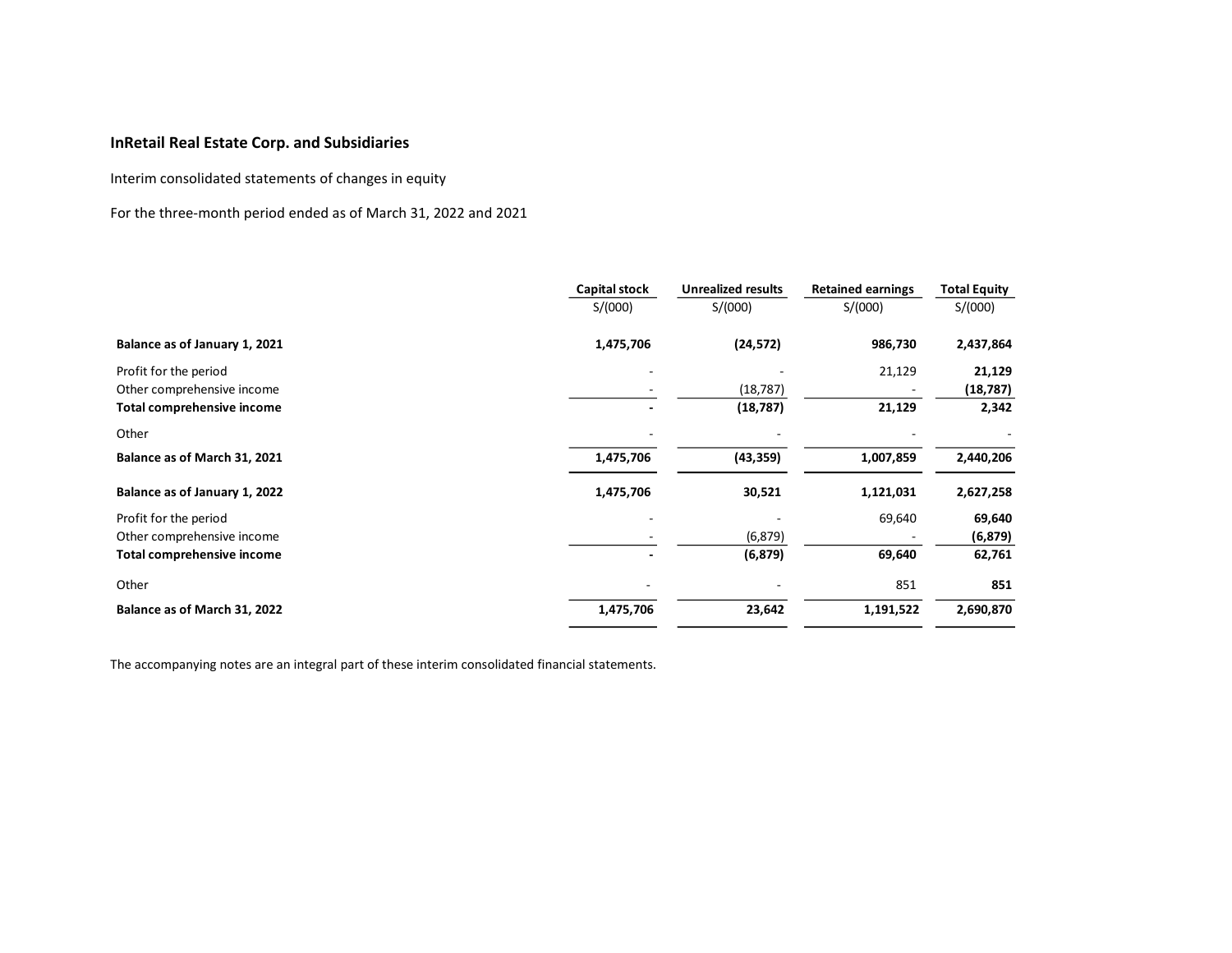# Interim consolidated statements of cash flows

# For the three-month period ended as of March 31, 2022 and 2021

|                                                                        | 2022       | 2021       |
|------------------------------------------------------------------------|------------|------------|
|                                                                        | S/(000)    | S/(000)    |
| <b>Operating activities</b>                                            |            |            |
| Revenue                                                                | 169,185    | 114,766    |
| Payments of goods and services to suppliers                            | (48, 874)  | (38, 258)  |
| Payments of salaries and social benefits to employees                  | (11,689)   | (9,702)    |
| Taxes paid                                                             | (24,062)   | (20, 440)  |
| Recovery of taxes                                                      | 2,893      | 5,693      |
| Other payments, net                                                    | (18, 735)  | (12,505)   |
| Net cash flows from operating activities                               | 68,718     | 39,554     |
| <b>Investing activities</b>                                            |            |            |
| Collection of loans granted to related parties                         | 13,881     | 13,881     |
| Sale of investments at fair value through profit or loss               | 109,253    | 216,071    |
| Purchase of investments at fair value through profit or loss           | (34, 863)  | (174, 881) |
| Purchase of facilities, furniture and equipment                        | (345)      | (200)      |
| Purchase and development of intangible assets                          | (782)      | (727)      |
| Purchase of investment properties                                      | (26, 265)  | (15, 591)  |
| Value Added Tax payment related to investment properties               | (4, 728)   | (2,806)    |
| Net cash flows from in investing activities                            | 56,151     | 35,747     |
| <b>Financing activities</b>                                            |            |            |
| Proceeds from interest-bearing loans and borrowings                    | 24,500     | 54,500     |
| Payment of interest-bearing loans and borrowings                       | (125, 318) | (65, 916)  |
| Payment of lease liability                                             | (1, 185)   | (1,909)    |
| Interest payment of lease liability                                    | (2,726)    | (2,505)    |
| Interests paid                                                         | (59, 809)  | (59, 901)  |
| Net cash flows used in financing activities                            | (164, 538) | (75, 731)  |
| Net decrease of cash and short-term deposits                           | (39,669)   | (430)      |
| Cash and short-term deposits at the beginning of the period            | 195,484    | 19,987     |
| Cash and short-term deposits at the end of the period                  | 155,815    | 19,557     |
| <b>Non-cash transactions</b>                                           |            |            |
| Fixed assets purchased through leasing and other financial obligations | 1,584      | 2,004      |
| Addition of right-of-use asset                                         | 3,192      |            |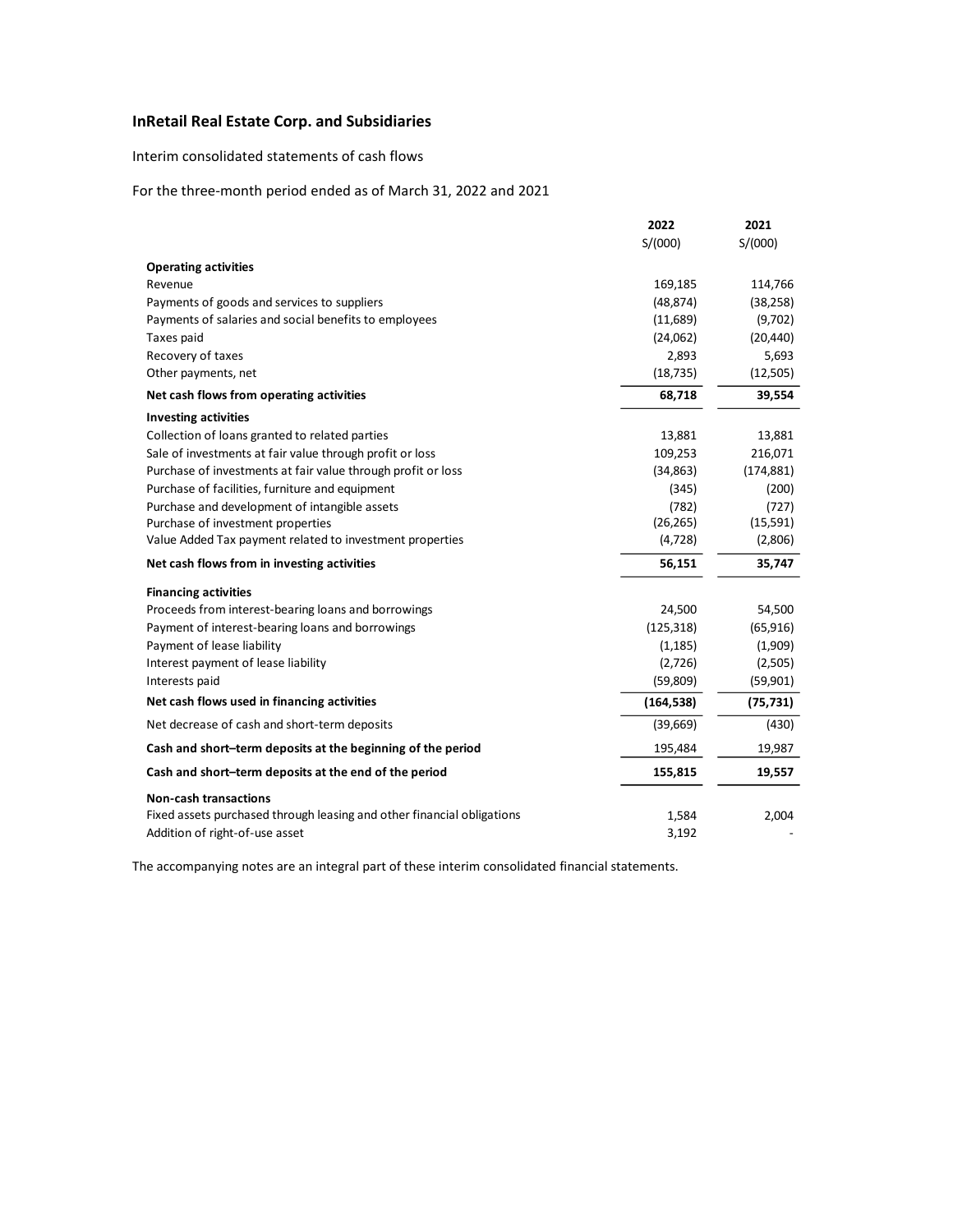## **Notes to the interim consolidated financial statements (unaudited)**

Interim unaudited consolidated financial statements as of March 31, 2022 and December 31, 2021 (audited) and for the three-month period ended as of March 31, 2022 and 2021.

## **1. Business activity and pandemic**

## **Business activity**

InRetail Real Estate Corp. (hereinafter "the Company") is a holding entity incorporated in April 2012 in the Republic of Panama, subsidiary of InRetail Perú Corp. The latter is subsidiary of Intercorp Retail Inc., which in turn is a subsidiary of Intercorp Peru Ltd. (a holding company incorporated in The Bahamas, hereinafter "Intercorp Perú"), which is the ultimate holding Company of "Intercorp Peru Group" or the "Group", which refers to Intercorp Perú Ltd. and its subsidiaries.

As of March 31, 2022 and December 31, 2021 Intercorp Perú holds directly and indirectly 70.85 percent of the capital stock of InRetail Perú Corp., which in turn holds 100 percent of the capital stock of the Company.

Its management and administrative offices are located at Av. Punta del Este 2403, Jesús Maria, Lima, Perú. However, the Company's legal address is 50 Street and 74 Street, floor 16 "PH" Building, San Francisco, Republic of Panama.

The Company and its Subsidiaries, Patrimonio en Fideicomiso – D.S.N° 093-2002-EF-InRetail Shopping Malls, Patrimonio en Fideicomiso – D.S.N° 093-2002-EF-Interproperties Holding, Patrimonio en Fideicomiso –D.S.N° 093- 2002-EF-Interproperties Holding II and Real Plaza S.R.L. (hereinafter and together, "InRetail Real Estate"), are dedicated to the operation of shopping malls as well as real estate development. InRetail Real Estate operations are concentrated in Perú.

#### **Pandemic**

In March 2020, the World Health Agency "WHO" declared the coronavirus outbreak as a pandemic. The Company and its Subsidiaries have taken all the appropriate measures to safeguard the health of workers and ensure their critical processes.

From March 16 to June 21, 2020, the shopping centers were partially closed, only the stores related to essential services such as: supermarkets, pharmacies and banks remained open; for this reason, during this period the Company and its Subsidiaries granted discounts to their tenants for income and other related services. At the end of June, the opening of non essential stores and services was authorized with restrictions ruled by the government, which included maximum capacity in malls.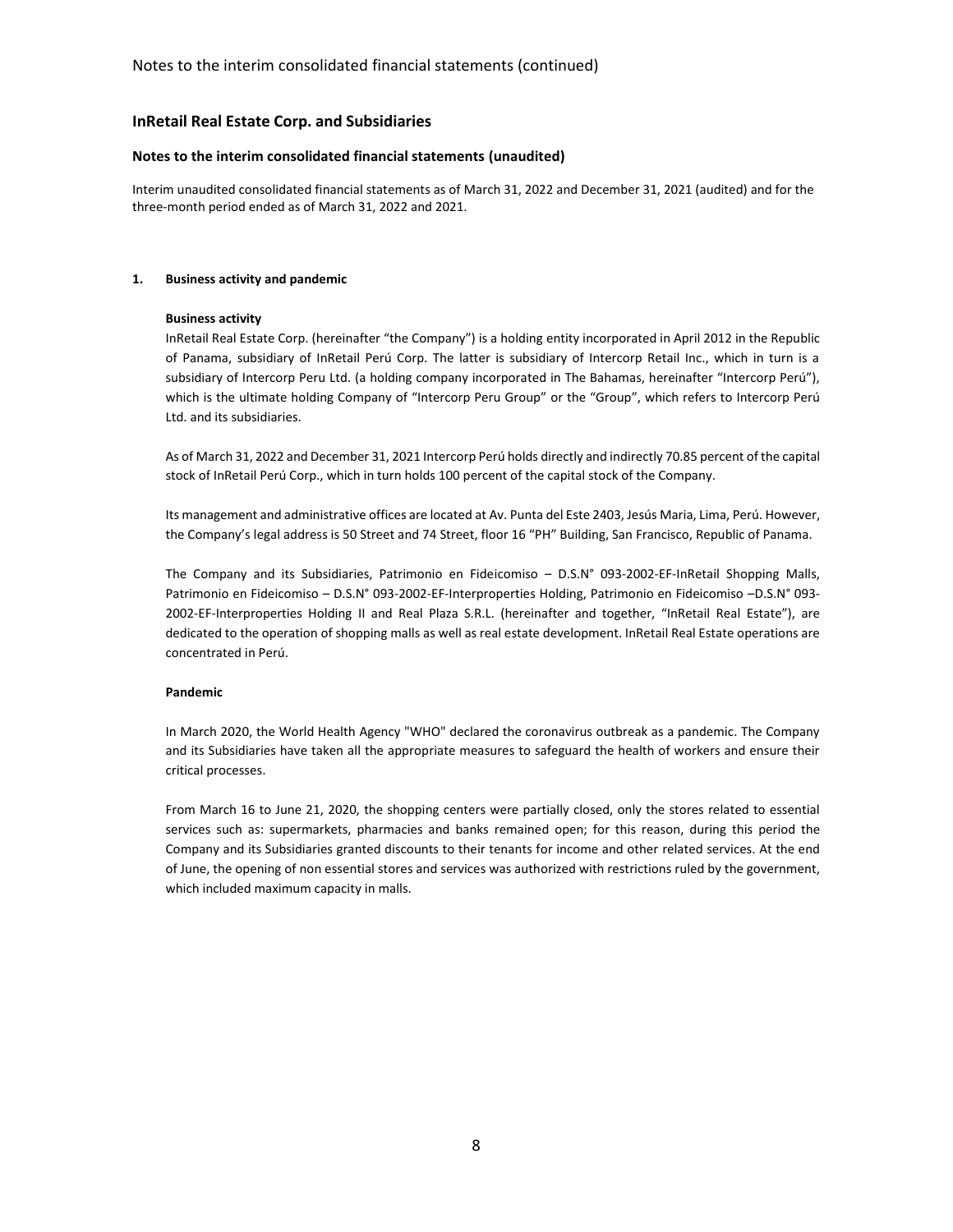On January 26, 2021, the government of Peru announced new quarantine measures for the country to contain the virus, applying different measures in each region according to four different alert levels: extreme, very high, high and moderate. Measures were initially applicable for 15 days, from January 31, 2021 to February 15, 2021, but were extended to February 28, 2021. In this context, shopping centers in extreme risk regions were only allowed to operate essential retail and e-commerce. Shopping centers in other risk level regions were allowed to operate nonessential retail, but maximum visitor capacity was reduced to levels between 20% and 60%.

On February 24, 2021, the government of Peru announced the lifting of the quarantine measures in the country from March 1, 2021 to March 14, 2021. During this period, all shopping centers were allowed to operate both essential and non-essential retail, but with restrictions on maximum visitor capacity between 20% and 60% which varied depending on the tenant and risk level in each region. These effects are included in the consolidated financial statements.

On April 14, 2021, the Peruvian Government announced that, due to the increase in infections, several regions of the country would return to extreme risk, where the allowed capacity in shopping centers will be 20 percent, which will be in force from April 19 to May 5, 2021.

On July 12, 2021, restrictions on Sundays were lifted, capacity in Malls was increased to 50%, and opening hours were increased until 10 pm. Since September 6, 2021, most regions of the country have been classified in the lowest risk level.

The Peruvian Government announced that, due to the increase in infections, several regions of the country would return to the high risk level, where the capacity allowed in shopping centers will be 60 percent, which will be in force from December 15, 2021 to January 30, 2022.

In the opinion of the Company's Management and its Subsidiaries, the Company has sufficient liquidity and debt capacity to meet its obligations; as well as to continue operations.

The consolidated financial statements as of March 31, 2022, were approved by the Board of Directors on May 16, 2022.

## **2. Subsidiaries activities**

Following is the description of the Company´s main Subsidiaries' activities:

- (a) Patrimonio en Fideicomiso D.S.N°093-2002-EF-InRetail Shopping Malls is a Special Purpose Entity (SPE) formed on July 2014, for the purpose of holding certificates of participation of Patrimonio en Fideicomiso – D.S.N°093-2002-EF-Interproperties Holding and Patrimonio en Fideicomiso – D.S.N°093—2002-EF-Interproperties Holding II and 100 percent of capital stock of Real Plaza S.R.L.
- (b) Patrimonio en Fideicomiso –D.S. N°093-2002-EF-Interproperties Holding and Patrimonio en Fideicomiso-D.S. N°093-2002-EF-Interproperties Holding II (hereinafter "Interproperties Holding" and "Interproperties Holding II", respectively).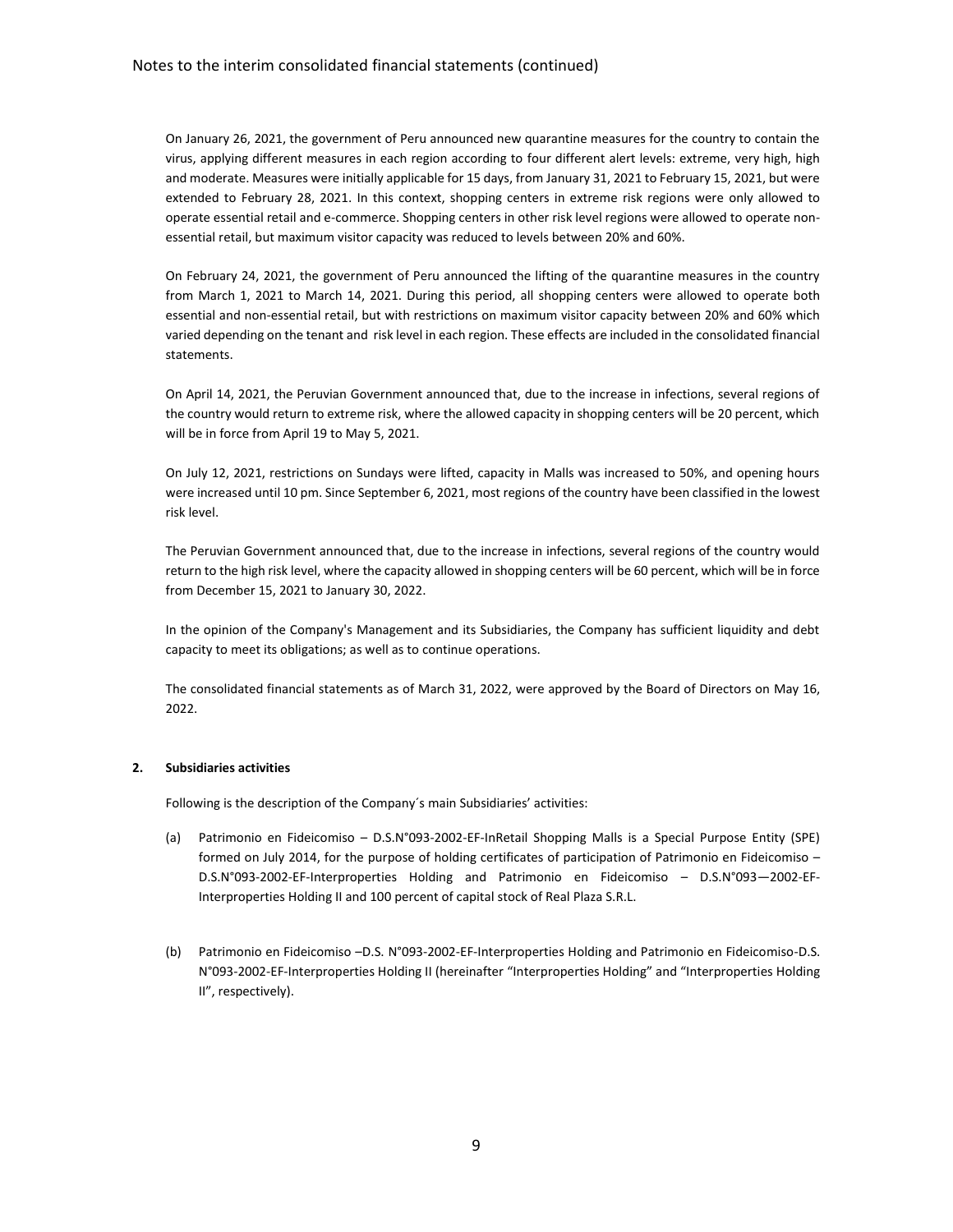Interproperties Holding and Interproperties Holding II are two Special Purpose Entities (SPEs) formed for the purpose of holding the certificates of participation of Patrimonio en Fideicomiso –D.S. N° 093-2002-EF-Interproperties Perú (hereinafter "Interproperties Perú"), which is a trust fund formed with the purpose of holding the real estate assets of InRetail Real Estate to obtain the necessary funding for developing investment plans.

Additionally, as of March 31, 2022 and December 31, 2021, Interproperties Holding II owns 100 percent of participation in the assets of Inmobiliaria Puerta del Sol formed to own and handle Real Plaza Cusco "San Antonio" Shopping Mall.

(c) Real Plaza S.R.L. (hereinafter "Real Plaza")

An entity focused on operating the shopping malls (21 as of March 31, 2022 and December 31, 2021) and maintaining and developing relationships with the tenants. Real Plaza operates under the name of "Real Plaza Shopping Mall".

As of March 31, 2022 and December 31, 2021, Real Plaza manages shopping malls in Chiclayo, Piura, Chimbote, Trujillo, Huancayo, Arequipa, Juliaca, Huánuco, Cusco, Cajamarca, Pucallpa and Lima.

(d) Centro Comercial Estación Central S.A. Company dedicated to the management of the shopping center located in the central station of Metropolitan Buses.

#### **3. Summary of significant accounting policies**

#### **3.1 Basis of preparation and presentation**

The interim consolidated financial statements of InRetail Real Estate have been prepared in accordance with the International Accounting Standard 34 "Interim financial reporting". Also, the accounting policies adopted in the preparation of the interim consolidated financial statements are consistent with those followed in the preparation of the InRetail Real Estate´s annual consolidated financial statements for the year ended December 31, 2021 which were audited. Therefore, these interim consolidated financial statements should be read in conjunction with such audited consolidated financial statements.

The interim consolidated financial statements have been prepared on a historical cost basis, except for financial instruments at fair value through profit and loss, financial instruments at fair value through other comprehensive income, investment properties and derivative financial instruments, which have been measured at fair value. The interim consolidated financial statements are presented in Soles and all values are rounded to the nearest thousands of Soles (S/(000)), except where otherwise indicated.

The interim consolidated financial statements do not include all information and disclosures required for annual consolidated financial statements and should be read together with consolidated financial statements as of December 31, 2021.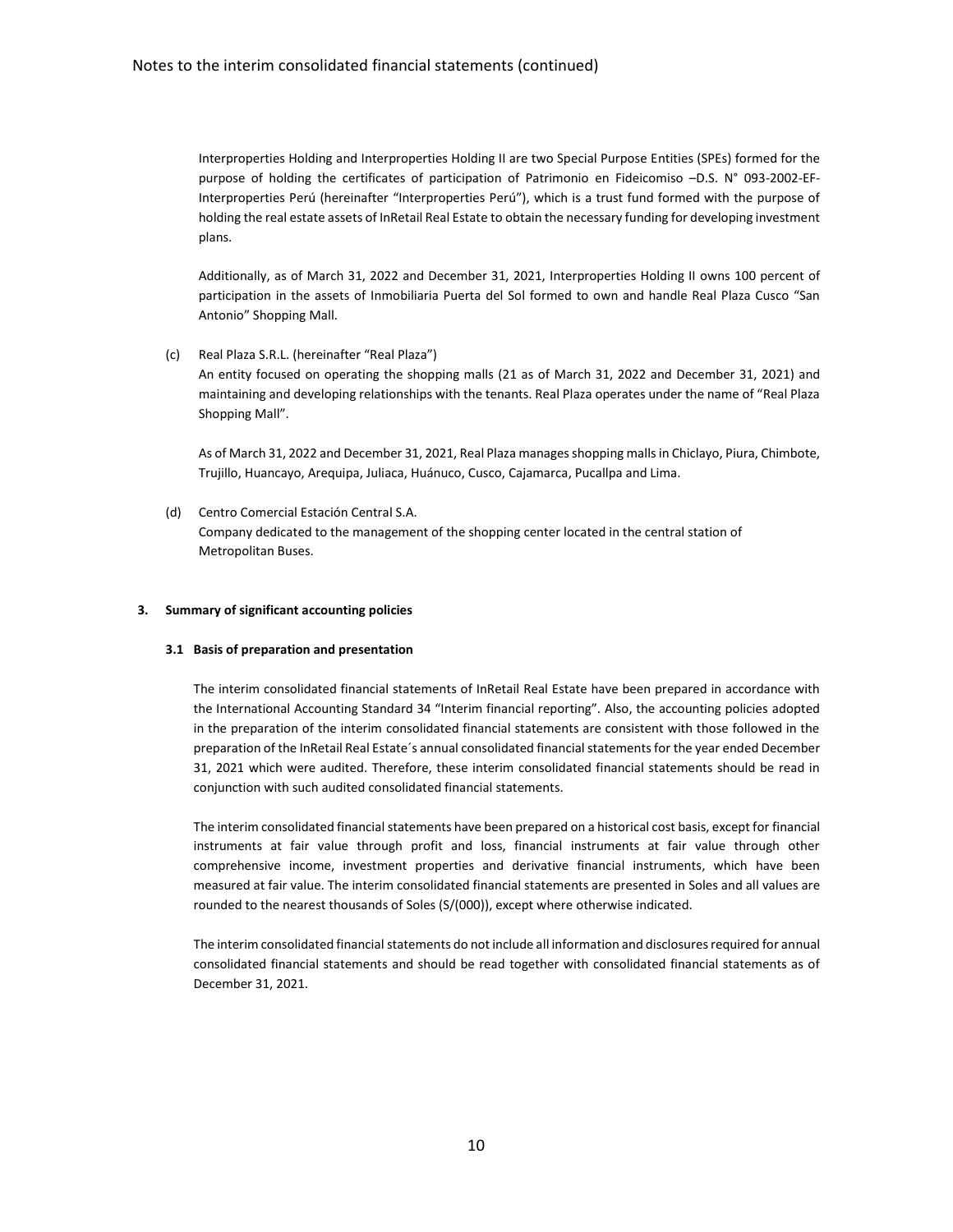The consolidated financial statements include the financial statements of the Company and its subsidiaries, see note 2.

Subsidiaries are fully consolidated from the acquisition date, being the date on which InRetail Real Estate obtains control, and are consolidated until the date when such control ceases. The financial statements of the Subsidiaries are prepared for the same reporting period as the parent Company, using consistent accounting policies. All intra-group balances, transactions and unrealized gains and losses resulting from intra group transactions have been eliminated in full.

The non-controlling interest has been determined in proportion to the participation of minority shareholders in the net equity and the results of the subsidiaries in which they hold shares, and they are presented separately in the consolidated statement of financial position, the consolidated income statement and the consolidated statement of comprehensive income.

Losses in a subsidiary are attributed to the non-controlling interest even if that results in a deficit balance. A change in the ownership interest of a subsidiary, without a loss of control, is accounted for as an equity transaction.

#### **3.2 New standards and interpretations adopted by InRetail Real Estate**

Several standards and amendments have come into effect from January 1, 2022; however, in the opinion of InRetail Real Estate´s Management, they have no impact on the accompanying unaudited consolidated financial statements as of March 31, 2022.

The standards and amendments, and improvements to the standards that are issued, and effective up to the date of issuance of the accompanying consolidated financial statements, are disclosed below:

(i) Amendments to IFRS 3 "Business combinations": Reference to the Conceptual Framework

In May 2020, the IASB issued Amendments to IFRS 3, intended to replace a reference to the Framework for the Preparation and Presentation of Financial Statements, issued in 1989 with a reference to the Conceptual Framework for Financial Reporting issued in March 2018 without significantly changing its requirements. The Board also added an exception to the recognition principle of IFRS 3 to avoid the issue of potential ´Day 2´ gain or losses arising for liabilities and contingent liabilities that would be within the scope of IAS 37 or IFRIC 21 "Levies", if uncured separately.

At the same time, the Board decided to clarify existing guidance in IFRS 3 for contingent assets that would not be affected by replacing the reference to the Framework for the Preparation and Presentation of Financial Statements. The amendments are effective for annual reporting periods beginning on or after January 1, 2022 and apply prospectively.

Since the amendments apply prospectively to transactions or other events that occur on or after the date of the first application, the InRetail Real Estate Group will not be affected by these amendments on transition.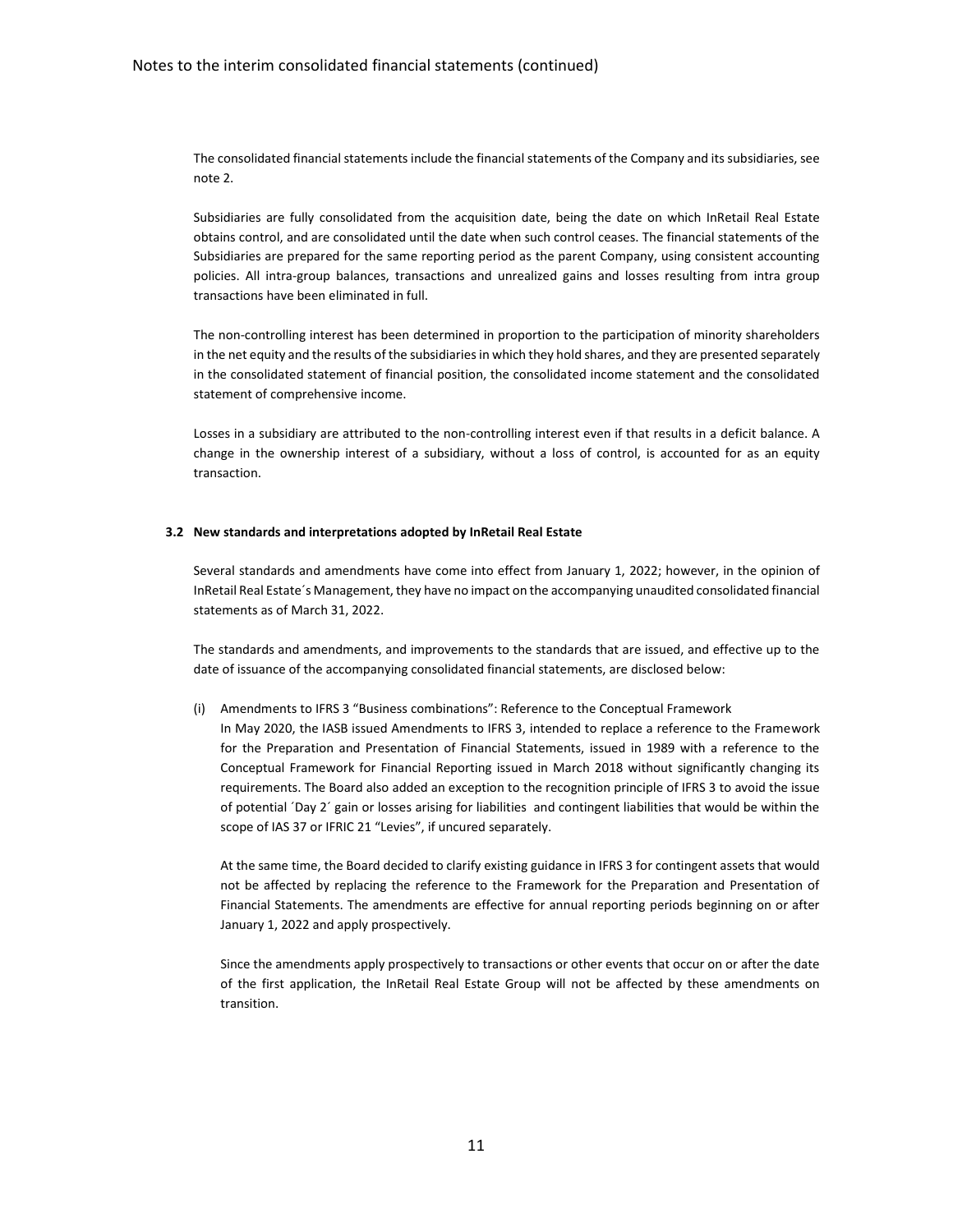(ii) Modifications to IAS 1 "Presentation of financial statements" Classification of Liabilities as Current or Noncurrent

In January 2020, the IASB issued amendments to paragraphs 69 to 76 of IAS 1 to specify the requirements for classifying liabilities as current or non-current. The amendments clarify: (i) what is meant by a right to defer settlement; (ii) that a right to defer must exist at the end of the reporting period; (iii) that classification is unaffected by the likelihood that an entity will exercise its deferral right; and, (iv) that only if an embedded derivative in a convertible liability is itself an equity instrument would the terms of a liability not impact its classification. The amendments are effective for annual reporting periods beginning on or after January 1, 2023 and must be applied retrospectively.

The InRetail Real Estate Group is currently assessing the impact the amendments will have on current practice and whether existing loan agreements may require renegotiation.

(iii) Amendments to IAS 16 "Property, plant and equipment": Proceeds before intended use

In May 2020, the IASB issued amendments to IAS 16, which prohibits entities deducting fom the cost of an item of property, plant and equipment, any proceeds from selling items produced while bringing that asset to the location and condition necessary for it to be capable of operating in the manner intended by management. Instead, an entity recognizes the proceeds from selling such items, and the costs of producing those items, in profit or loss. The amendment is effective for annual reporting periods beginning on or after January 1, 2022 and must be applied retrospectively to items of property, plant and equipment made available for use on or after the beginning of the earliest period presented when the entity first applies the amendment.

The amendments are not expected to have a material impact on the InRetail Real Estate Group.

(iv) Amendments to IAS 37 "Provisions, contingent liabilities and contingent assets": Onerous contracts – costs of fulfilling a contract

In May 2020, the IASB issued amendments to IAS 37 to specify which costs an entity needs to include when assessing whether a contract is onerous or loss-making. The amendments apply a "directly related cost approach". The costs that relate directly to a contract to provide goods or services include both incremental costs and an allocation of costs directly related to contract activities. General and administrative costs do not relate directly to a contract and are excluded unless they are explicitly chargeable to the counterparty under the contract. The amendments are effective for annual reporting periods beginning on or after January 1, 2022.

The InRetail Real Estate Group will apply these amendments to contracts for which it has not yet fulfilled all its obligations at the beginning of the annual reporting period in which it first applies the amendments.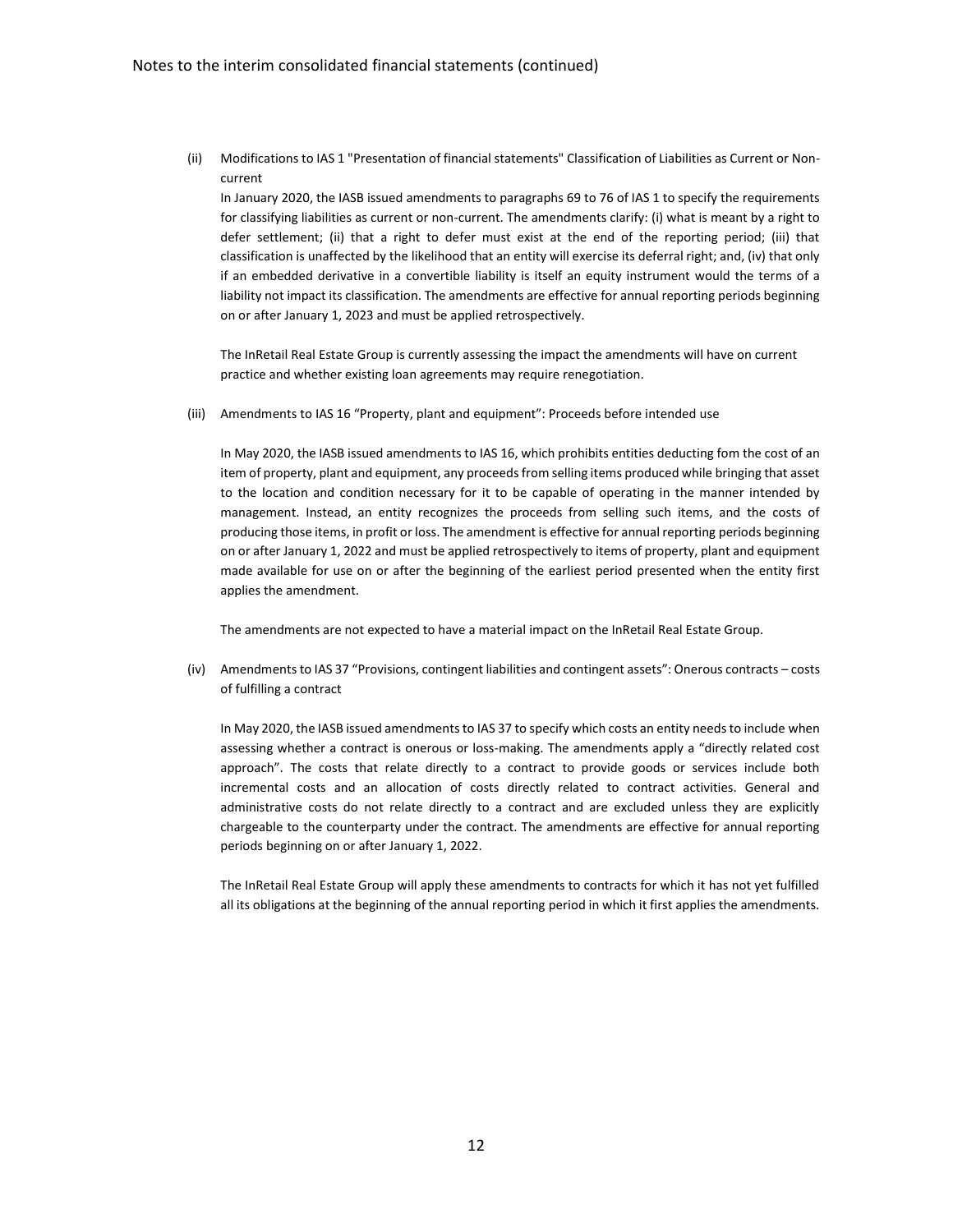(v) IFRS 1 "First-time adoption of international financial reporting standards": Subsidiary as a first-time adopter

The amendment permits a subsidiary that elects to apply paragraph D16(a) of IFRS1 to measure cumulative translation differences using the amounts reported by the parent, based on the parent's date of transition to IFRS. This amendment is also applied to an associate or joint venture that elects to apply paragraph D16(a) of IFRS 1. The amendment is effective for annual reporting periods beginning on or after January 1, 2022 with earlier adoption permitted.

- (vi) IFRS 9 "Financial instruments": Fees in the '10 percent' test for derecognition of financial liabilities The amendment clarifies the fees that an entity includes when assessing whether the terms of a new or modified financial liability are substantially different from the terms of the original financial liability. These fees include only those paid or received between the borrower and the lender, including fees paid or received by either the borrower or lender on the other's behalf. An entity applies the amendment to financial liabilities that are modified or exchanged on or after the beginning of the annual reporting period in which the entity first applies the amendment. The amendment is effective for annual reporting periods beginning on or after January 1, 2022 with earlier adoption permitted.
- (vii) IAS 41 "Agriculture": Taxation in fair value measurements The amendment removes the requirement in paragraph 22 of IAS 41 that entities exclude cash flows for taxation when measuring the fair value of assets within the scope of IAS 41. An entity applies the amendment prospectively to fair value measurements on or after the beginning of the first annual reporting period beginning on or after January 1, 2022 with earlier adoption permitted.
- (viii) Amendments to IAS 8 "Accounting policies, changes in estimates and errors": Definition of accounting estimates

In February 2021, the IASB issued amendments to IAS 8, in which it introduces a definition of accounting estimates. The amendments clarify the distinction between changes in accounting estimates and changes in accounting policies and the correction of errors. Also, they clarify how entities use measurement techniques and inputs to develop accounting estimates.

The amendments are effective for annual reporting periods beginning on or after January 1, 2023 and apply to changes in accounting Policies and changes in accounting estimates that occur on or after the start of that period. Earlier application is allowed as long as this fact is disclosed.

(ix) Amendments to IAS 1 and I AS 1 and IFRS Practice Statement 2: Disclosure of Accounting Policies In February 2021, the IASB issued amendments to IAS 1 and IFRS Practice Statement 2 "Making Materiality Judgements", in which it provides guidance and examples to help entities apply materiality judgments to accounting policy disclosures. The amendments aim to help entities provide accounting policy disclosures that are more useful by replacing the requirement for entities to disclose their "significant" accounting policies with a requirement to disclose their material accounting policies and adding guidance on how entities apply the concept of materiality in making decisions about accounting policy disclosures.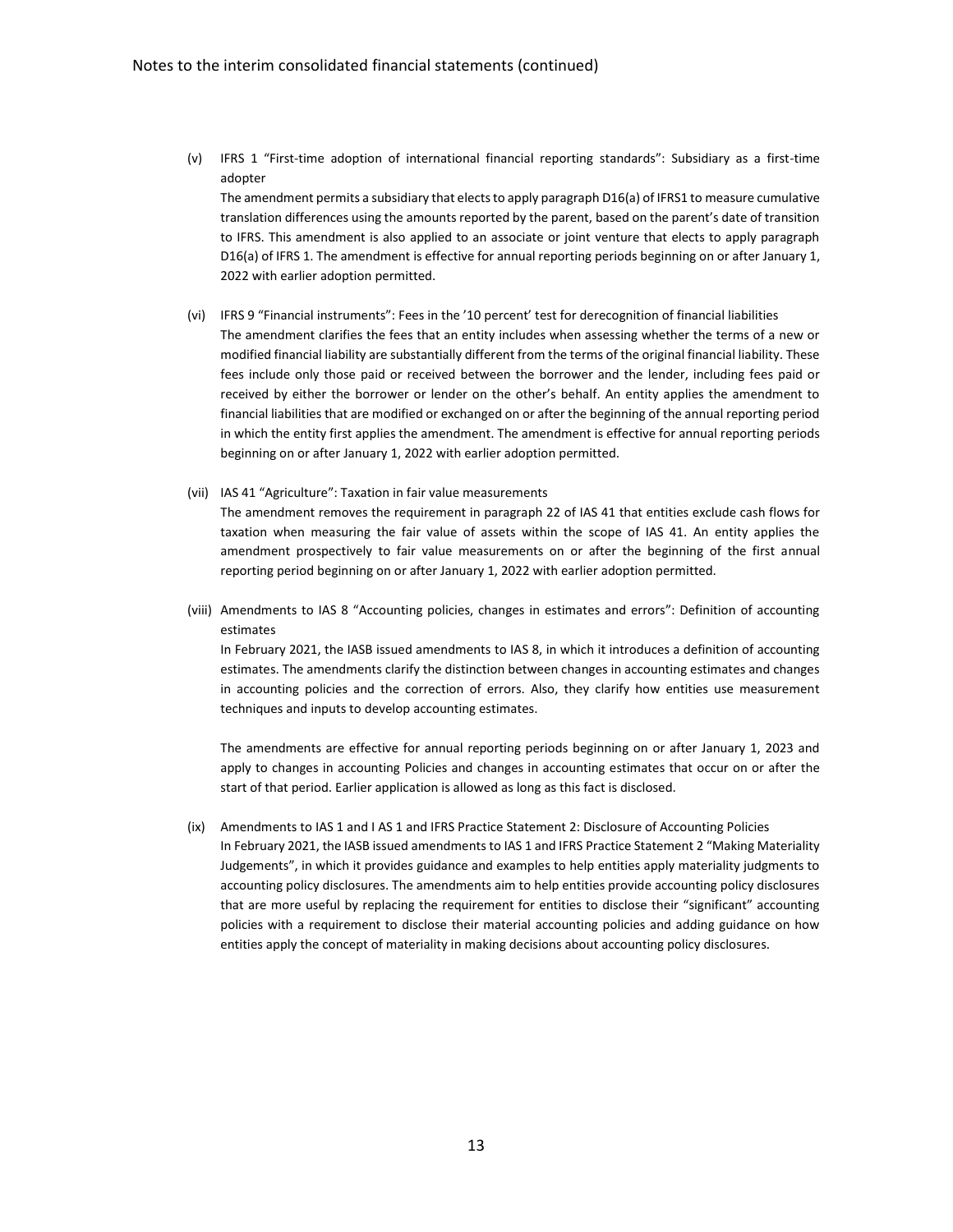The amendments to IAS 1 are applicable for annual periods beginning on or after January 1, 2023, with earlier application permitted. Since the amendments to the IFRS Practice Statement 2 provide non-mandatory guidance on the application of the definition of material to accounting policy information, an effective date for these amendments is not necessary.

In the Management's opinion, these standards will not have a significant impact on the consolidated financial statements of the InRetail Real Estae Group.

## **3.3 Significant estimations and assumptions**

InRetail Real Estate´s Management has used certain estimates and assumptions for the preparation of the interim consolidated financial statements, such as the method of depreciation, useful lives and residual values of facilities, furniture and equipment, fair value of investment properties, impairment of non-financial assets and taxes estimation; therefore, the final results could differ from the amounts recorded by InRetail Real Estate.

## **4. Cash and cash equivalent**

(a) The composition of this caption is presented below:

|                      | As of March 31,<br>2022<br>S/(000) | As of December 31,<br>2021<br>S/(000) |
|----------------------|------------------------------------|---------------------------------------|
| Cash                 | 51                                 | 51                                    |
| Current accounts (b) | 155,764                            | 190,433                               |
| Time deposits (c)    | $\overline{\phantom{a}}$           | 5,000                                 |
| Total                | 155,815                            | 195,484                               |

- (b) The current accounts comprise accounts in Soles and US Dollars, in local financial institutions, free of liens, unrestricted and do not bear interests.
- (c) As of December 31, 2021, time deposits are unrestricted, are maintained in Soles in local financial institutions, have maturities of up to one month since its inception and accrue annual interest of 1.70 percent in Soles. As of March 31, 2022, the Company non held time deposits.

## **5. Investments at fair value through equity**

As of March 31, 2022, the Company has other investments at fair value through equity for an amount of US\$51,358,000 equivalent to S/190,077,000 (US\$47,840,000 equivalent to S/191,266,000 as of December 31, 2021).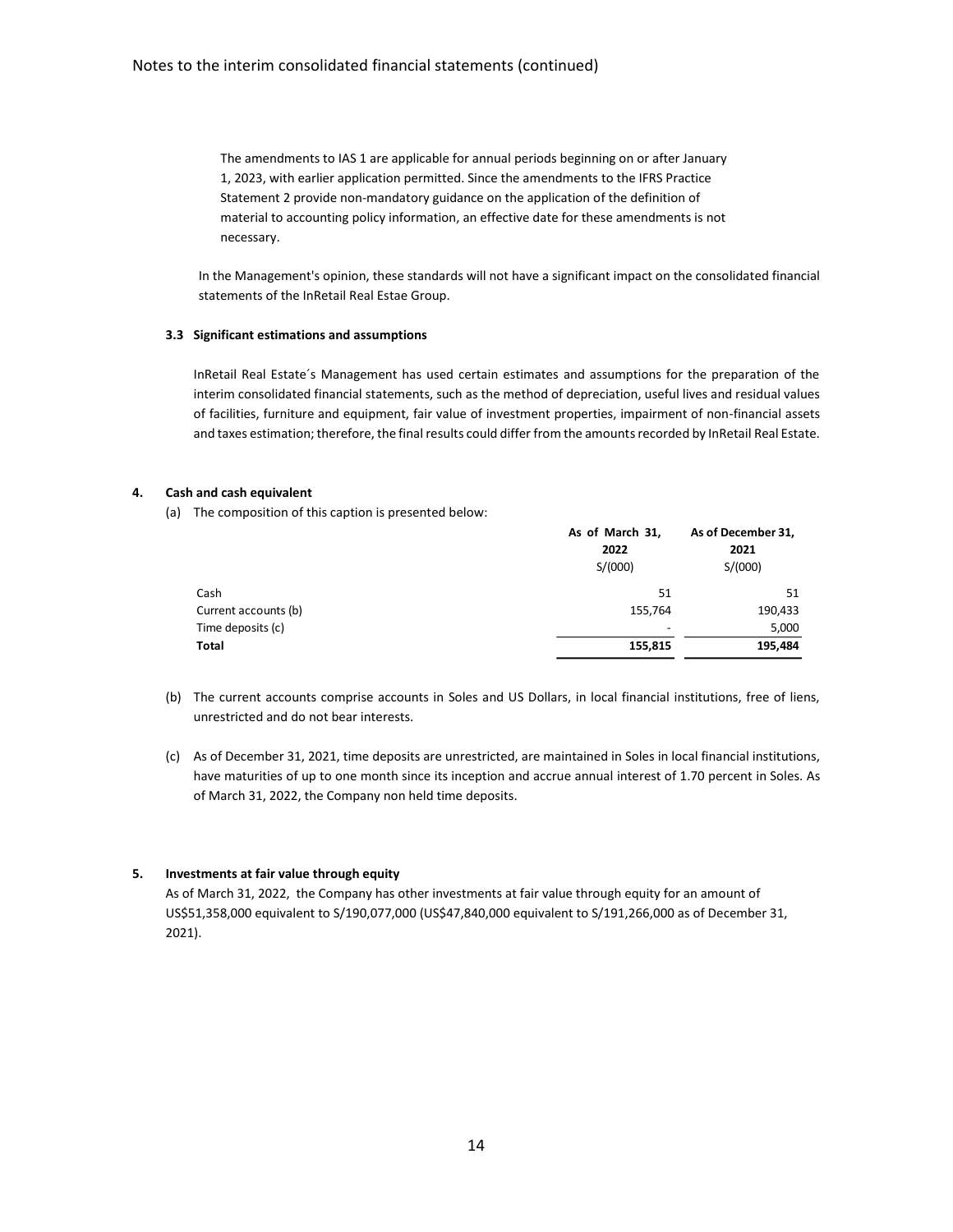#### **6. Investments at fair value through profit or loss**

(a) The composition of this caption is presented below:

| Entity                                | As of March 31,<br>2022<br>S/(000) | As of December 31,<br>2021<br>S/(000) |
|---------------------------------------|------------------------------------|---------------------------------------|
| Mutual funds managed by Sura S.A. SAF | 4.189                              | 81,782                                |
| Total                                 | 4.189                              | 81,782                                |

As of March 31, 2022 and December 31, 2021, these mutual funds have been invested in a portfolio of financial instruments issued by renowned financial institutions of the local market. The results from this valuation are presented in the "Financial income" caption of the consolidated statement of income.

#### **7. Trade receivables, net**

(a) The composition of this caption is presented below:

|                                     | As of March 31,<br>2022 | As of December 31,<br>2021 |  |
|-------------------------------------|-------------------------|----------------------------|--|
|                                     | S/(000)                 | S/(000)                    |  |
| Rents receivable (b)                | 39,514                  | 37,665                     |  |
| Unbilled services (c)               | 12,671                  | 15,882                     |  |
| Documents receivable                | 15,038                  | 14,429                     |  |
| <b>Total trade receivables</b>      | 67,223                  | 67,976                     |  |
| Allowance for doubtful accounts (e) | (23, 753)               | (23, 283)                  |  |
| Total trade receivables, net        | 43,470                  | 44,693                     |  |

- (b) As of March 31, 2022 and December 31, 2021, trade accounts receivable are denominated in Soles and US Dollars, have current maturities and do not accrue interest.
- (c) As of March 31, 2022 and December 31, 2021, mainly corresponds to unbilled lease services for variable and fixed rents, which are billed during the following month.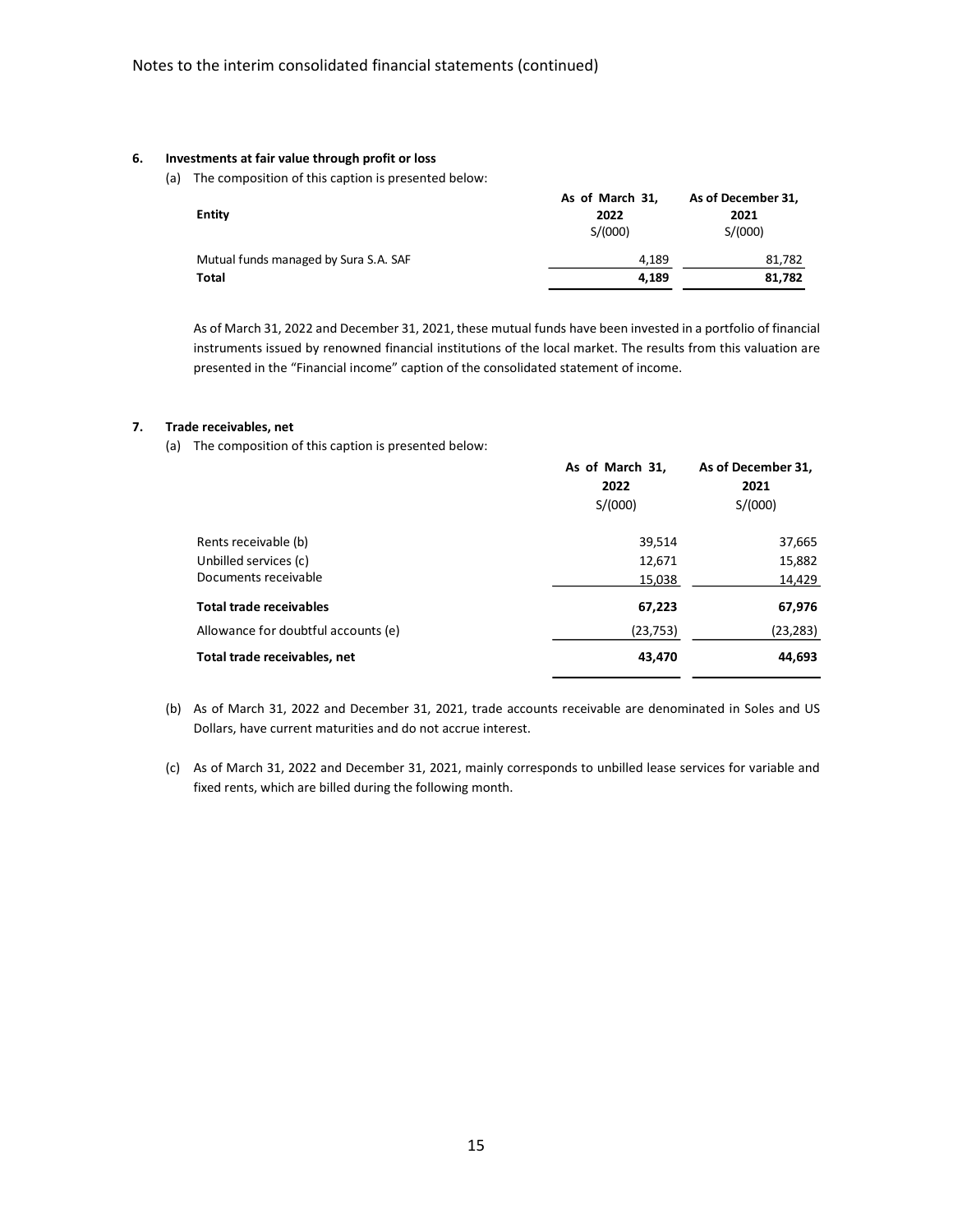(d) As of March 31, 2022 and December 31, 2021 the analysis of trade receivables is as follows:

|                          |              | Balance as of March 31, 2022 |              |  |
|--------------------------|--------------|------------------------------|--------------|--|
|                          | Non-impaired | Impaired                     | <b>Total</b> |  |
|                          | S/(000)      | S/(000)                      | S/(000)      |  |
| <b>Unbilled services</b> | 12,671       |                              | 12,671       |  |
| Not past-due             | 9,701        | 3,302                        | 13,003       |  |
| Past-due                 |              |                              |              |  |
| From 1 to 90 days        | 17,819       | 3,579                        | 21,398       |  |
| From 91 to 120 days      | 1,324        | 921                          | 2,245        |  |
| From 121 to 180 days     | 1,165        | 1,517                        | 2,682        |  |
| From 181 to 270 days     | 790          | 2,028                        | 2,818        |  |
| More than 271 days       |              | 12,406                       | 12,406       |  |
| Total                    | 43.470       | 23,753                       | 67,223       |  |

|                          | Balance as of December 31, 2021 |                            |                  |
|--------------------------|---------------------------------|----------------------------|------------------|
|                          | Non-impaired<br>S/(000)         | <b>Impaired</b><br>S/(000) | Total<br>S/(000) |
| <b>Unbilled services</b> | 15,882                          |                            | 15,882           |
| Not past-due             | 8,433                           | 3,346                      | 11,779           |
| Past-due                 |                                 |                            |                  |
| From 1 to 90 days        | 17,180                          | 3,666                      | 20,846           |
| From 91 to 120 days      | 907                             | 601                        | 1,508            |
| From 121 to 180 days     | 795                             | 1,063                      | 1,858            |
| From 181 to 270 days     | 1,296                           | 1,075                      | 2,371            |
| More than 271 days       | 200                             | 13,532                     | 13,732           |
| <b>Total</b>             | 44,693                          | 23,283                     | 67,976           |

Past-due trade accounts receivable mainly correspond to tenants, who hold current contracts at the date of this report and operate in the shopping malls. Likewise, the past-due accounts which have a payment agreement are considered as non-impaired; therefore they do not represent risk of uncollectibility.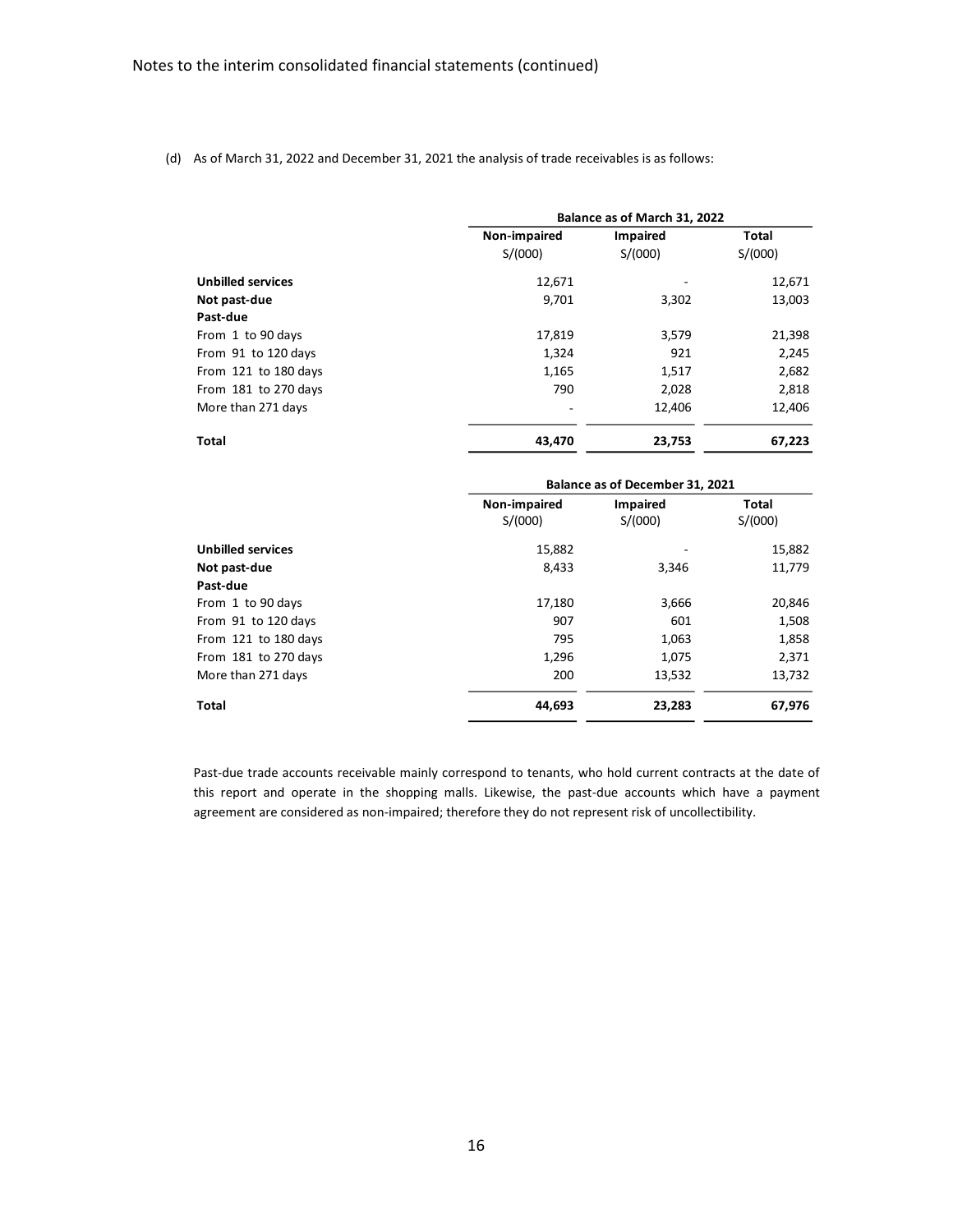(e) The movement of the provision for impairment as of March 31, 2022 and 2021 is as follows:

|                                                    | 2022     | 2021    |
|----------------------------------------------------|----------|---------|
|                                                    | S/(000)  | S/(000) |
| Balance at the beginning of the year               | 23.283   | 20,068  |
| Provision recognized as period expense, note 23(b) | 7,039    | 7,512   |
| Recoveries, note 23(b)                             | (6, 569) | (6,891) |
| Balance at the end of the period                   | 23,753   | 20,689  |
| Balance as of December 31, 2021                    |          | 23,283  |

In the opinion of InRetail Real Estate´s Management, the provision for impairment appropriately covers the credit risk as of March 31, 2022 and December 31, 2021.

#### **8. Other receivables**

(a) The composition of this caption is presented below:

|                                        | As of March 31,<br>2022<br>S/(000) | As of December 31,<br>2021<br>S/(000) |
|----------------------------------------|------------------------------------|---------------------------------------|
| By type:                               |                                    |                                       |
| Outstanding advances (b)               | 500                                | 162                                   |
| Claims (d)                             | 4,892                              | 4,892                                 |
| Fund retained - Banco de la Nación (c) | 7,949                              | 8,374                                 |
| Others                                 | 1,310                              | 354                                   |
| Total                                  | 14,651                             | 13,782                                |
| By Term:                               |                                    |                                       |
| Current                                | 9,759                              | 8,890                                 |
| Non-current                            | 4,892                              | 4,892                                 |
| Total                                  | 14,651                             | 13,782                                |

(b) As of March 31, 2022 and December 31, 2021, corresponds to advances given to suppliers related to projects for the investment properties.

(c) In accordance with Superintendence Resolution N°183-2004/SUNAT, funds held in Banco de la Nación must be used exclusively for the payments of tax debts, or it is possible to request a cash reimbursement. In the case of the Company and its Subsidiaries, these funds have been used entirely for tax payments.

(d) Corresponds to the claim resource before the Superintendency of Tax Administration for the inspection of nondomiciled income for the 2016 period. In Management's opinion, it is estimated that the result will be favorable.

(e) In the opinion of InRetail Real Estate´s Management, it is not necessary to make a provision for impairment as of March 31, 2022 and December 31, 2021, as no credit risk has been identified.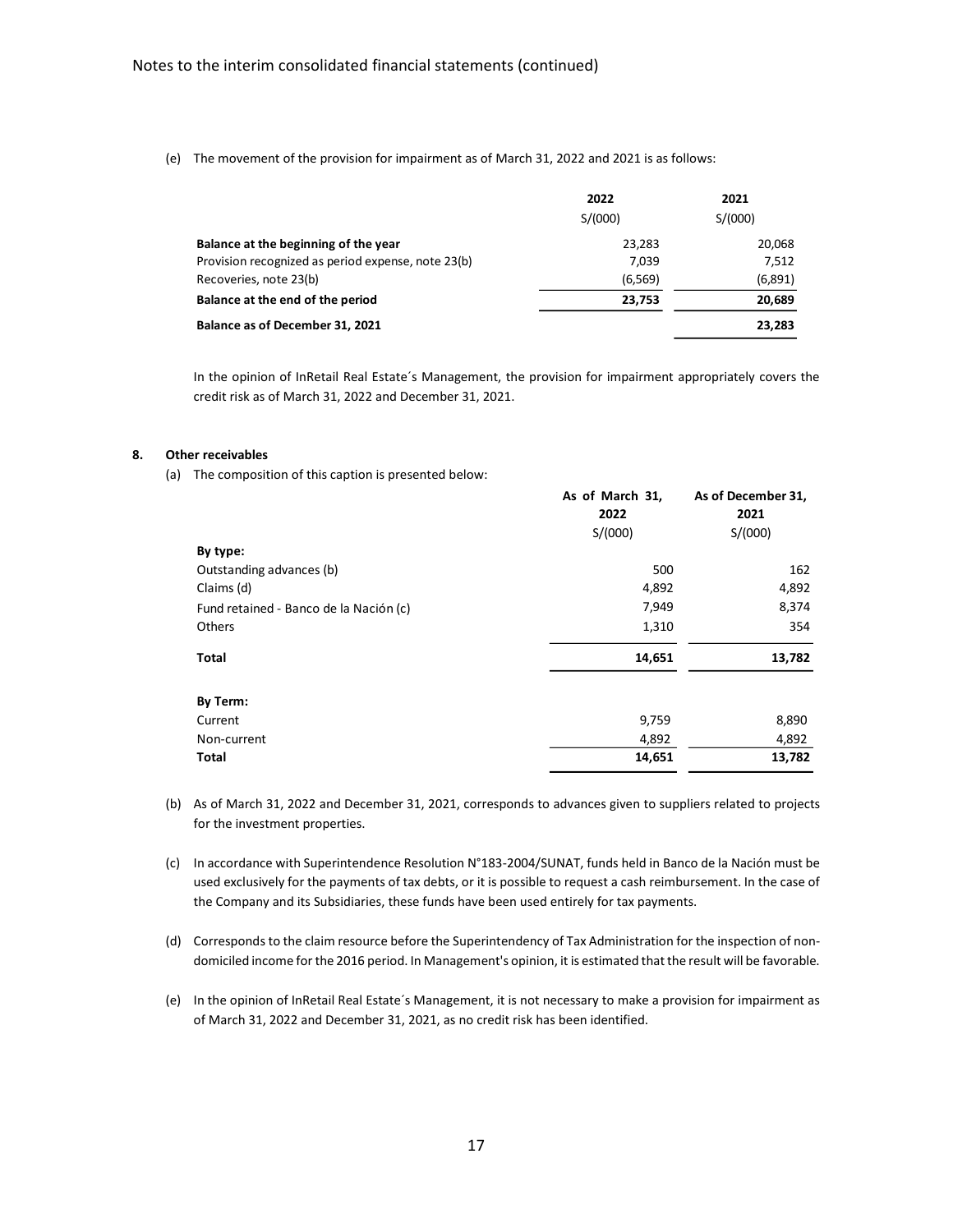#### **9. Prepaid expenses**

(a) The composition of this caption is presented below:

|                               | As of March 31, | As of December 31, |
|-------------------------------|-----------------|--------------------|
|                               | 2022            | 2021               |
|                               | S/(000)         | S/(000)            |
| Insurance paid in advance (b) | 1,211           | 109                |
| Municipal taxes prepaid (c)   | 8,597           | 2,265              |
| <b>Others</b>                 | 1,099           | 245                |
| Total                         | 10,907          | 2,619              |

(b) Corresponds mainly to insurance payments on properties of the Company and its Subsidiaries.

(c) Corresponds mainly to municipal taxes prepaid for real estate.

#### **10. Recoverable taxes**

(a) The composition of this caption is presented below:

|                                    | As of March 31, | As of December 31, |
|------------------------------------|-----------------|--------------------|
|                                    | 2022            | 2021               |
|                                    | S/(000)         | S/(000)            |
| By type:                           |                 |                    |
| Tax credit for value-added-tax (b) | 27,740          | 28,980             |
| Income tax payment                 | 157             | 373                |
| Others                             | 701             | 809                |
| Total                              | 28,598          | 30,162             |
| By term:                           |                 |                    |
| Current                            | 11,385          | 10,086             |
| Non-current                        | 17,213          | 20,076             |
| Total                              | 28,598          | 30,162             |

(b) Corresponds to the tax credit for value-added-tax originated mainly from the development and construction of the shopping malls of Lima and provinces, as well as from other payments related to the operations of Interproperties Holding and Interproperties Holding II (SPE´s). In the opinion of InRetail Real Estate´s Management, this tax credit will be recovered off-setting it against the balances payable of said tax generated mainly by the rental income from InRetail Real Estate´s properties.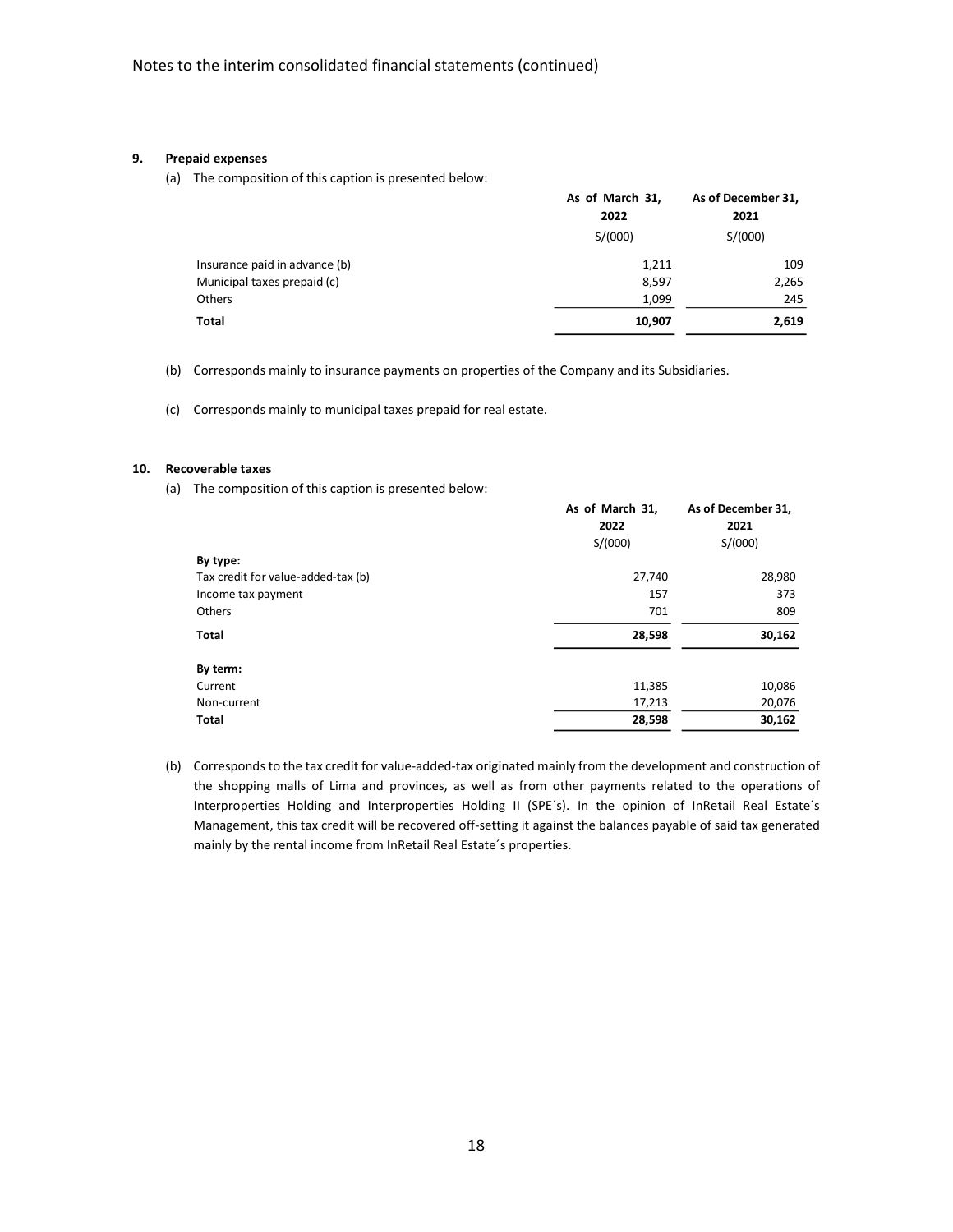#### **11. Facilities, furniture and equipment, net**

(a) The movement of cost and accumulated depreciation is presented below:

|                                        | <b>Facilities</b> | <b>Furniture</b><br>and fixtures | <b>Transport</b><br>units | Equipment<br>miscellaneous | Total   |
|----------------------------------------|-------------------|----------------------------------|---------------------------|----------------------------|---------|
|                                        | S/(000)           | S/(000)                          | S/(000)                   | S/(000)                    | S/(000) |
| Cost                                   |                   |                                  |                           |                            |         |
| Balance as of January 1, 2022          | 7,318             | 4,230                            | 342                       | 26,123                     | 38,013  |
| Additions                              |                   |                                  | 108                       | 1,821                      | 1,929   |
| Balance as of March 31, 2022           | 7,318             | 4,230                            | 450                       | 27,944                     | 39,942  |
| <b>Accumulated depreciation</b>        |                   |                                  |                           |                            |         |
| Balance as of January 1, 2022          | 6,032             | 3,736                            | 68                        | 18,443                     | 28,279  |
| Depreciation of the period, Note 23(b) | 52                | 38                               | 37                        | 1,282                      | 1,409   |
| Balance as of March 31, 2022           | 6,084             | 3,774                            | 105                       | 19,725                     | 29,688  |
| Net cost as of March 31, 2022          | 1,234             | 456                              | 345                       | 8,219                      | 10,254  |
| Net cost as of December 31, 2021       | 1,286             | 494                              | 274                       | 7,680                      | 9,734   |

(b) As of March 31, 2022 and December 31, 2021, there are no pledges or guarantees provided to third parties on the facilities, furniture and equipment of InRetail Real Estate.

(c) As of March 31, 2022 and December 31, 2021, InRetail Real Estate´s Management performed an assessment of the facilities, furniture and equipment, and has not found any impairment indicator on those assets. In its opinion, the book value of the facilities, furniture and equipment is recoverable with the income generated by InRetail Real Estate.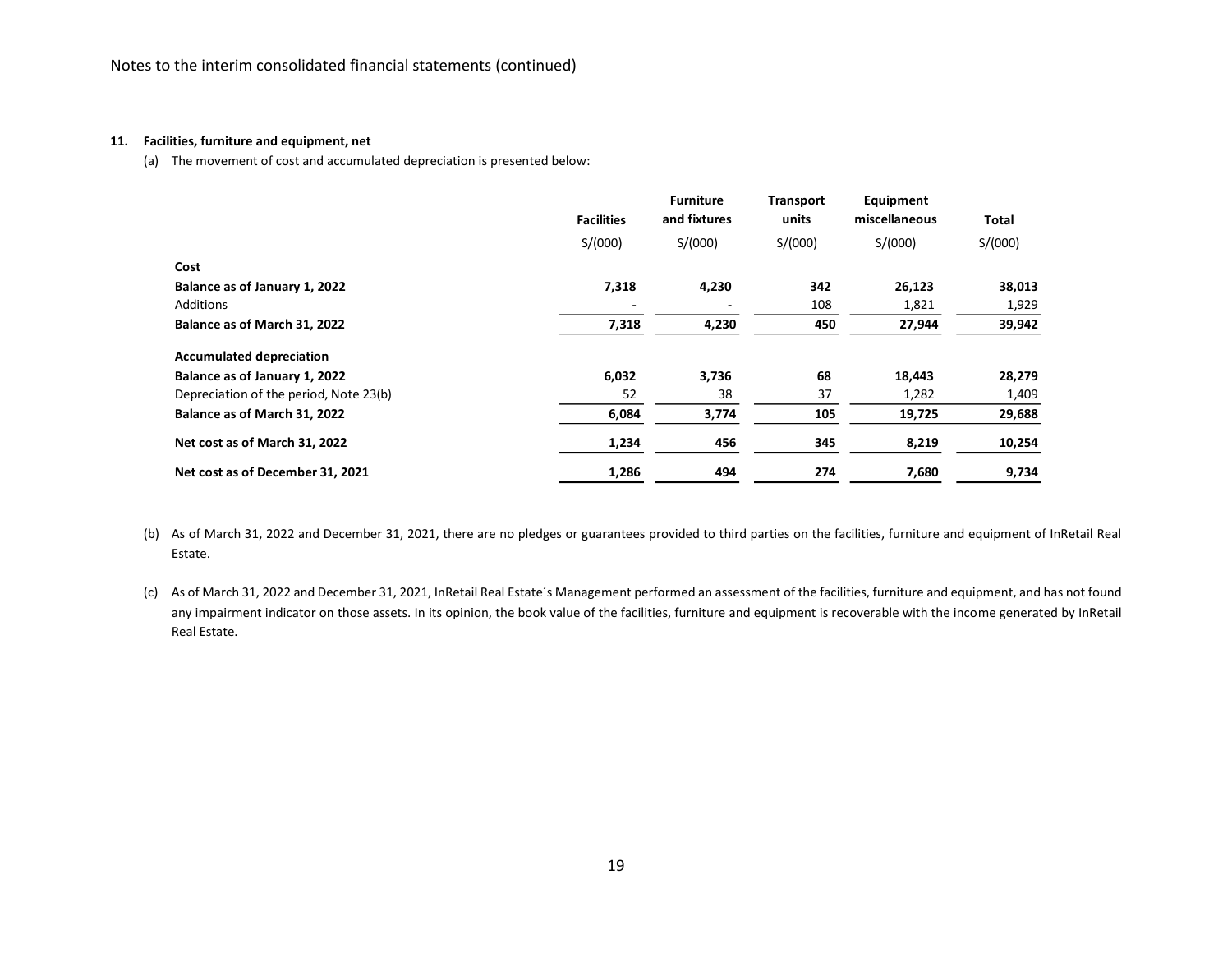#### **12. Investment properties**

(a) The composition of this caption is presented below:

|                                            | As of March 31,<br>2022 | As of December 31,<br>2021 |
|--------------------------------------------|-------------------------|----------------------------|
|                                            | S/(000)                 | S/(000)                    |
| Real Plaza Puruchuco shopping mall         | 636,297                 | 637,415                    |
| Real Plaza Salaverry shopping mall (i)     | 498,732                 | 498,139                    |
| Real Plaza Cusco shopping mall (i)         | 367,014                 | 366,370                    |
| Real Plaza Chiclayo shopping mall          | 363,118                 | 364,482                    |
| Real Plaza Piura shopping mall             | 299,859                 | 299,035                    |
| Real Plaza Trujillo shopping mall          | 282,790                 | 281,596                    |
| Real Plaza Centro Cívico shopping mall (i) | 240,798                 | 241,227                    |
| Real Plaza Primavera shopping mall         | 252,702                 | 252,350                    |
| Real Plaza Huancayo shopping mall (i)      | 164,727                 | 164,544                    |
| Real Plaza Pucallpa shopping mall          | 138,418                 | 138,483                    |
| Real Plaza Huánuco shopping mall (i)       | 140,646                 | 141,075                    |
| Real Plaza Santa Clara shopping mall       | 131,963                 | 132,913                    |
| Real Plaza Pro shopping mall               | 134,947                 | 134,999                    |
| Real Plaza Cajamarca shopping mall         | 115,390                 | 115,014                    |
| Real Plaza Juliaca shopping mall (i)       | 95,140                  | 94,934                     |
| Real Plaza Chorrillos shopping mall        | 86,698                  | 86,409                     |
| Real Plaza Arequipa shopping mall (i)      | 79,623                  | 79,506                     |
| Real Plaza Sullana shopping mall           | 53,681                  | 54,327                     |
| Real Plaza Nuevo Chimbote shopping mall    | 49,812                  | 50,992                     |
| Jirón de la Unión                          | 12,321                  | 12,179                     |
| Others (ii)                                | 291,165                 | 284,554                    |
| Total                                      | 4,435,841               | 4,430,543                  |

- (i) For the construction of these shopping malls and properties, surface rights contracts were subscribed with the Arzobispado de Cusco (on land in Cusco "San Antonio"), Municipalidad provincial de Huánuco (on land of "Real Plaza Huánuco" shopping mall), Oficina de Normalización Provisional – ONP (Centro Cívico), Ferrovías Central Andina S.A. (Huancayo), the Association denominated "Religiosas del Sagrado Corazón de Jesús" (Arequipa), Ferrocarril Trasandino S.A. (Juliaca), and the Marina de Guerra del Perú (Salaverry). The terms of these contracts range from 20 to 70 years.
- (ii) Corresponds mainly to lands on which real estate projects will be developed, mainly shopping malls branded "Real Plaza". In the opinion of InRetail Real Estate´s Management the book values of these investment properties do not differ significantly from their fair values as of March 31, 2022 and December 31, 2021.

"Real Plaza" shopping malls comprise a hypermarket, department store, home improvement store, commercial premises, a cinema complex and entertainment zone for which there have been subscribed contracts that include minimum monthly fixed rental payments and variable rent based on the retail sales of the tenants.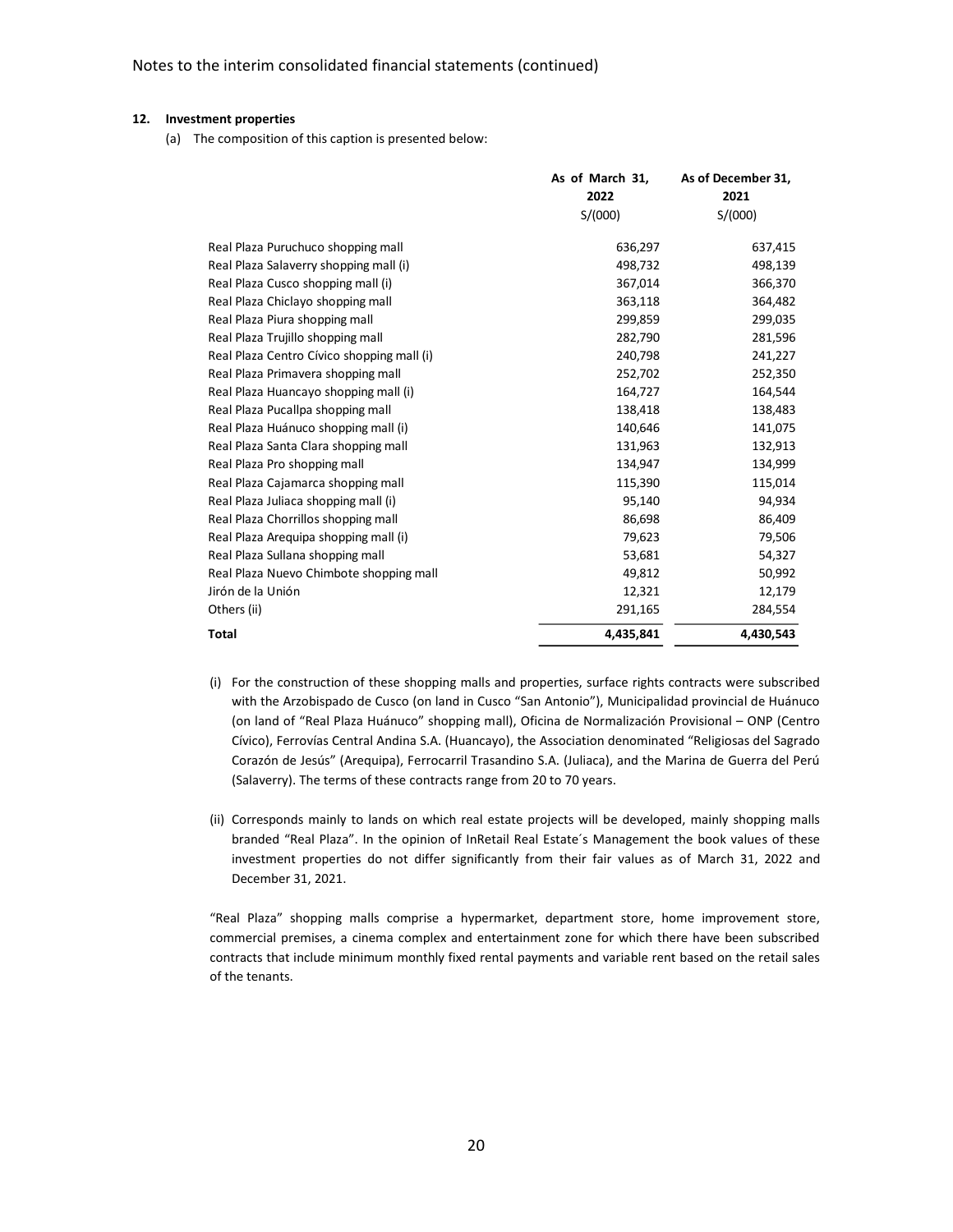(b) The movement of this caption for the three-month period ended as of March 31, 2022 and 2021 is as follows:

|                                      | 2022      | 2021      |
|--------------------------------------|-----------|-----------|
|                                      | S/(000)   | S/(000)   |
| Balance at the beginning of the year | 4,430,543 | 4,224,337 |
| Additions                            | 26,265    | 15,591    |
| Fair value adjustment                | (20, 967) | 12,347    |
| Balance at the end of the period     | 4,435,841 | 4,252,275 |
| Balance as of December 31, 2021      |           | 4,430,543 |

The fair value of the investment properties has been determined by InRetail Real Estate´s Management on the basis of the discounted cash flows method and/or by the value assigned by an independent appraiser in the case of the land of investment properties under construction and for those held to operate in the future. The valuation is prepared on an aggregate and deleveraged basis. In order to estimate the fair value of investment properties, Management has used its market knowledge and professional judgment, aside from historical comparable transactions.

#### **13. Derivative financial instruments**

As of March 31, 2022 and December 31, 2021, this item comprises a principal Call Spread and Full Cross-Currency Swap, both contracts were designated to hedge cash flows and were recorded at its fair value. The detail of this operation is as follows:

|                 |                      |            |                               |                    |                                    | 2022                     |                          | 2021          |
|-----------------|----------------------|------------|-------------------------------|--------------------|------------------------------------|--------------------------|--------------------------|---------------|
|                 |                      |            | <b>Receives</b><br>fixed rate | Pavs<br>fixed rate | <b>Book value of</b><br>the hedged | Fair<br>value            | Fair<br>value            | Fair<br>value |
| Counterparty    | <b>Nominal value</b> | <b>Due</b> | at                            | at                 | item                               | assets                   | liability                | assets        |
|                 | US\$(000)            |            | %                             | %                  | S/(000)                            | S/(000)                  | S/(000)                  | S/(000)       |
| J.P. Morgan (a) | 250.000              | April 2028 | ۰                             | 1.05               | 925.250                            | 70.082                   | $\overline{\phantom{a}}$ | 79.606        |
| J.P. Morgan (a) | 100,000              | April 2028 | 5.75                          | 8.75               | 370,100                            | $\overline{\phantom{a}}$ | 9.560                    | 30,148        |
| <b>Total</b>    |                      |            |                               |                    |                                    | 70,082                   | 9,560                    | 109,754       |

(a) In March 2018, Patrimonio en Fideicomiso D.S. 093-2002-EF InRetail Shopping Malls, Subsidiary of the Company, decided to carry out hedging operations through a Foreign Currency Call Spread for the financial obligations it holds for the "Senior Notes Unsecured", that were issued in April 2018. From the date of issue of the "Senior Notes Unsecured" for the purposes of IFRS 9, it was classified as an effective hedging instrument.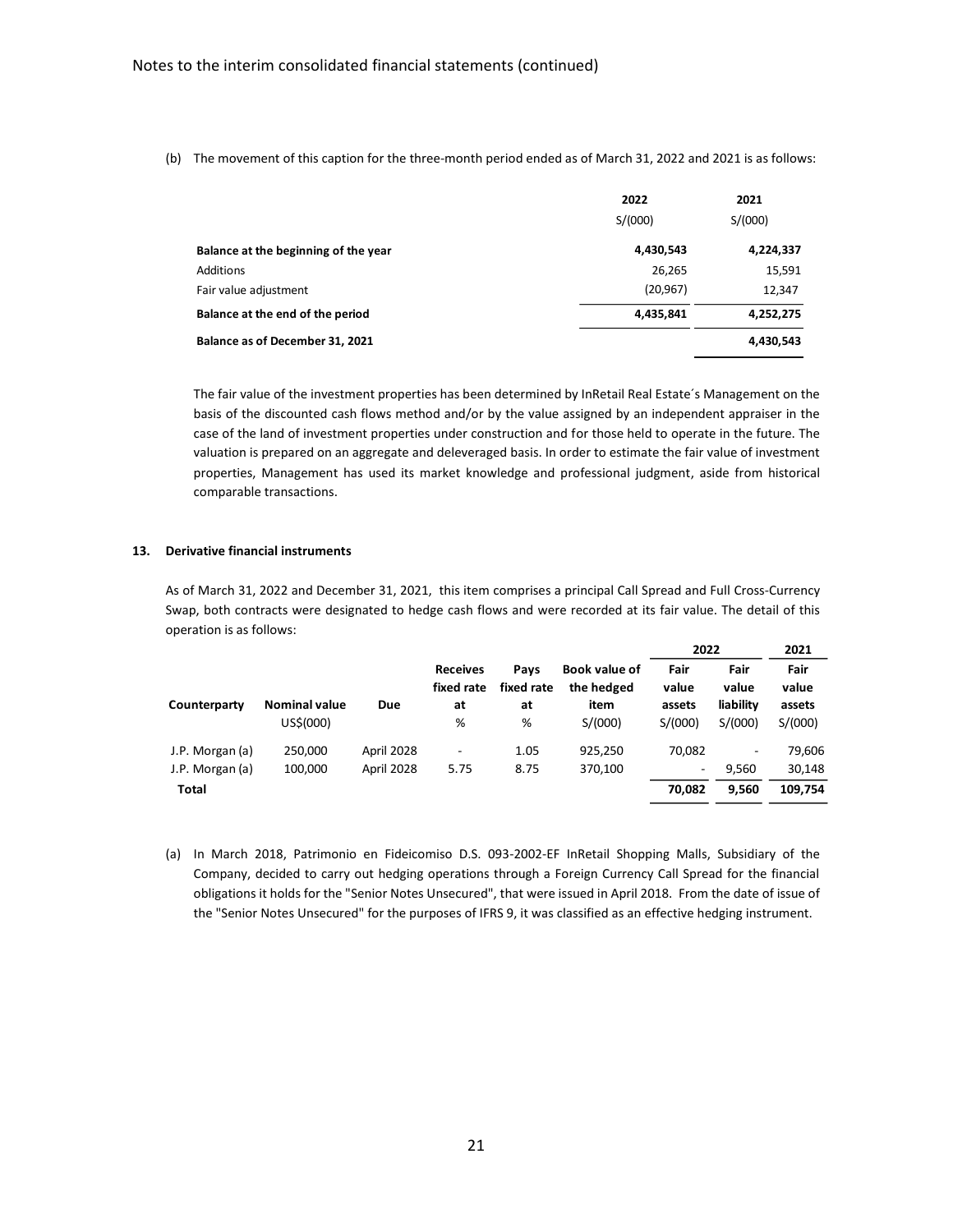On July 1, 2021, the Company decided to replace US\$100,000,000 of the Call Spread for US\$100,000,000 of a Full Cross-Currency Swap on the issuance of its Senior Notes Unsecured, which establishes the currency exchange at an exchange rate of S/3.887 per dollar, which for the purposes of IFRS 9, qualifies as an effective hedging instrument.

The early settlement of the derivative financial instrument includes the partial settlement of the liability from the financing received from J.P. Morgan for the acquisition of the derivative financial instrument. As a result of this transaction, a total net expense of S/38,826,000 was recorded.

As of March 31, 2022 and December 31, 2021, the Call Spread covers US\$250,000,000 of the exposure in foreign currency of the principal of the issuance and protects exchange rate variations between S/3.26 and S/3.75 per US\$1.00. As of March 31, 2022, the exchange rate variations was cover for the Call Spread (during the year 2021, the exchange rate has suffered increases that have not been covered by the Call Spread, said exchange rate variation is recorded in the consolidated statement of income).The premium price was financed in installments equal to the issuance.

## **14. Trade payables**

(a) The composition of this caption is presented below:

|                                    | As of March 31, | As of December 31, |
|------------------------------------|-----------------|--------------------|
|                                    | 2022            | 2021               |
|                                    | S/(000)         | S/(000)            |
| Bills payable to third parties (b) | 35,918          | 46,141             |
| Provision of services unbilled (c) | 6,553           | 8,877              |
| Total                              | 42,471          | 55,018             |
| By term:                           |                 |                    |
| Current                            | 36,500          | 48,209             |
| Non-current                        | 5,971           | 6,809              |
|                                    | 42,471          | 55,018             |

- (b) As of March 31, 2022 and December 31, 2021, trade payables mainly comprise the liabilities with contractors for the construction works and/or refurbishing of shopping malls. Bills payables are denominated in Soles and US Dollars, do not accrue interests and their maturities don't exceed the current period.
- (c) Correspond to provisions for services received but unbilled by suppliers, mainly from services provided by construction companies. In the opinion of InRetail Real Estate´s Management, provisions are enough to fulfill the liabilities once they are billed.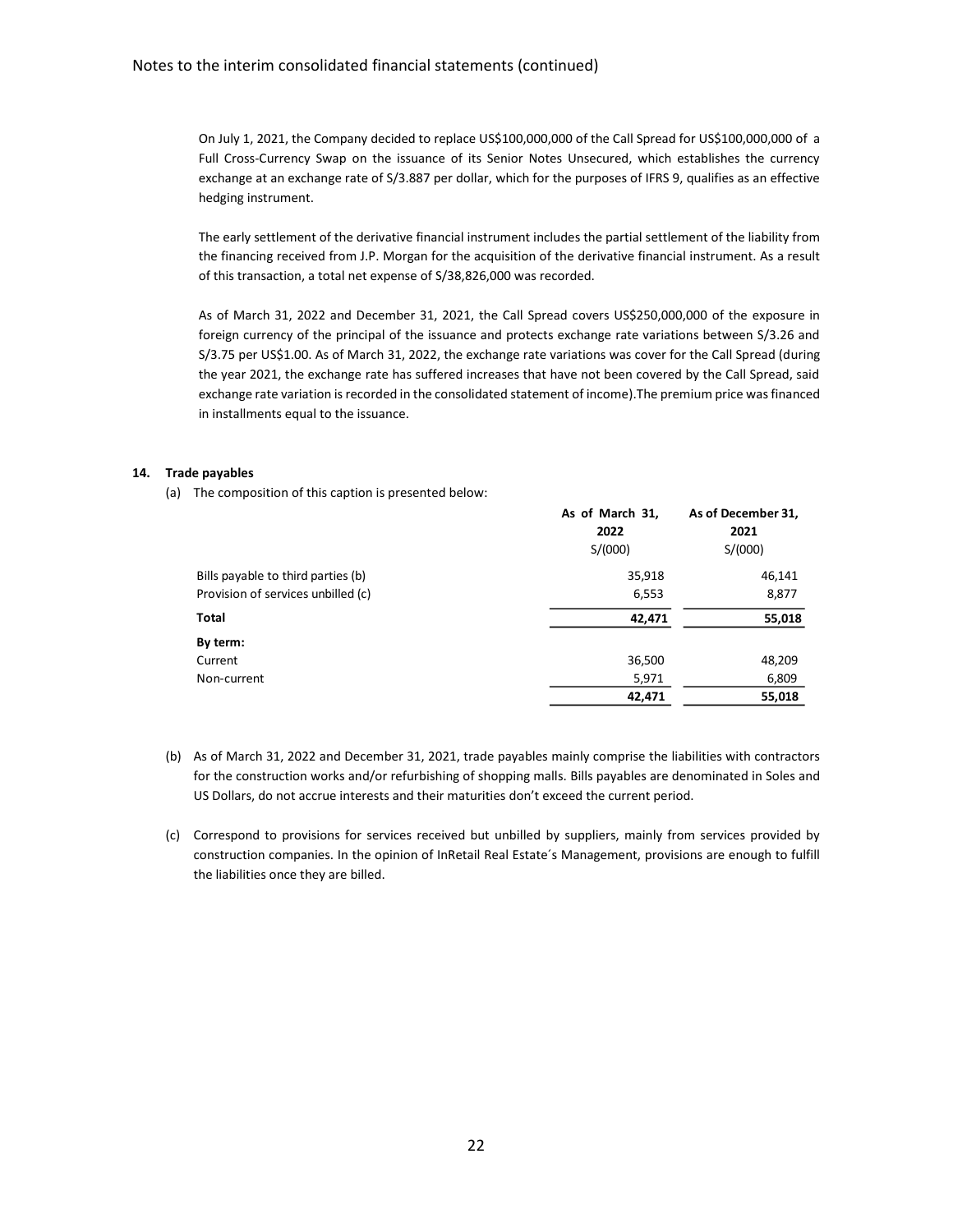## **15. Other liabilities**

(a) The composition of this caption is presented below:

|                                              | As of March 31, | As of December 31, |
|----------------------------------------------|-----------------|--------------------|
|                                              | 2022            | 2021               |
|                                              | S/(000)         | S/(000)            |
| By type:                                     |                 |                    |
| Interest payable (c)                         | 3,748           | 32,050             |
| Deferred income (b)                          | 19,474          | 20,538             |
| Value added tax                              | 4,008           | 3,862              |
| Deposits from third parties (d)              | 3,717           | 3,412              |
| Remunerations and social benefits to be paid | 3,873           | 3,758              |
| Tax payables                                 | 3,137           | 1,945              |
| Vacations                                    | 1,428           | 1,207              |
| Other payables                               | 16,215          | 16,058             |
| Total                                        | 55,600          | 82,830             |
| By term:                                     |                 |                    |
| Current                                      | 42,007          | 69,070             |
| Non-current                                  | 13,593          | 13,760             |
| Total                                        | 55,600          | 82,830             |

(b) The composition of the deferred income caption is presented below:

|                 | As of March 31, | As of December 31, |
|-----------------|-----------------|--------------------|
|                 | 2022            | 2021               |
|                 | S/(000)         | S/(000)            |
| Key money (b.1) | 16,955          | 17,149             |
| Others          | 2,519           | 3,389              |
| Total           | 19,474          | 20,538             |

- (b.1) As of March 31, 2022 and December 31, 2021, corresponds to the payment of key money from several tenants that operate in the Real Plaza shopping malls.
- (c) As of March 31, 2022, corresponds mainly to interest payable originated from the private offering of "Senior Notes Unsecured" maturing in 2034 that accrue an annual interest rate of 7.875 percent (as of December 31 de 2021, interest payable originated from the private offering of "Senior Notes Unsecured" maturing in 2028 and 2034 that accrue an annual interest rate of 5.75, 6.563 and 7.875 percent). .
- (d) As of March 31, 2022 and December 31, 2021, it mainly corresponds to deposits from the tenants of the Real Plaza shopping malls Arequipa, Primavera, Pro, Santa Clara, Huancayo, Huánuco, Trujillo, Cajamarca, Juliaca, Salaverry, Pucallpa, Centro Cívico and Nuevo Chimbote.

These deposits do not accrue interest and will be refunded in the original currency at the end of the lease contract.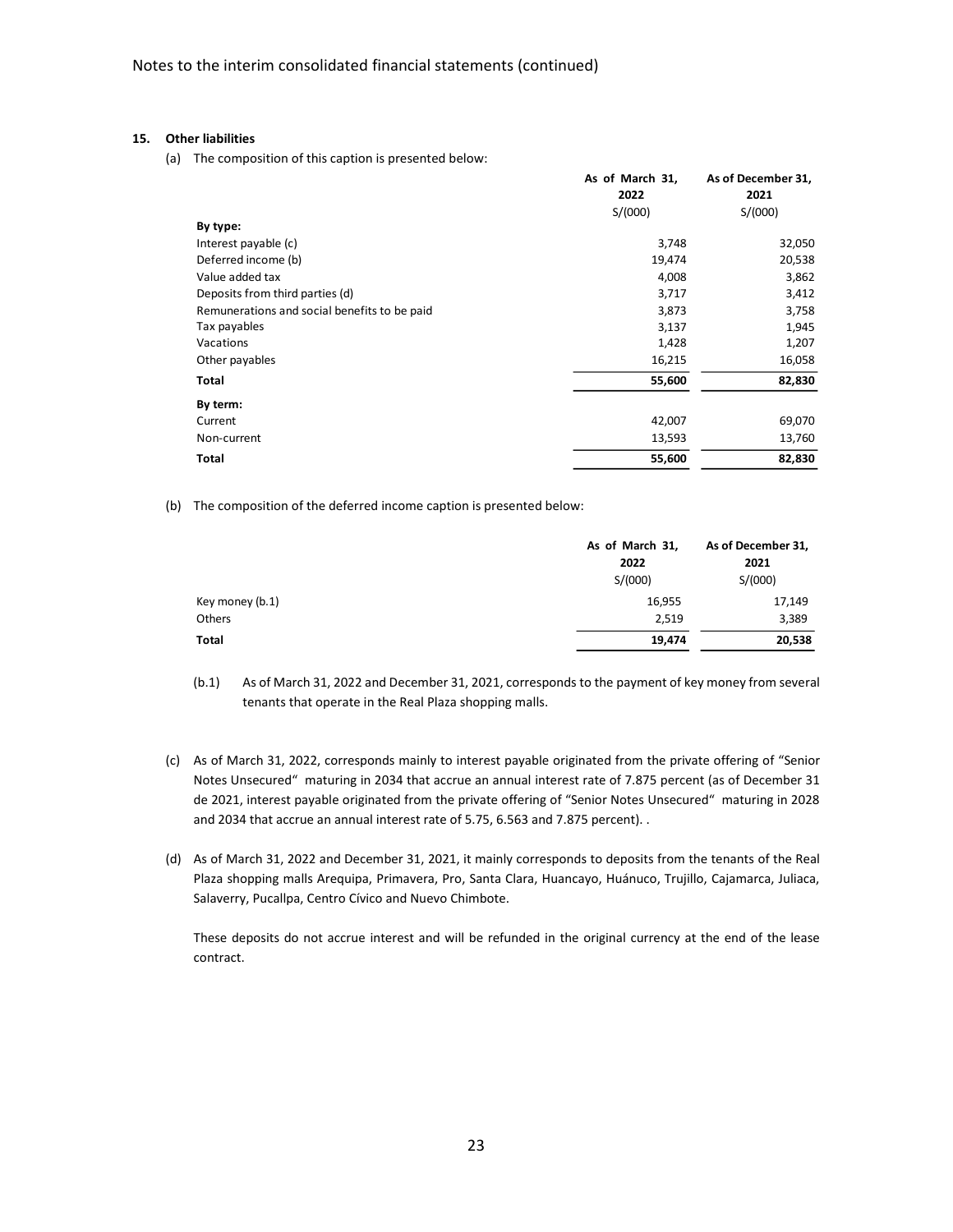# **16. Leases**

(a) The InRetail Real Estate Group maintains leasing contracts for land, buildings and facilities used for its operations. Leases of land, buildings and facilities generally have terms of 1 to 40 years. The InRetail Real Estate Group's obligations under its leases are guaranteed by the lessor's title of the leased assets.

Several leases include extension and termination options and variable payments. The InRetail Real Estate Group has also entered into certain leases of premises with terms of 12 months or less and leases of low-value office equipment. The InRetail Real Estate Group applies the short-term and low-value lease exemptions for this kind of leases.

(b) The movement of this caption for the three-month period ended as of March 31, 2022 and December 31, 2021, is as follows:

|                                 | Land    | <b>Buildings</b><br>infrastructure<br>and facilities | As of<br>March 31,<br>2022 | As of<br><b>December</b><br>31, 2021 |
|---------------------------------|---------|------------------------------------------------------|----------------------------|--------------------------------------|
|                                 | S/(000) | S/(000)                                              | S/(000)                    | S/(000)                              |
| Cost                            |         |                                                      |                            |                                      |
| <b>Initial balance</b>          | 160,721 | 933                                                  | 161,654                    | 151,797                              |
| Additions                       | 3,192   |                                                      | 3,192                      | 9,857                                |
| <b>Final balance</b>            | 163,913 | 933                                                  | 164,846                    | 161,654                              |
| <b>Accumulated depreciation</b> |         |                                                      |                            |                                      |
| <b>Initial balance</b>          | 22,263  | 787                                                  | 23,050                     | 15,274                               |
| Additions. Note 22(a)           | 1,949   | 65                                                   | 2,014                      | 7,776                                |
| <b>Final balance</b>            | 24,212  | 852                                                  | 25,064                     | 23,050                               |
| Net book value                  | 139,701 | 81                                                   | 139,782                    | 138,604                              |

Depreciation expense for the three-month period ended March 31, 2022 and 2021, was recorded as follows in the income statement:

|                                 | 2022<br>S/(000) | 2021<br>S/(000) |
|---------------------------------|-----------------|-----------------|
| Cost of sales, Note 22 (a)      | 2,014           | 1,882           |
| Balance as of March 31,         | 2,014           | 1,882           |
| Balance as of December 31, 2021 |                 | 7,776           |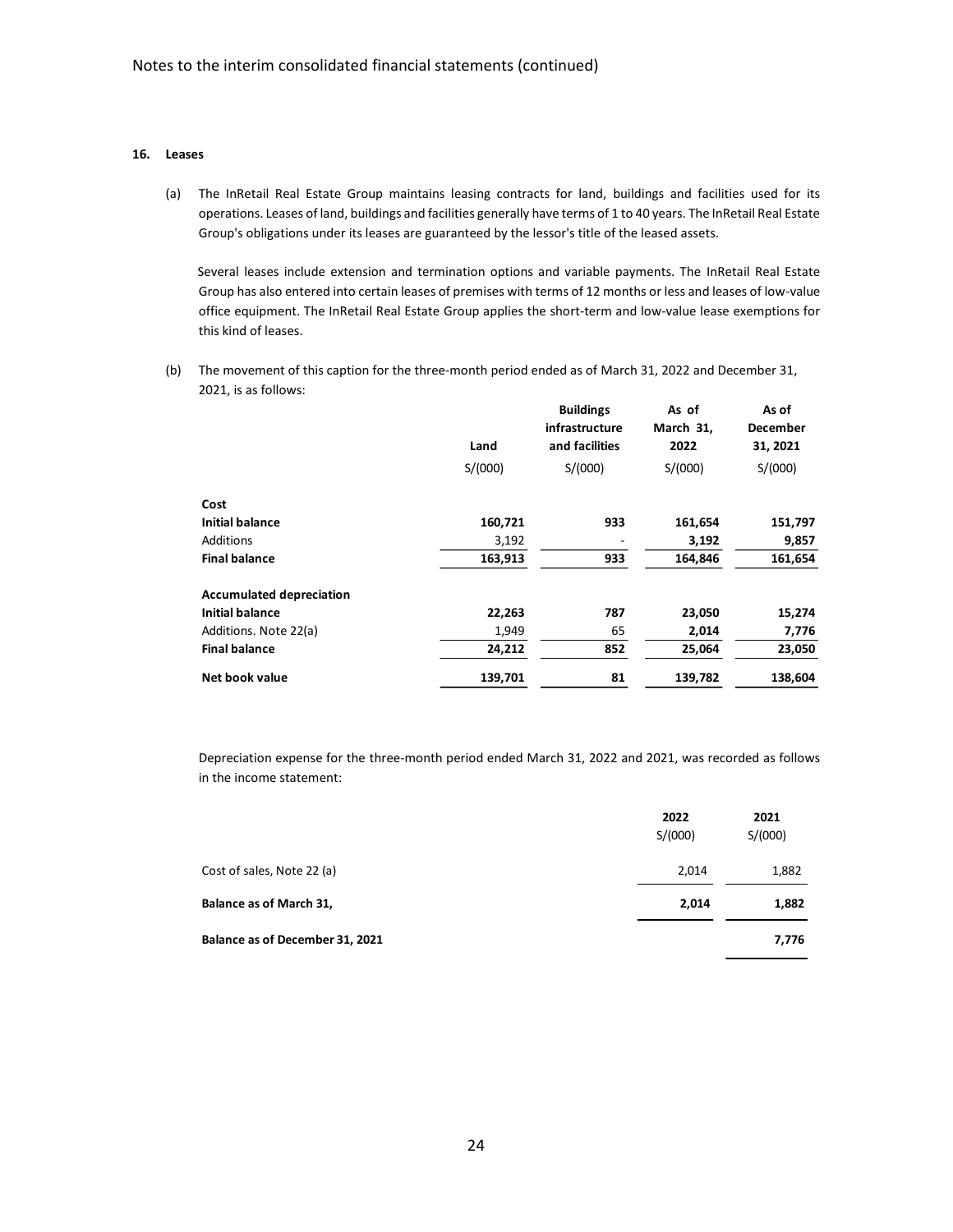(c) The movement of the lease liability caption, as of March 31, 2022 and December 31, 2021, is as follows**:**

|                                        | As of March 31,<br>2022<br>S/(000) | As of December 31,<br>2021<br>S/(000) |
|----------------------------------------|------------------------------------|---------------------------------------|
| <b>Initial balance</b>                 | 234,803                            | 212,085                               |
| Additions                              | 7,977                              | 13,153                                |
| Increase for accrued interest, Note 24 | 2,726                              | 10,714                                |
| Amortization                           | (4,075)                            | (16, 555)                             |
| Exchange difference                    | (12, 834)                          | 15,406                                |
| <b>Final balance</b>                   | 228,597                            | 234,803                               |
| Current                                | 4,593                              | 4,796                                 |
| Non-current                            | 224,004                            | 230,007                               |
| <b>Final balance</b>                   | 228,597                            | 234,803                               |

Additionally, in the three-month period ended as of March 31, 2022 and 2021, interest related to the lease liability of S/2,726,000 and S/2,505,000 respectively, has been accrued.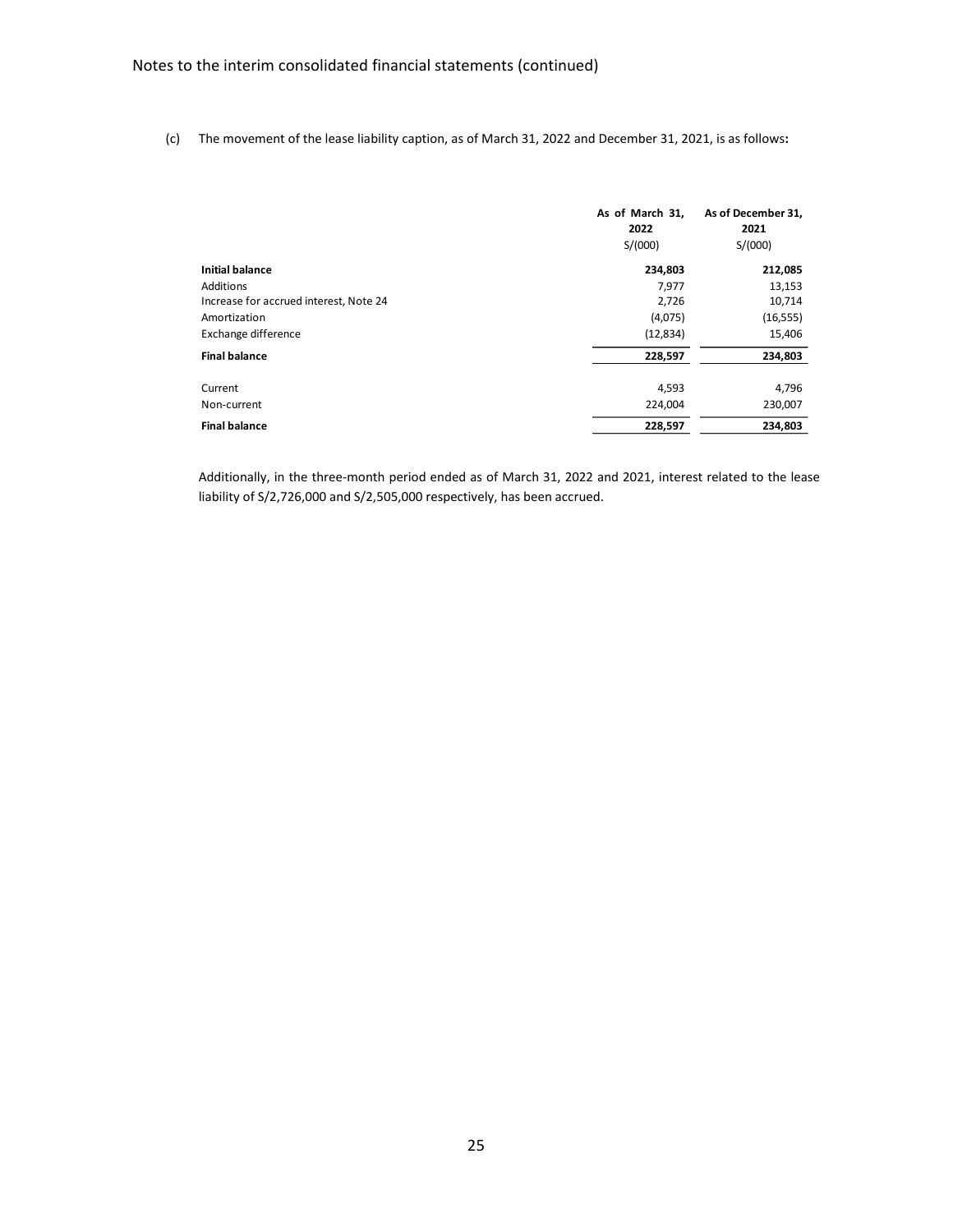## **17. Financial obligations**

(a) The composition of this caption is presented below:

|                                        |            |                         |             |                        |           |             | Total          |             | Current        |             | Non-current    |
|----------------------------------------|------------|-------------------------|-------------|------------------------|-----------|-------------|----------------|-------------|----------------|-------------|----------------|
|                                        | Original   |                         | Final       |                        |           | As of March | As of December | As of March | As of December | As of March | As of December |
| <b>Type of Obligation</b>              | currency   | Interest Rate %         | maturity    | <b>Original Amount</b> |           | 31, 2022    | 31, 2021       | 31, 2022    | 31, 2021       | 31, 2022    | 31, 2021       |
|                                        |            |                         |             | US\$ (000)             | S/(000)   | S/(000)     | S/(000)        | S/(000)     | S/(000)        | S/(000)     | S/(000)        |
| <b>Bonds issuance</b>                  |            |                         |             |                        |           |             |                |             |                |             |                |
| Senior Notes Unsecured (b)             | <b>USD</b> | 5.750                   | 2028        | 350,000                | $\sim$    | 1,230,961   | 1,327,464      |             |                | 1,230,961   | 1,327,464      |
| Senior Notes Unsecured (c)             | PEN        | 7.875                   | 2034        |                        | 141,000   | 135,689     | 135,668        |             |                | 135,689     | 135,668        |
| Senior Notes Unsecured (b)             | PEN        | 6.563                   | 2028        | $\sim$                 | 313,500   | 310,662     | 310,569        |             |                | 310,662     | 310,569        |
|                                        |            |                         |             | 350,000                | 454,500   | 1,677,312   | 1,773,701      | ٠           | $\sim$         | 1,677,312   | 1,773,701      |
| Leasings<br><b>Related entities</b>    |            |                         |             |                        |           |             |                |             |                |             |                |
| Banco Internacional del Perú-Interbank | <b>USD</b> | Entre 3.950 a 4.530     | 2022-2024   | 76                     |           | 193         | 134            | 83          | 71             | 110         | 63             |
| <b>Non-related entities</b>            |            |                         |             |                        |           |             |                |             |                |             |                |
| Scotiabank Perú S.A.A. (f)             | PEN        | 5.510                   | 2025        | $\sim$                 | 380,000   | 328,744     | 336,480        | 30,969      | 30,954         | 297,775     | 305,526        |
| Hewlett Packard S.A.                   | <b>USD</b> | Between 2.180 and 2.900 | 2022 - 2024 | 2,983                  |           | 4,669       | 4,970          | 3,171       | 3,487          | 1,498       | 1,483          |
| <b>CSI Renting</b>                     | <b>USD</b> | Between 2.330 and 9.500 | 2022-2025   | 211                    | $\sim$    | 296         | 376            | 145         | 189            | 151         | 187            |
| Inversiones Nueva Capital Peru S.A.    | <b>USD</b> | 12.000                  | 2022-2026   | 163                    |           | 584         |                | 117         |                | 467         |                |
|                                        |            |                         |             | 3,433                  | 380,000   | 334,486     | 341,960        | 34,485      | 34,701         | 300,001     | 307,259        |
| Promissory notes and loans             |            |                         |             |                        |           |             |                |             |                |             |                |
| <b>Related entities</b>                |            |                         |             |                        |           |             |                |             |                |             |                |
| Banco Internacional del Perú-Interbank | PEN        | 5.750                   | 2022        | $\sim$                 | 24,500    | 24,500      |                | 24,500      |                |             |                |
| Banco Internacional del Perú-Interbank | PEN        | 1.850                   | 2022        | ٠                      | 54,500    | $\sim$      | 54,500         |             | 54,500         |             |                |
| <b>Non-related entities</b>            |            |                         |             |                        |           |             |                |             |                |             |                |
| Scotiabank Perú S.A.A. (d)             | PEN        | 5.250                   | 2027        | ٠                      | 50,000    | 42,251      | 43,484         | 4,937       | 4,935          | 37,314      | 38,549         |
| Banco de Crédito del Perú              | PEN        | 3.500                   | 2022        | $\sim$                 | 39,000    | ٠           | 39,000         | ٠           | 39,000         |             | $\sim$         |
| Scotiabank Perú S.A.A.                 | PEN        | 4.210                   | 2022        | ٠                      | 19,000    | $\sim$      | 19,000         |             | 19,000         | $\sim$      | ٠              |
| Call Spread financing, Note 13         |            |                         |             |                        |           |             |                |             |                |             |                |
| JP. Morgan                             | <b>USD</b> | 10.205                  | 2028        | 18,147                 |           | 43,847      | 50,204         | 2,757       | 5,817          | 41,090      | 44,387         |
|                                        |            |                         |             | 18,147                 | 187,000   | 110,598     | 206,188        | 32,194      | 123,252        | 78,404      | 82,936         |
| Total                                  |            |                         |             | 371,580                | 1,021,500 | 2,122,396   | 2,321,849      | 66,679      | 157,953        | 2,055,717   | 2,163,896      |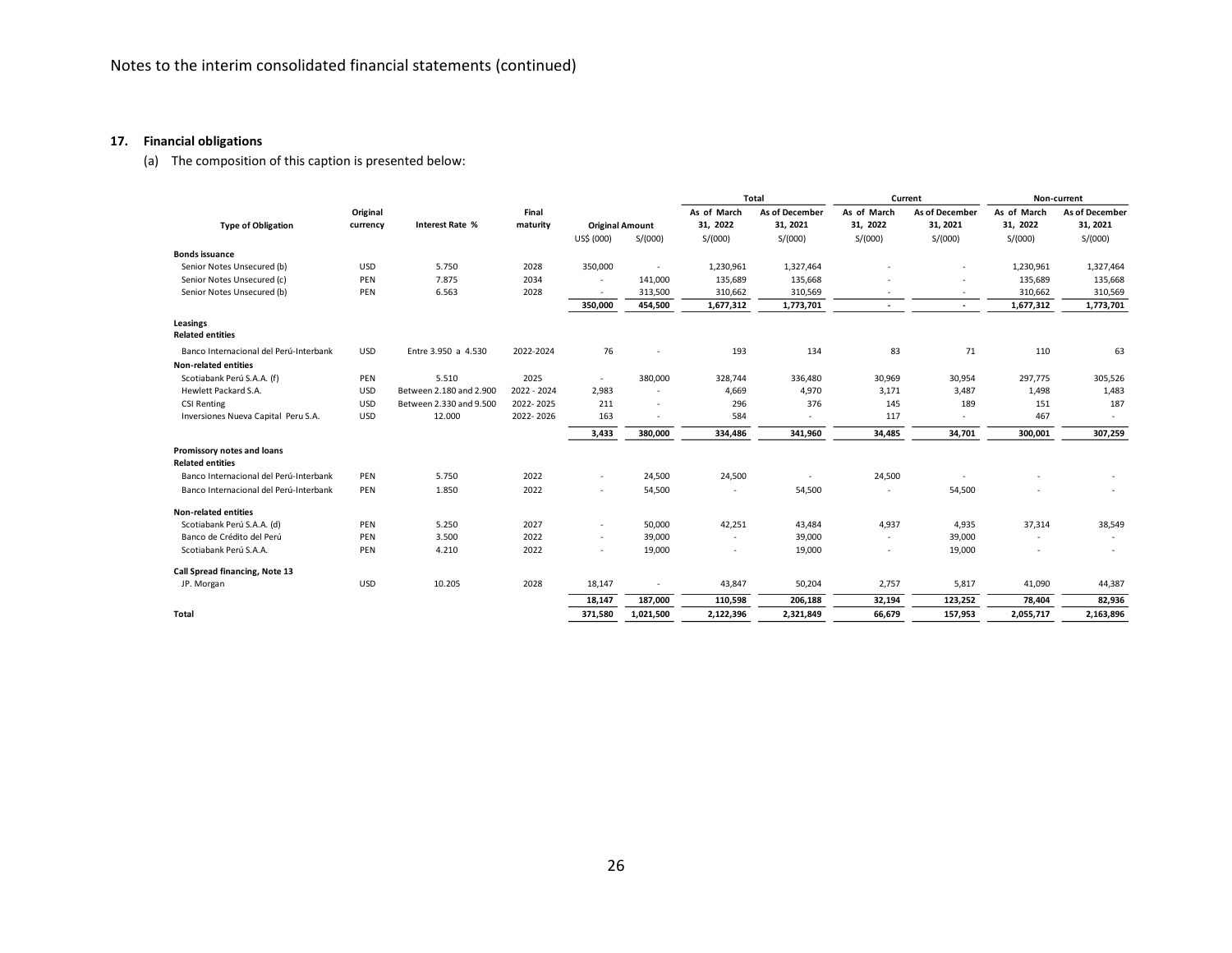(b) In April 2018, Patrimonio en Fideicomiso D.S. 093-2002-EF InRetail Shopping Malls, Subsidiary of the Company, issued debt instruments ("Notes") denominated in US Dollars through a private offer to institutional investors under Rule 144A and Regulation S, for US\$350,000,000, equivalent to S/1,295,350,000 as of March 31, 2022 (S/1,399,300,000 as of December 31, 2021) that accrues an annual interest of 5.75 percent, with a maturity of 10 years, with semi-annual interest payments and the principal in a single installment upon maturity of the securities. This borrowing was recorded in the consolidated financial statement at amortized cost to an effective interest rate of 6.752 percent, after considering the respective up-front fees that amounted to US\$17,398,000 equivalent to approximately S/64,389,000 as of March 31, 2022 (US\$17,968,000 equivalent to approximately S/71,836,000 as of December 31, 2021).

Additionally, in April 2018, the Company's Subsidiary issued debt instruments ("Notes") denominated in Soles for S/313,500,000 that bear an annual interest rate of 6.563 percent, maturing in 10 years and paying semiannual interest and the principal in a single installment at the expiration of the securities. This borrowing was recorded in the consolidated financial statement at amortized cost to an effective interest rate of 6.730 percent, after considering the respective up-front fees that amounted to S/2,838,000 as of March 31, 2022 (S/2,931,000 as of December 31, 2021).

As a result of these issues, InRetail Shopping Malls must comply, until maturity and full payment, with certain obligations and covenants for these transactions.

As of March 31, 2022 and December 31, 2021, the covenants from the bond issuance have been complied satisfactorily and are within the agreed limits.

- (c) In July 2014, InRetail Real Estate Corp. issued, through InRetail Shopping Malls, an offering in the local market and abroad of "Senior Notes Unsecured" for S/141,000,000, due in July 2034, at a 7.875 percent nominal interest rate. This borrowing was recorded in the consolidated financial statement at amortized cost to an effective interest rate of 7.988 percent, after considering the respective up-front fees that amounted to S/1,311,000 as of March 31, 2022 (S/1,332,000 as of December 31, 2021). Additionally, as of March 31, 2022 and December 31, 2021, the balance is presented net of S/4,000,000 corresponding to the notes of this issuance held by InRetail Shopping Malls. As of March 31, 2022 and December 31, 2021, the balance of this loan is S/135,689,000 and S/135,668,000, respectively.
- (d) In October 2019, the Company entered into a new loan agreement with Scotiabank del Perú S.A.A. for S/50,000,000. In February 2020, the term of the debt was restructured for a period of seven years, payable in quarterly installments and with accrued annual interest rate of 5.25 percent.

This obligation was recorded in the consolidated financial statements at amortized cost with an effective annual interest rate of 5.442 percent after considering the respective initial charge of approximately S/249,000 as of March 31, 2022 (S/266,000 as of December 31, 2021).

As of March 31, 2022, the Company amortizated a amount of S/7,500,000 (as of December 31, 2021, S/6,250,000).

(e) In May 2020, the Company obtained a new loan under the "Reactiva Peru" program with Banco de Crédito del Perú for the amount of S/10,000,000 with an interest rate of 1.48 percent per year, maturing in 2023, including a grace period (non-capitalized interest in the first year).

As of December 31, 2021, the Company amortized the full of the debt.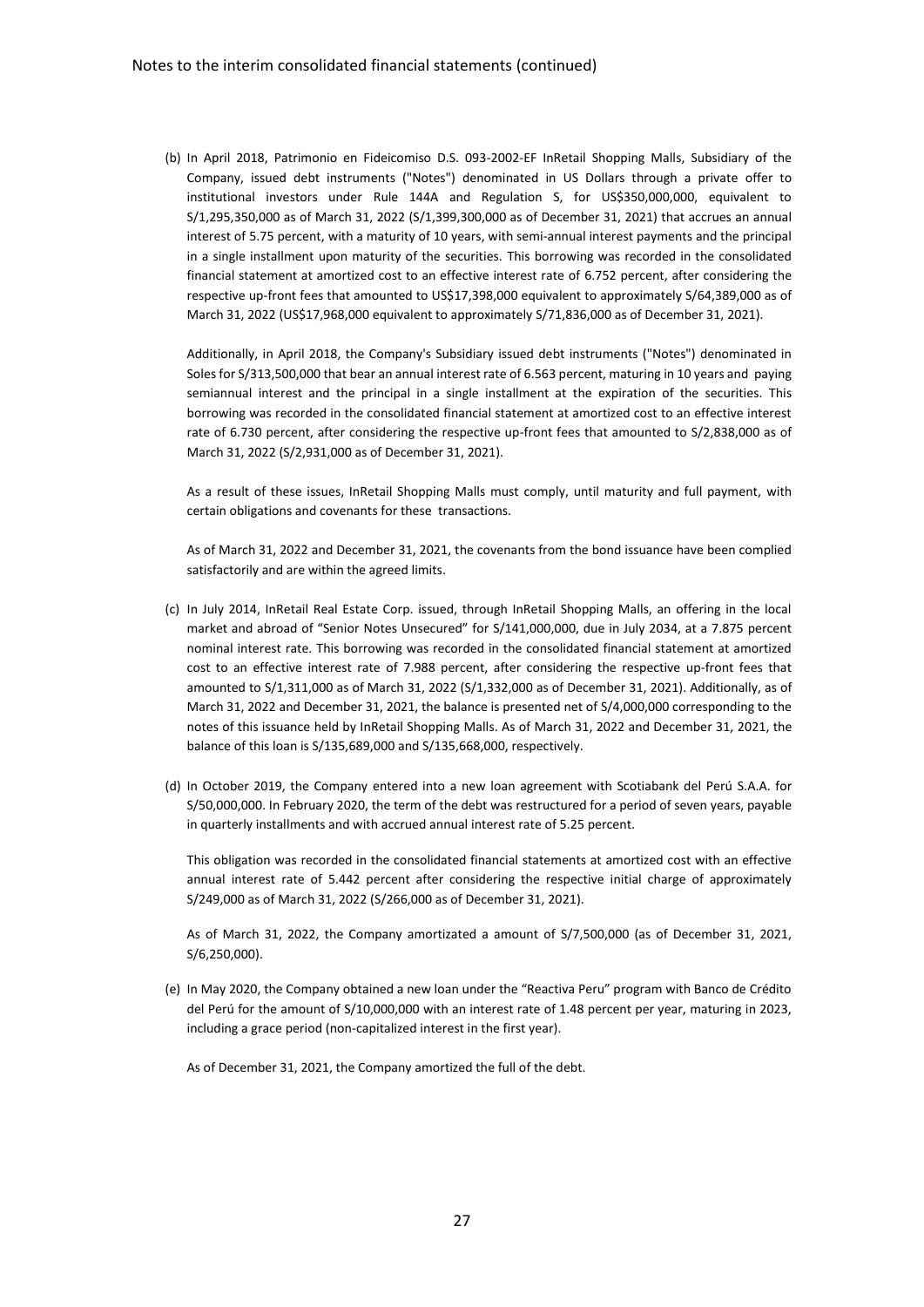(f) In December, 2020, the disbursement of the financial lease mainly for the construction of the Puruchuco shopping center with Banco Scotiabank del Perú S.A.A. was completed, for a total amount of S/380,000,000 and which will be paid in quarterly installments that accrue an interest of 5.510 percent annually and with maturity in 2025.

This obligation was recorded in the consolidated financial statements at amortized cost with an effective annual interest rate of 5.899 percent after considering the respective initial charge of approximately S/3,256,000 as of March 31, 2022 (S/3,519,000 as of December 31, 2021).

As of March 31, 2022, the Company amortized an amount of S/48,000,000 (As of December 31, 2021, S/40,000,000).

As of March 31, 2022 and December 31, 2021, InRetail Real Estate and subsidiaries have complied with the financial requirements ("covenants").

(g) Financial obligations are payable as follows:

|              | As of March 31,<br>2022 | As of December 31,<br>2021 |  |
|--------------|-------------------------|----------------------------|--|
|              | S/(000)                 | S/(000)                    |  |
| 2022         | 57,113                  | 157,953                    |  |
| 2023         | 43,748                  | 43,853                     |  |
| 2024         | 43,302                  | 43,332                     |  |
| 2025         | 255,807                 | 256,214                    |  |
| 2026         | 12,971                  | 13,581                     |  |
| 2027 onwards | 1,709,455               | 1,806,916                  |  |
| <b>Total</b> | 2,122,396               | 2,321,849                  |  |

#### **18. Income tax**

(a) The Deferred Income Tax assets and liabilities presented in the consolidated statements as of March 31, 2022 and December 31, 2021, as well as those presented in the consolidated statement of income for the three months periods ended March 31, 2022 and 2021, are detailed as follows:

| <b>Statements of financial position</b> | As of March 31, 2022     |                               | As of December 31, 2021  |                               |
|-----------------------------------------|--------------------------|-------------------------------|--------------------------|-------------------------------|
|                                         | <b>Assets</b><br>S/(000) | <b>Liabilities</b><br>S/(000) | <b>Assets</b><br>S/(000) | <b>Liabilities</b><br>S/(000) |
| Real Plaza S.R.L.                       | 7,025                    |                               | 6,198                    |                               |
| Inversiones Real Estate S.A.            |                          | 632                           |                          | 632                           |
| Centro Comercial Estación Central S.A.  | 13                       |                               | 10                       |                               |
| Inmobiliaria Puerta del Sol S.A.        |                          | 34.984                        |                          | 33,085                        |
| Total                                   | 7,038                    | 35,616                        | 6,208                    | 33,717                        |

| Statements of comprehensive income | Income tax for the three-month period<br>ended March 31, 2022 and 2021 |                 |  |  |
|------------------------------------|------------------------------------------------------------------------|-----------------|--|--|
|                                    | 2022<br>S/(000)                                                        | 2021<br>S/(000) |  |  |
| Current                            | (27, 306)                                                              | (10, 877)       |  |  |
| Deferred                           | (1,069)                                                                | 1,536           |  |  |
| Total                              | (28, 375)                                                              | (9, 341)        |  |  |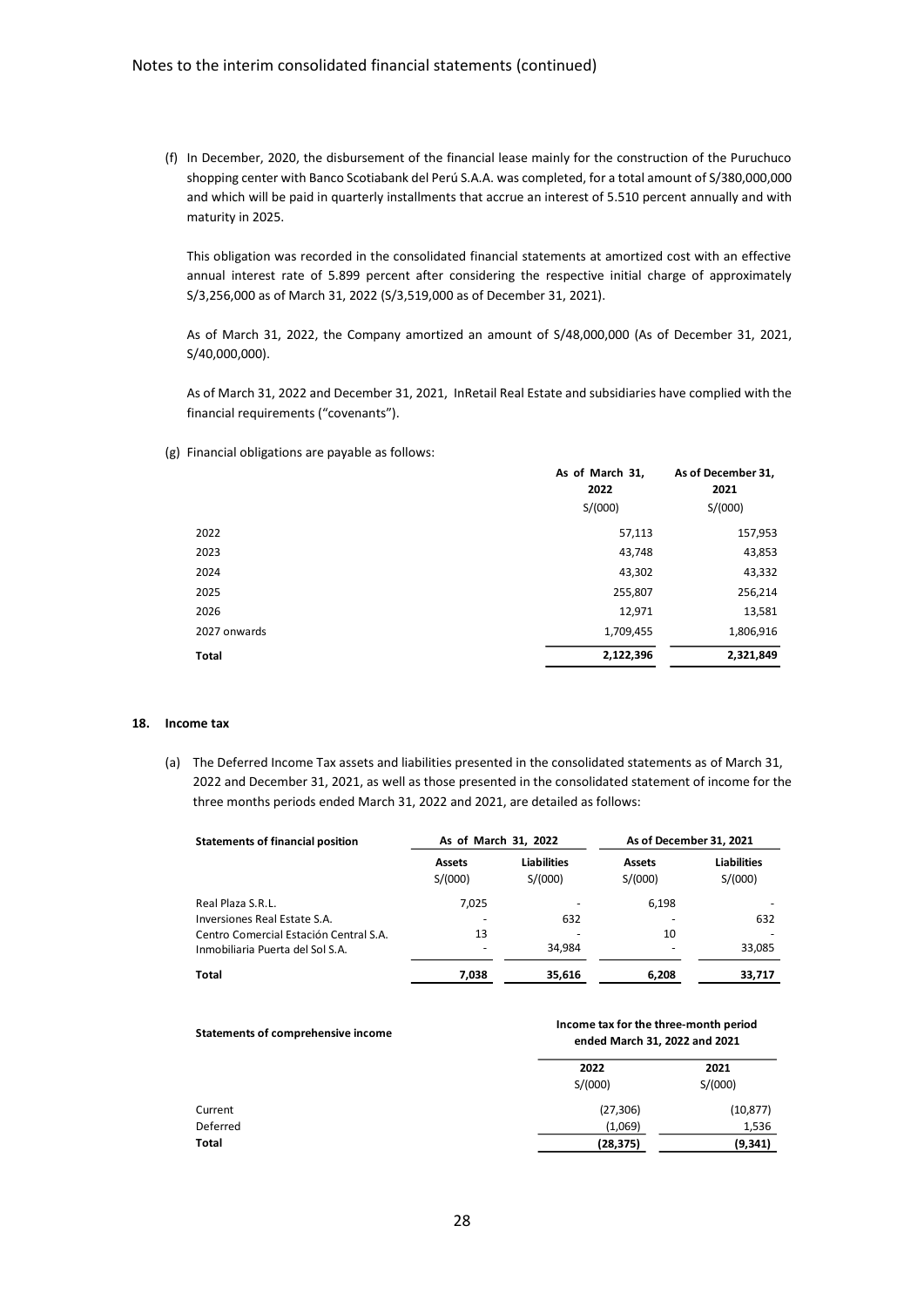## **19. Commitments**

As of March 31, 2022, corresponds to guarantee letters in favor of third parties for approximately S/9,211,000 and US\$2,950,000 (S/9,245,000 and US\$3,150,000 as of December 31, 2021), which guarantee the compliance of obligations from contractual agreements related to the real estate projects of Interproperties Holding and Interproperties Holding II.

#### **20. Equity**

(a) Capital stock

As of March 31, 2022 and December 31, 2021, the capital stock of InRetail Real Estate Corp. amounts to S/1,475,706,000 approximately, represented by 568,201,039 shares, issued at a nominal value of US\$1.00 each.

## (b) Earnings per share

Earnings per share are calculated by dividing the income of the period attributable to the common shareholders of InRetail Real Estate Corp. by the weighted average number of shares outstanding during the year. Because outstanding instruments with dilutive effect are not held, basic and diluted earnings per share are the same.

The calculation of basic and diluted earnings per share is presented as follows:

|                                                             |                                 | <b>Ordinary shares</b>                          |                                  |
|-------------------------------------------------------------|---------------------------------|-------------------------------------------------|----------------------------------|
|                                                             | Outstanding<br>shares           | <b>Effective days until</b><br>period-end       | Weighted<br>average of<br>shares |
| Number as of January 1, 2021                                | 568,201,039                     |                                                 | 568,201,039                      |
| Number as of March 31, 2021                                 | 568,201,039                     | 90                                              | 568,201,039                      |
| Number as of January 1, 2022<br>Number as of March 31, 2022 | 568,201,039<br>568,201,039      | 90                                              | 568,201,039<br>568,201,039       |
|                                                             |                                 | For the three-month period ended March 31, 2022 |                                  |
|                                                             | Net profit<br>(numerator)<br>S/ | <b>Shares</b><br>(denominator)                  | Profit per<br>share<br>S/        |
| Basic and diluted profit per share                          | 69,640,000                      | 568,201,039                                     | 0.123                            |

|                                    | For the three-month period ended March 31, 2021 |                                |                            |  |
|------------------------------------|-------------------------------------------------|--------------------------------|----------------------------|--|
|                                    | Net profit<br>(numerator)                       | <b>Shares</b><br>(denominator) | <b>Profit per</b><br>share |  |
|                                    |                                                 |                                | S/                         |  |
| Basic and diluted profit per share | 21,129,000                                      | 568,201,039                    | 0.037                      |  |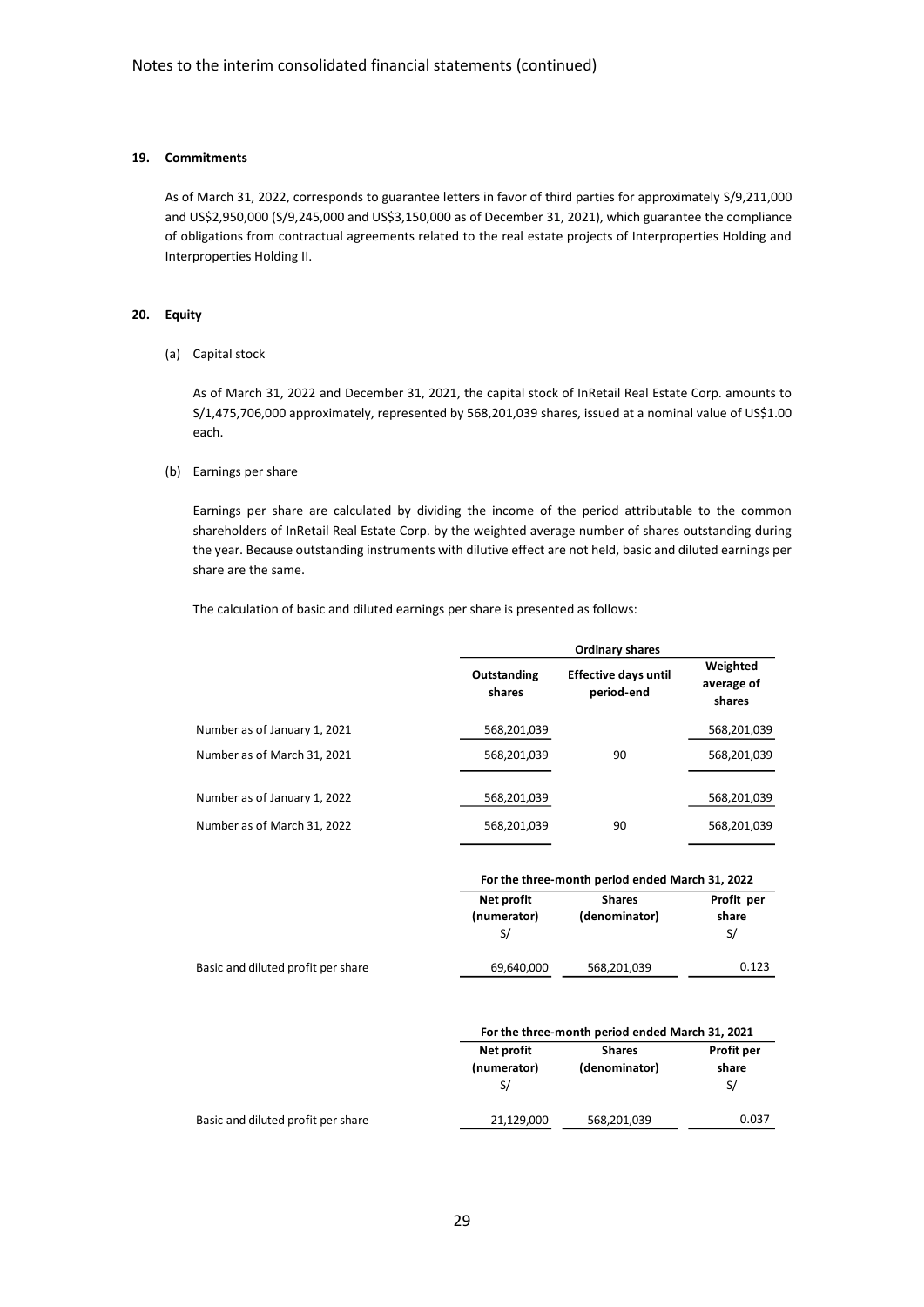## **21. Income from real estate service**

(a) The composition of the balance for the three-month period ended as of March 31, 2022 and 2021 is presented below:

|                                 | 2022    | 2021    |
|---------------------------------|---------|---------|
|                                 | S/(000) | S/(000) |
| <b>Rental income</b>            |         |         |
| Rental income (b)               | 98,539  | 69,001  |
| Rent of space for publicity     | 3,640   | 1,438   |
| Key money                       | 1,181   | 1,343   |
| Total                           | 103,360 | 71,782  |
| Income from management services |         |         |
| Common expenses (c)             | 21,006  | 18,678  |
| Electricity and water (d)       | 16,478  | 11,428  |
| Promotion and advertisement (e) | 5,460   | 4,147   |
| Parking                         | 2,522   | 694     |
| Management services             | 344     | 271     |
| <b>Others</b>                   | 2,335   | 1,248   |
| <b>Total</b>                    | 48,145  | 36,466  |

(b) As of March 31, 2022 and 2021, corresponds to rental income from the economic exploitation of the "Real Plaza" shopping malls.

The composition of the rental income is presented below:

|                        | 2022<br>S/(000) | 2021<br>S/(000) |
|------------------------|-----------------|-----------------|
|                        |                 |                 |
| Fixed rental income    | 86,626          | 55,815          |
| Variable rental income | 11,913          | 13,186          |
| <b>Total</b>           | 98,539          | 69,001          |

(c) Corresponds to income from common expenses including expenses of maintenance, safety management and supervision of shopping malls, which are billed to each tenant according to the terms established in the lease contract.

- (d) Corresponds to income from electricity and water that are assumed by the Company and are then billed to every tenant of the shopping malls.
- (e) Corresponds to income from advertising and promotional activities of the Real Plaza shopping malls, which are billed to every tenant of the shopping malls according to the terms established in the lease contract.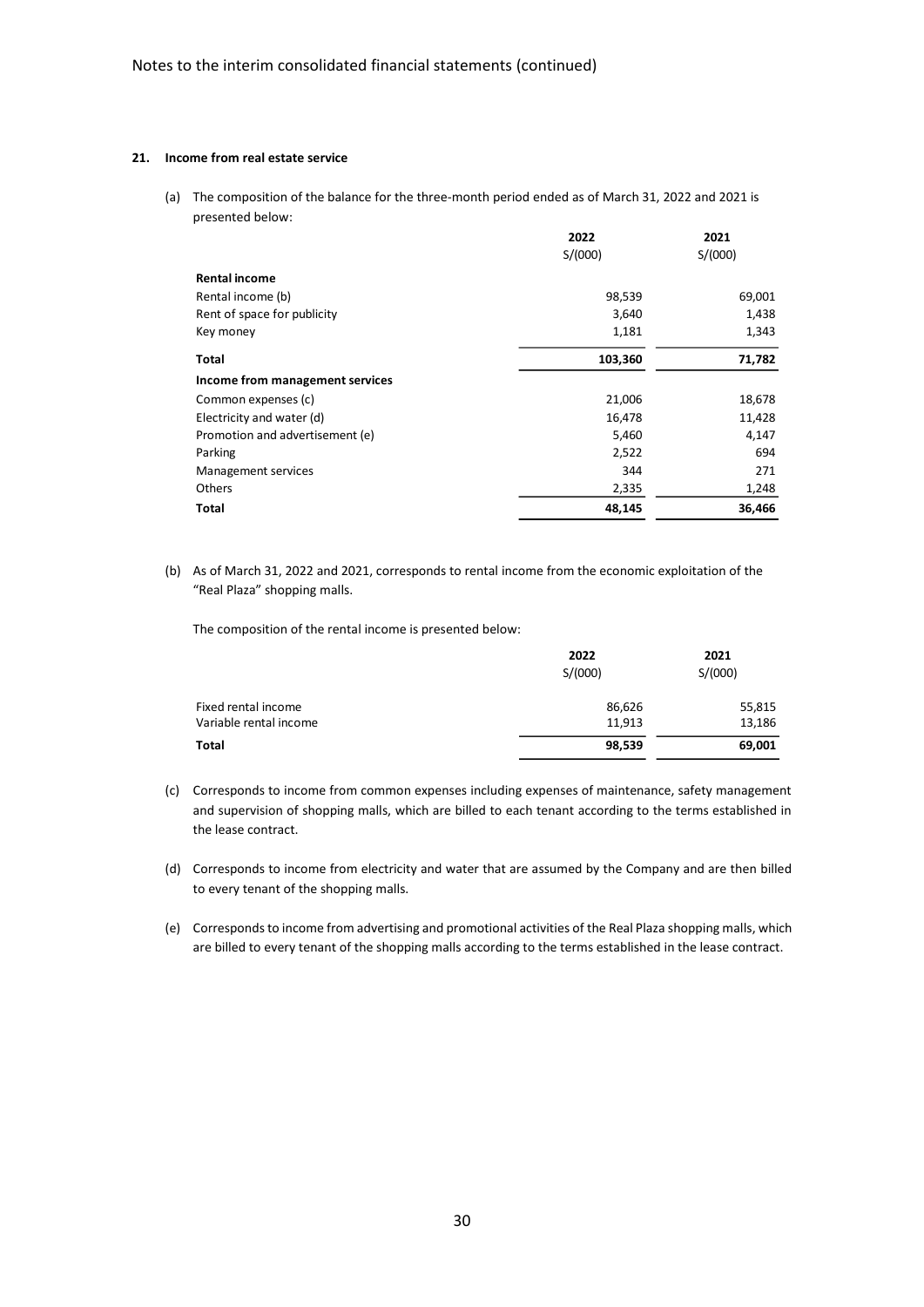## **22. Costs of rental income and management services**

(a) The composition of this caption for the three-month period ended as of March 31, 2022 and 2021 is presented below:

|                                                  | 2022    | 2021    |
|--------------------------------------------------|---------|---------|
|                                                  | S/(000) | S/(000) |
| Cost of rental income                            |         |         |
| Cost of variable lease (b)                       | 3,897   | 2,509   |
| Depreciation from right-of-use asset, Note 16(b) | 2,014   | 1,882   |
| Property tax and duties                          | 5,160   | 4,573   |
| Property insurance costs                         | 1,553   | 1,815   |
| Others                                           | 133     | 200     |
| Total                                            | 12,757  | 10,979  |
| Cost related to income from management services  |         |         |
| Electricity and water                            | 13,760  | 10,011  |
| Maintenance and administration of parking lot    | 5,796   | 4,450   |
| Advertising and marketing                        | 3,386   | 1,481   |
| Personnel expenses                               | 5,075   | 4,698   |
| <b>Cleaning services</b>                         | 3,033   | 2,351   |
| Safety services                                  | 3,154   | 2,861   |
| Leases, professional fees and communications     | 2,367   | 2,261   |
| Other costs                                      | 799     | 497     |
| <b>Total</b>                                     | 37,370  | 28,610  |

(b) Corresponds to the leases of land over which Interproperties Holding and Interproperties Holding II have built or have a shopping mall under construction.

## **23. Selling and administrative expenses**

(a) The composition of this caption for the three-month period ended as of March 31, 2022 and 2021 is presented below:

|                         | 2022<br>S/(000) | 2021<br>S/(000) |
|-------------------------|-----------------|-----------------|
| Administrative expenses | 9,593           | 7,690           |
| Selling expenses        | 2,699           | 4,118           |
| Total                   | 12,292          | 11,808          |
|                         |                 |                 |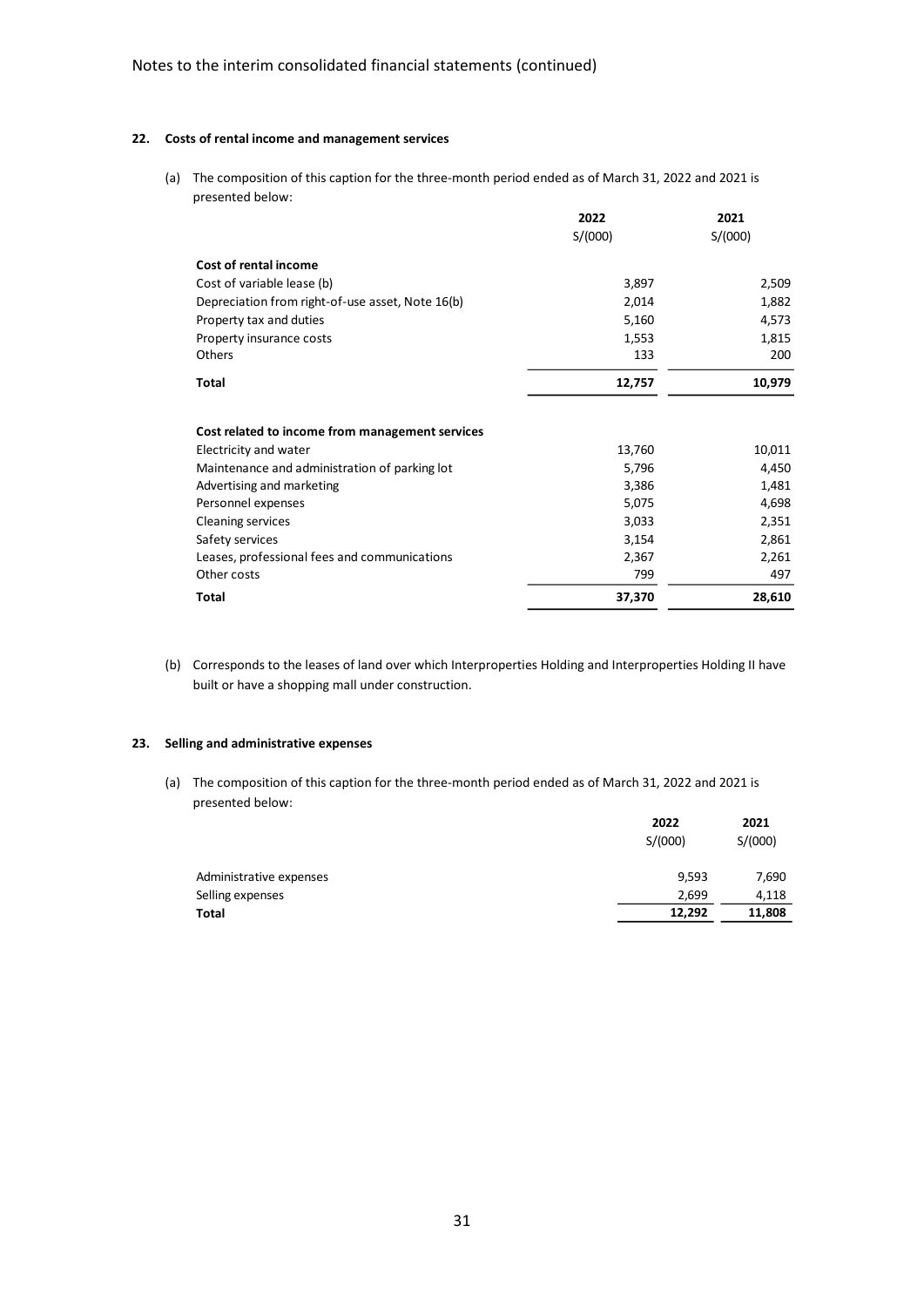(b) The components of operating expenses included in the selling and administrative expenses captions are presented below:

|                                                         |                            | 2022                              |          |
|---------------------------------------------------------|----------------------------|-----------------------------------|----------|
|                                                         | <b>Selling</b><br>expenses | <b>Administrative</b><br>expenses | Total    |
|                                                         | S/(000)                    | S/(000)                           | S/(000)  |
| Personnel expenses                                      | 2,543                      | 4,360                             | 6,903    |
| Depreciation, Note 11 (a)                               |                            | 1.409                             | 1,409    |
| Amortization                                            |                            | 731                               | 731      |
| Services provided by third parties                      | 285                        | 2.913                             | 3,198    |
| Allowance for doubtful accounts, Note 7 (e)             | 7,040                      |                                   | 7,040    |
| Allowance for doubtful accounts related                 | 157                        |                                   | 157      |
| Recovery of allowance for doubtful accounts, Note 7 (e) | (6, 569)                   |                                   | (6, 569) |
| Recovery of allowance for doubtful accounts related     | (793)                      |                                   | (793)    |
| Other charges                                           | 36                         | 180                               | 216      |
| Total                                                   | 2,699                      | 9,593                             | 12,292   |

|                                                         | 2021                       |                                   |              |
|---------------------------------------------------------|----------------------------|-----------------------------------|--------------|
|                                                         | <b>Selling</b><br>expenses | <b>Administrative</b><br>expenses | <b>Total</b> |
|                                                         | S/(000)                    | S/(000)                           | S/(000)      |
| Personnel expenses                                      | 2,210                      | 3,808                             | 6,018        |
| Depreciation, Note 11 (a)                               |                            | 1,265                             | 1,265        |
| Amortization                                            |                            | 444                               | 444          |
| Services provided by third parties                      | 223                        | 1,952                             | 2,175        |
| Allowance for doubtful accounts, Note 7 (e)             | 7,512                      |                                   | 7,512        |
| Allowance for doubtful accounts related                 | 1,047                      |                                   | 1,047        |
| Recovery of allowance for doubtful accounts, Note 7 (e) | (6,891)                    | -                                 | (6,891)      |
| Other charges                                           | 17                         | 221                               | 238          |
| <b>Total</b>                                            | 4,118                      | 7,690                             | 11,808       |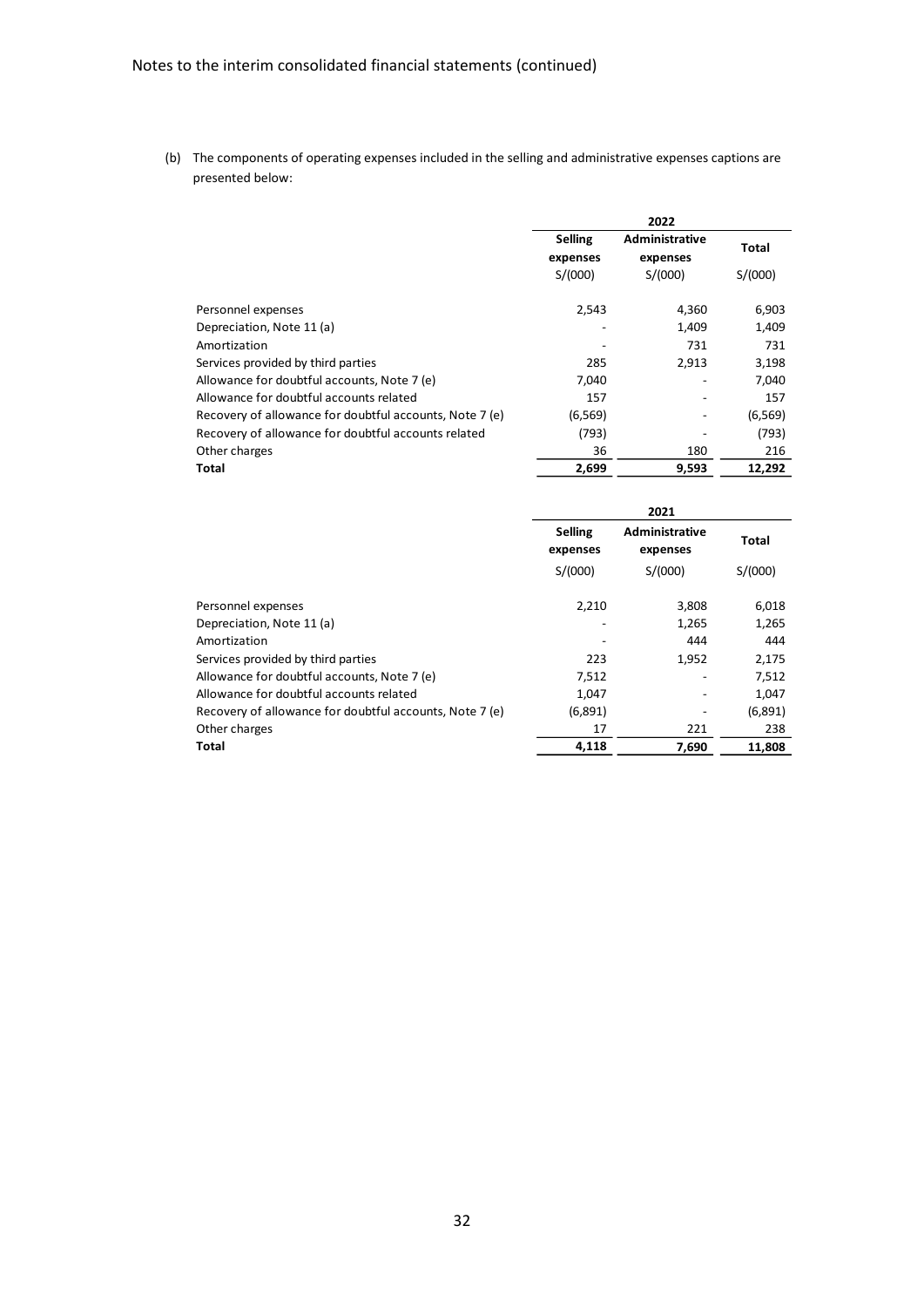#### **24. Financial income and expenses**

(a) The composition of this caption for the three-month period ended as of March 31, 2022 and 2021 is presented below:

|                                                            | 2022    | 2021    |
|------------------------------------------------------------|---------|---------|
|                                                            | S/(000) | S/(000) |
| Income                                                     |         |         |
| Interest on deposits                                       | 15      | 38      |
| Interest from loans granted to related parties             | 6,864   | 6,929   |
| Dividend income                                            | 3,723   | 3,495   |
| Income on investments at fair value through profit or loss | 216     | 216     |
| Others                                                     | 585     | 111     |
| <b>Total</b>                                               | 11,403  | 10,789  |
|                                                            |         |         |
|                                                            | 2022    | 2021    |
|                                                            | S/(000) | S/(000) |
| <b>Expenses</b>                                            |         |         |
| Bond interest expenses                                     | 26,511  | 26,091  |
| Interest from leasing and others                           | 6,471   | 6,611   |
| Interest from swap                                         | 3,267   |         |
| Debt structuring expenses                                  | 2,940   | 2,365   |
| Accrual of the Call Spread premium                         | 2,212   | 2,469   |
| Interest from lease liabilities, Note 16 (c)               | 2,726   | 2,505   |
| Other                                                      | 350     | 734     |
| <b>Total</b>                                               | 44,477  | 40,775  |

#### **25. Tax situation**

(a) InRetail Real Estate Corp. is incorporated in Panama; therefore, it is not subject to any Income Tax.

Entities and individuals not domiciled in Peru are subject to retention of an additional tax on dividends received. In this regard, attention to Legislative Decree N° 1261, published on December 10, 2017 and effective from January 1, 2017, the additional tax on dividend income generated is as follows:

- 4.1 percent of the profits generated until December 31, 2014.
- 6.8 percent for the profits generated in the years 2015 and 2016.
- 5.0 percent for the profits generated since January 1, 2017.
- (b) Real Plaza and Inmobiliaria Puerta del Sol are domiciled in Perú and are subject to the Peruvian tax system and, in compliance with current Peruvian legislation calculate their income tax on the basis of their separated financial statements. As of March 31, 2022 and December 31, 2021, the statutory income tax rate was 29.5 percent on tax payable income, after calculating the employees' profit sharing, which according to prevailing standards is computed with a rate between 5 to 8 percent.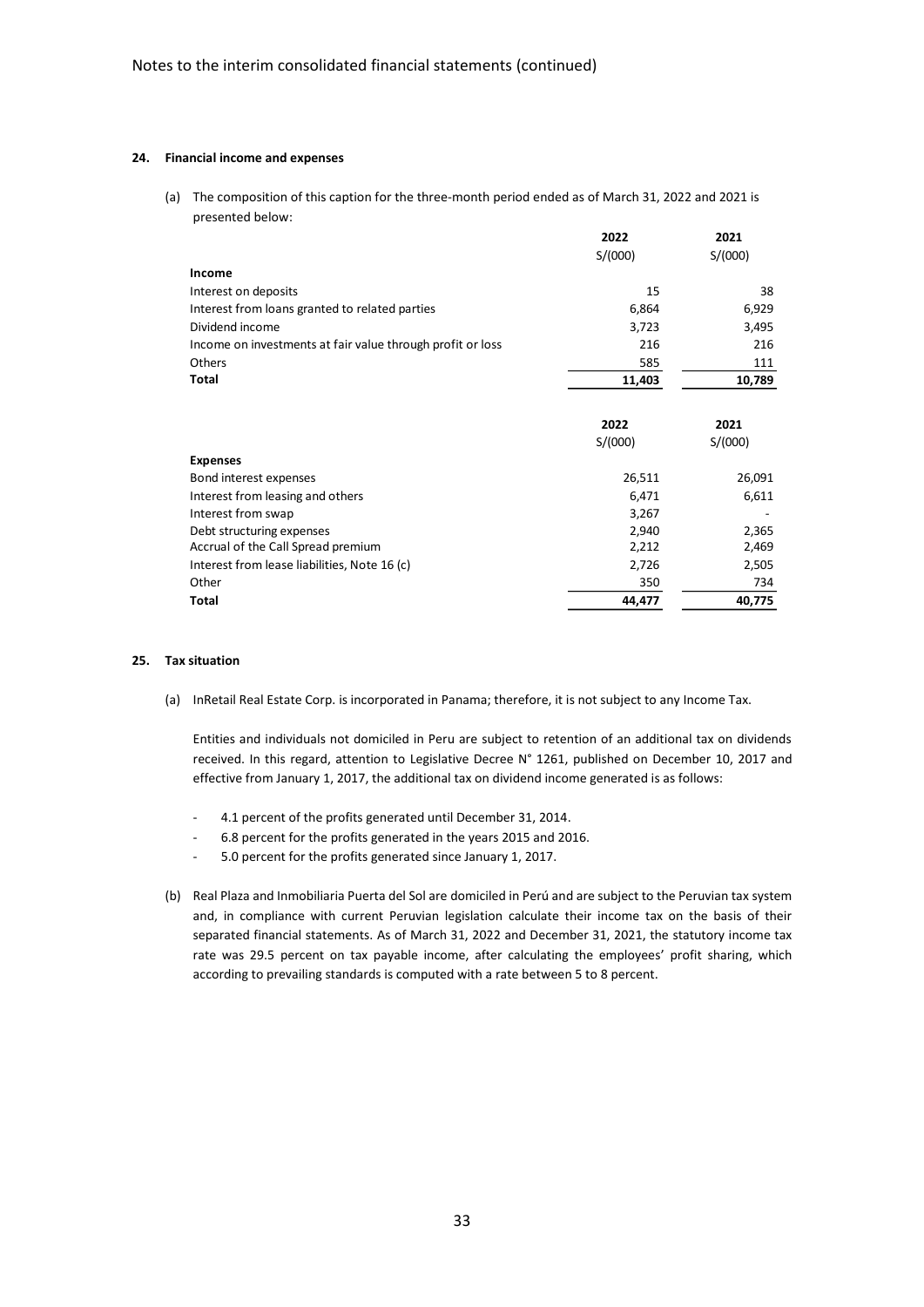- (c) According to the text of the Law on Income Tax, as amended by Law 29663 and 29757, since the year 2012, among the transactions subject to capital duty, are those obtained by the indirect sale of shares of Peruvian companies. For these purposes, an indirect transfer is set when two instances occur together:
	- (i) In first place, the market value of the shares of the Peruvian society must represent 50 percent or more of the market value of non-domiciled, in any period of twelve-months and,
	- (ii) In second place, 10 percent or more of the shares of the non-resident must be sold in any twelve-month period;
- (d) Transactions entered within related parties and/or with tax heaven residents fall into the scope of the Peruvian Transfer Pricing rules. Such rules are based on the application of the arm's length principle, as understood by the OECD. It is important to mention that Transfer Pricing rules are only applicable for Income Tax purposes, and adjustments are allowed under certain conditions only. Based on the analysis of operations of InRetail Real Estate, its Management and legal advisors believe that the implementation of these standards does not generate any significant contingencies for InRetail Real Estate as of March 31, 2022 and December 31, 2021.
- (e) The Peruvian Tax Authority is legally entitled to perform tax audit procedures on local taxpayers for up to four years subsequent to the year of the presentation of the tax return. The Tax Authority is entitled to challenge the Income Tax calculation performed by such taxpayers. Following are the years subject to review by the tax authority of the Subsidiaries of InRetail Real estate Corp. incorporated in Perú:

|                                        | Income            | Value added       |  |
|----------------------------------------|-------------------|-------------------|--|
|                                        | Tax               | tax               |  |
| Real Plaza S.R.L.                      | From 2017 to 2021 | From 2018 to 2022 |  |
| Inmobiliaria Puerta del Sol S.A.       | From 2017 to 2021 | From 2018 to 2022 |  |
| Inversiones Real Estate S.A.           | From 2017 to 2021 | From 2018 to 2022 |  |
| Centro Comercial Estación Central S.A. | From 2017 to 2021 | From 2018 to 2022 |  |

In accordance with Peruvian law, InRetail Shopping Malls, Interproperties Holding and Interproperties Holding II, Special Purpose Entities, are not considered to be taxpayers due to their conditions as trusts but they attribute their obtained income, net losses and tax credits on their foreign source income to the holders of their certificates of participation. Therefore, to reflect this obligation, the Company has provisioned 30 percent of long term income tax over the profits earned to date. As of March 31, 2022 and December 31, 2021, the accrued income tax amounted to S/442,474,000 and S/416,979,000, respectively.

Due to the possible interpretations that the Tax Auditory may give to the legal regulations currently in force, it is not possible to determine, to date, whether the examinations performed will or will not result in liabilities for InRetail Real Estate and its Subsidiaries. Thus, any higher tax or charges that could result from eventual tax examinations would be applied to the results of the period in which such tax or surcharge are determined.

In the opinion of the Management of InRetail Real Estate and of its legal advisors, any subsequent additional settlement of taxes would not be significant for the consolidated financial statements as of March 31, 2022 and December 31, 2021.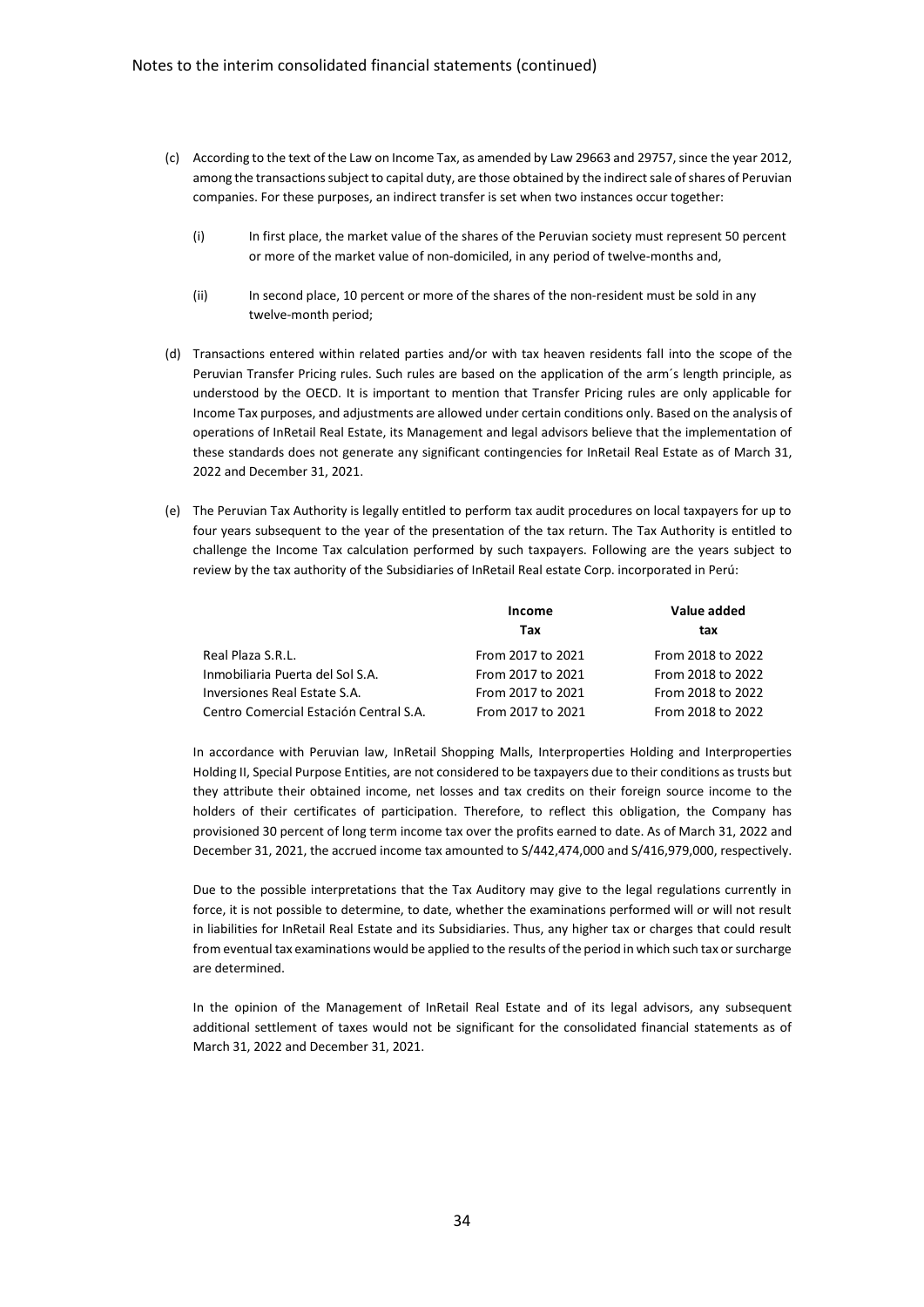# **26. Transactions with related companies**

(a) As a result of transactions with related parties, InRetail Real Estate presents the following balances in the consolidated statements of financial position as of March 31, 2022 and December 31, 2021:

|                                                | As of March 31,<br>2022 | As of December 31,<br>2021 |
|------------------------------------------------|-------------------------|----------------------------|
| <b>Receivables</b>                             | S/(000)                 | S/(000)                    |
| InRetail Perú Corp. (d)                        | 406,196                 | 409,517                    |
| Tiendas Peruanas Oriente S.A.C.                | 511                     | 359                        |
| Tiendas Peruanas S.A.                          | 2,868                   | 4,466                      |
| EP de Franquicias S.A.C.                       | 5,096                   | 5,171                      |
| Homecenters Peruanos S.A. (e)                  | 31,318                  | 28,055                     |
| Supermercados Peruanos S.A. (e)                | 36,290                  | 33,359                     |
| Bembos S.A.C.                                  | 3,324                   | 3,016                      |
|                                                | 2,324                   | 1,366                      |
| Interseguro Compañía de Seguros S.A.           | 3                       | 3                          |
| IR Management S.R.L.<br>Cineplex S.A.          | 5,765                   | 4,815                      |
| Homecenters Peruanos Oriente S.A.C.            | 29                      | 18                         |
| Banco Internacional del Perú S.A.A.- Interbank | 985                     | 1,986                      |
| Plaza Vea Oriente S.A.C.                       | 124                     | 162                        |
| InRetail Pharma S.A.                           | 128                     | 298                        |
| Mifarma S.A.C.                                 | 100                     | 56                         |
| Others                                         | 10,071                  | 13,452                     |
|                                                |                         |                            |
| <b>Total</b>                                   | 505,132                 | 506,099                    |
| Current                                        | 39,938                  | 45,528                     |
| Non-current                                    | 465,194                 | 460,571                    |
| Total                                          | 505,132                 | 506,099                    |
|                                                | As of March 31,<br>2022 | As of December 31,<br>2021 |
|                                                | S/(000)                 | S/(000)                    |
| <b>Payables</b>                                |                         |                            |
| Supermercados Peruanos S.A.                    | 406                     | 205                        |
| Homecenters Peruanos S.A.                      | 191                     | 251                        |
| IR Management S.R.L.                           | 331                     | 338                        |
| Tiendas Peruanas S.A.                          | 639                     | 695                        |
| IR Digital S.A.C.                              | 281                     | 358                        |
| Others                                         | 62                      | 33                         |
| <b>Total</b>                                   | 1,910                   | 1,880                      |
| <b>Financial Obligations</b>                   |                         |                            |
| Leasing:                                       |                         |                            |
| Banco Internacional del Perú - Interbank       | 193                     | 134                        |

InRetail Real Estate's policy with related parties is to establish transactions on similar terms and conditions to those made with third parties.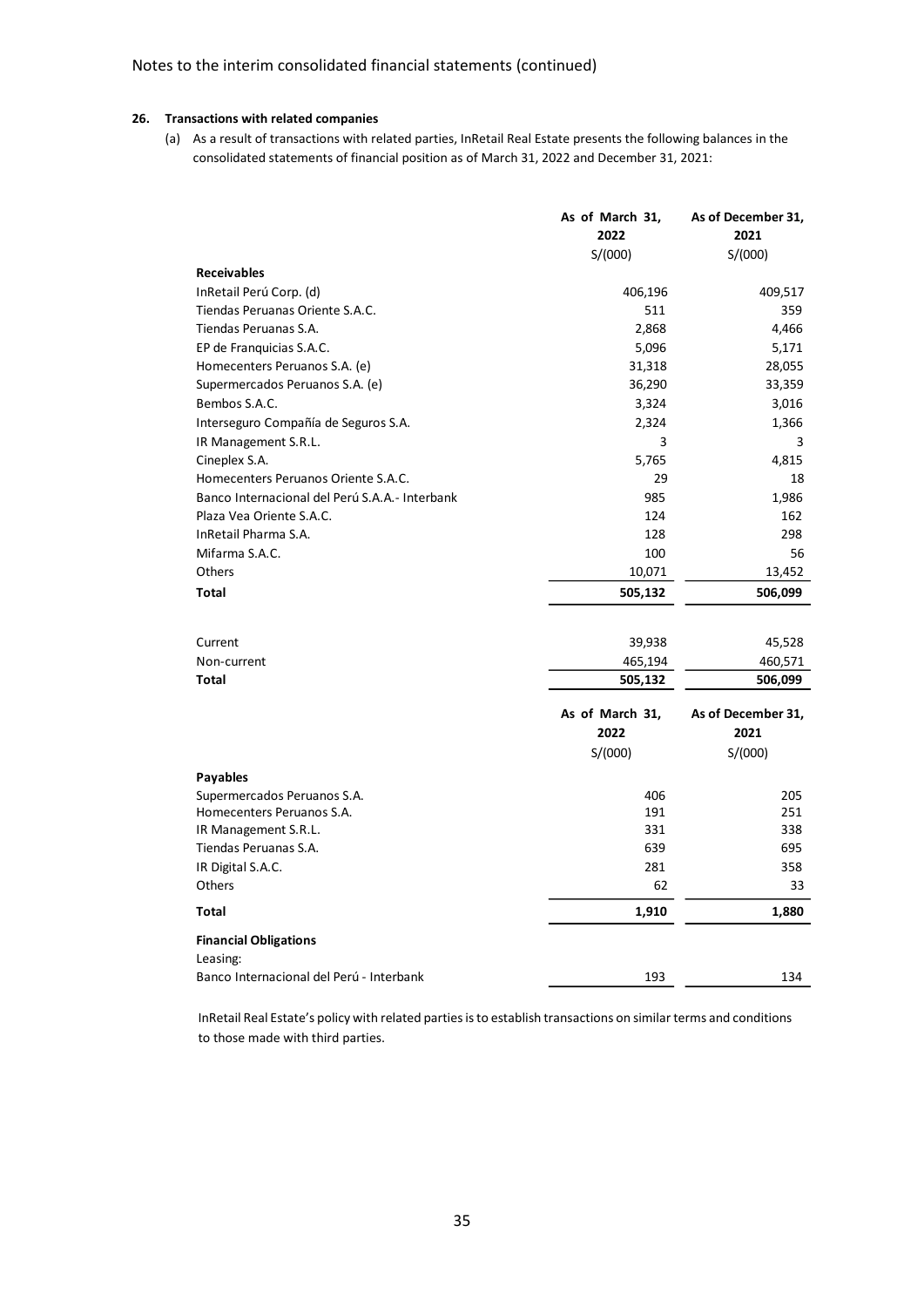- (b) As of March 31, 2022 and December 31, 2021, InRetail Real Estate holds balances with its related entity Banco International del Perú S.A.A. – Interbank in the cash and cash equivalent caption for an amount of S/150,532,000 and S/183,845,000, respectively.
- (c) Transactions with related companies have been performed under normal market conditions. The taxes that these transactions generated, as well as the calculation bases for their determination, are the usual ones in the industry and they are settled in accordance with the current tax regulations.
- (d) In April 2018, InRetail Shopping Malls, subsidiary of the Company, granted a loan to InRetail Perú Corp. of S/402,500,000 that accrues an effective annual interest rate of 6.90 percent and matures in March 2028.

As of March 31, 2022, the Company collected an interest fee of S/13,881,000 (S/27,761,000 as of Dewcember 31, 2021) which is presented in the consolidated statement of cash flows.

For the three months ended March 31, 2022 and 2021, an interest of S/6,864,000 and S/6,864,000 was earned, respectively, which was recorded in the "financial income" caption of the consolidated statement of comprehensive income. As of December 31, 2022, accumulated interest receivable of S/7,017,000, is maintained.

(e) As of March 31, 2022 and December 31, 2021, it corresponds mainly to the account receivable that Interproperties Perú maintains with Supermercados Peruanos S.A. and Homecenters Peruanos S.A. for an amount of S/33,077,000 and S/29,617,000, respectively (S/30,639,000 and S/27,432,000 as of December 31, 2021, respectively). These accounts receivable are due to the fact that Interproperties Peru acts as an intermediary between the lessor (unrelated third party) and the related companies to whom the property is leased to.

## **27. Financial risks management**

The activities of InRetail Real Estate are exposed to a variety of financial risks, which include the effects of the changes in the exchange rates, interest rate, credit and liquidity. The program of risk management of InRetail Real Estate tries to minimize the potential adverse effects on its financial performance.

InRetail Real Estate´s Board of Directors is responsible for the overall risk management approach and for the approval of the policies and strategies currently in place. The Board provides principles for overall risk management, as well as policies covering specific areas, such as foreign exchange risk, interest rate risk and credit risk, among others.

The most important aspects for the management of these risks are:

(a) Market risk

It is the risk that the fair values of the future cash flows of a financial instrument fluctuate due to changes in market prices. Market prices comprise three types of risk: interest rate risk, currency risk and investments in shares risk. In the case of InRetail Real Estate, the financial instruments affected by market risks include loans, which are exposed to currency risk and interest rate risk.

(i) Interest rate risk

It is the risk that the fair values or future cash flows of a financial instrument fluctuate due to changes in market interest rates. InRetail Real Estate manages its interest rate risk through the obtainment of debt with fixed interest rate. As of March 31, 2022 and December 31, 2021, InRetail Real Estate does not maintain debts at variable rate, which would be exposed to the risk of change in the interest rate.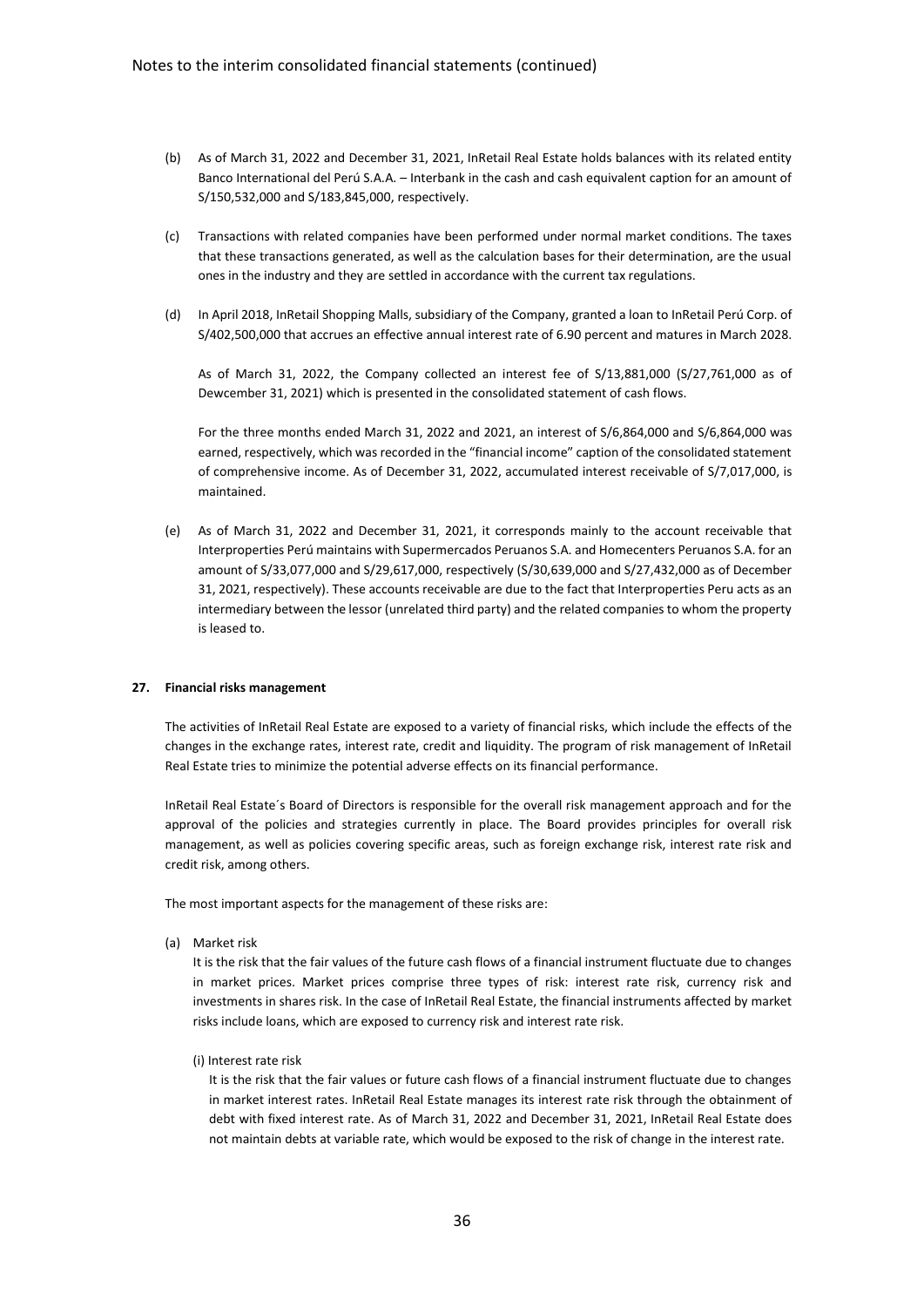## (ii) Exchange rate risk

It is the risk that the fair values of future cash flows of a financial instrument fluctuate due to changes in exchange rates. The exposure of InRetail Real Estate to exchange rate risk is related mainly to the operating activities of InRetail Real Estate related to rental income in foreign currency and financial obligations.

As of March 31, 2022 and December 31, 2021, assets and liabilities maintained in foreign currency were the following (expressed in thousands US Dollars):

|                                                 | As of March 31,<br>2022<br>US\$(000) | <b>As of December</b><br>31, 2021<br>US\$(000) |
|-------------------------------------------------|--------------------------------------|------------------------------------------------|
| <b>Assets</b>                                   |                                      |                                                |
| Cash and cash equivalents                       | 34,972                               | 29,321                                         |
| Investment at fair value through profit or loss | 545                                  | 10,515                                         |
| Investments at fair value through equity        | 51,358                               | 47,840                                         |
| Trade receivables, net                          | 1,470                                | 1,381                                          |
| Other receivables                               | 9                                    | 5                                              |
| Accounts receivables from related parties       | 1,880                                | 1,323                                          |
| <b>Total assets</b>                             | 90,234                               | 90,385                                         |
| <b>Liabilities</b>                              |                                      |                                                |
| Trade payables                                  | (2,098)                              | (2, 183)                                       |
| Other liabilities                               | (294)                                | (5, 577)                                       |
| Accounts payable to related parties             | (2)                                  | (3)                                            |
| Lease liability                                 | (43, 368)                            | (41, 350)                                      |
| Financial obligations                           | (346,001)                            | (345,960)                                      |
| <b>Total liabilities</b>                        | (391,763)                            | (395,073)                                      |
| Hedge amount                                    | 350,000                              | 350,000                                        |
| Net asset position                              | 48,471                               | 45,312                                         |

As of March 31, 2022 and December 31, 2021, InRetail Real Estate and its Subsidiaries have decided to reduce its exchange rate risk by entering into hedging operations through a Call Spread and a Full Cross-Currency Swap written over its "Senior Notes Unsecured", which are considered an effective hedging instruments.

The Call Spread is written over a nominal amount of US\$250,000,000 and the Full Cross-Currency Swap over an amount of US\$100,000,000 as of March 31, 2022 and December 31, 2021 and will be effective until maturity of the "Senior Notes Unsecured". See further detail in Note 13 and 17.

Transactions in foreign currency are performed at free market exchange rates. As of March 31, 2022, the market end of period exchange rate for transactions in US Dollars was S/3.695 per US\$1.00 bid and S/3.701 per US\$1.00 ask (S/3.975 per US\$1.00 bid and S/3.998 per US\$1.00 ask as of December 31, 2021).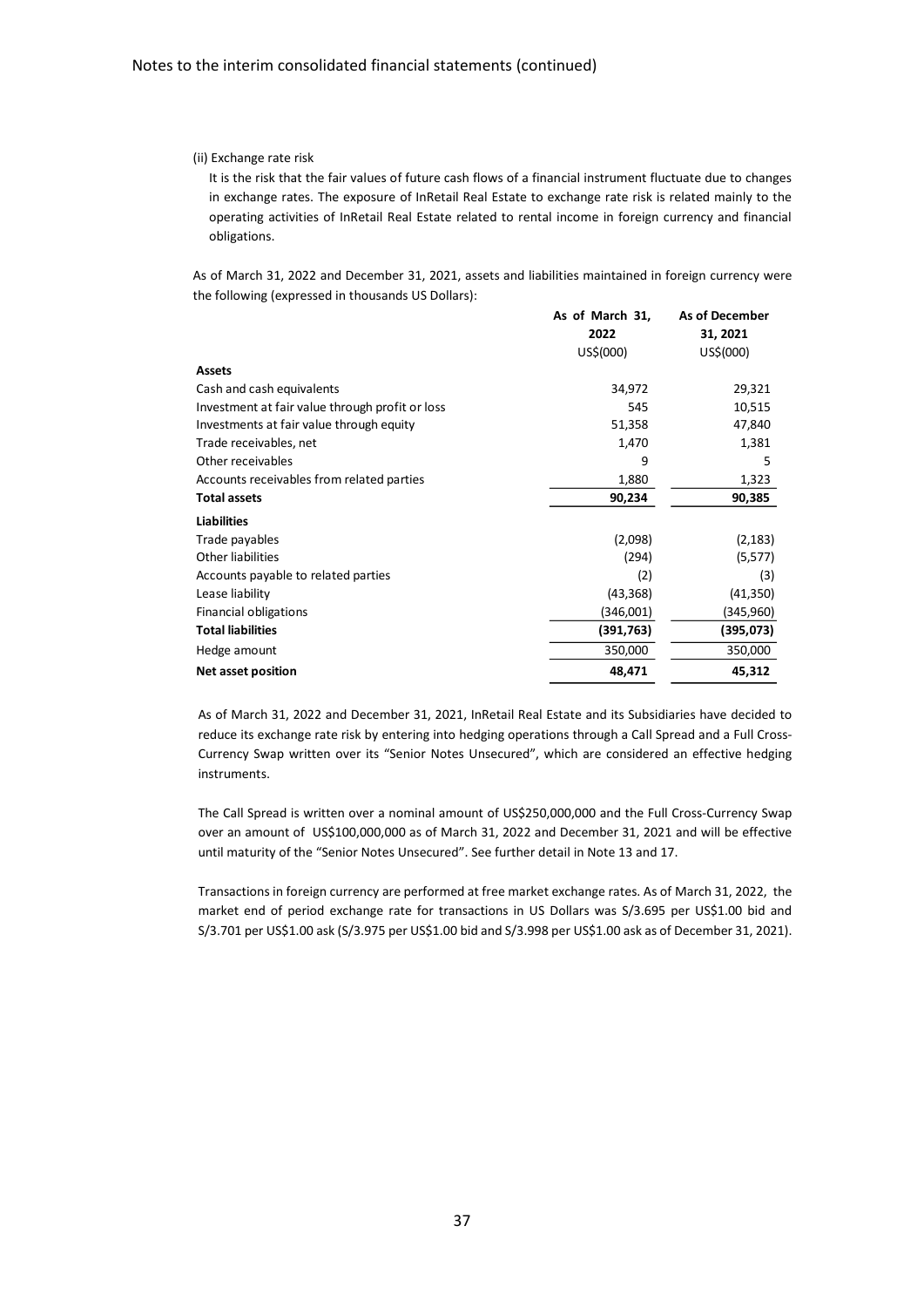For the three-month period ended as of March 31, 2022 and 2021, InRetail Real Estate has incurred in the following results for exchange difference:

|                                                                  | 2022<br>S/(000) | 2021<br>S/(000) |
|------------------------------------------------------------------|-----------------|-----------------|
| Exchange difference generated by hedged assets and liabilities   | 41.950          | (44, 100)       |
| Compensation of exchange difference for hedging derivative       | (41,950)        | 44.100          |
| Exchange difference generated by unhedged assets and liabilities | 62,909          | (8,729)         |
| Net gain (loss)                                                  | 62,909          | (8, 729)        |

(b) Credit risk

It is the risk that a counterparty cannot comply with its obligations regarding a financial instrument or sales contract, thus generating a financial loss. InRetail Real Estate is exposed to credit risk for its operating activities (mainly accounts receivable and loans) and for its financing activities, including bank deposits.

#### Credit risk related to accounts receivable

The credit risk of clients is managed by Management, and it is subject to policies, procedures and controls properly established. The pending balances on accounts receivable are reviewed periodically to assure their recovery. The maximum exposure to credit risk at the date of the consolidated statement of financial position is the book value of each class of financial asset.

Credit risk related to financial instruments and bank deposits

The credit risk of bank balances is managed by Management in accordance with the policies of InRetail Real Estate. The investments of cash surpluses are performed through a first-level related financial institution. The maximum exposure to credit risk as of March 31, 2022 and December 31, 2021, is the book value of the balances of cash and cash equivalent.

#### (c) Liquidity risk

Liquidity is controlled through the matching of the maturities of assets and liabilities, the obtaining of credit lines and/or maintaining of liquidity surpluses, which allows InRetail Real Estate to develop its activities in a normal way.

Managing liquidity risk implies maintaining sufficient cash and financing availability, through a suitable amount of committed credit sources and the ability to settle transactions, mainly of indebtedness. In this matter, Management directs its efforts to maintain financing sources through the availability of credit lines.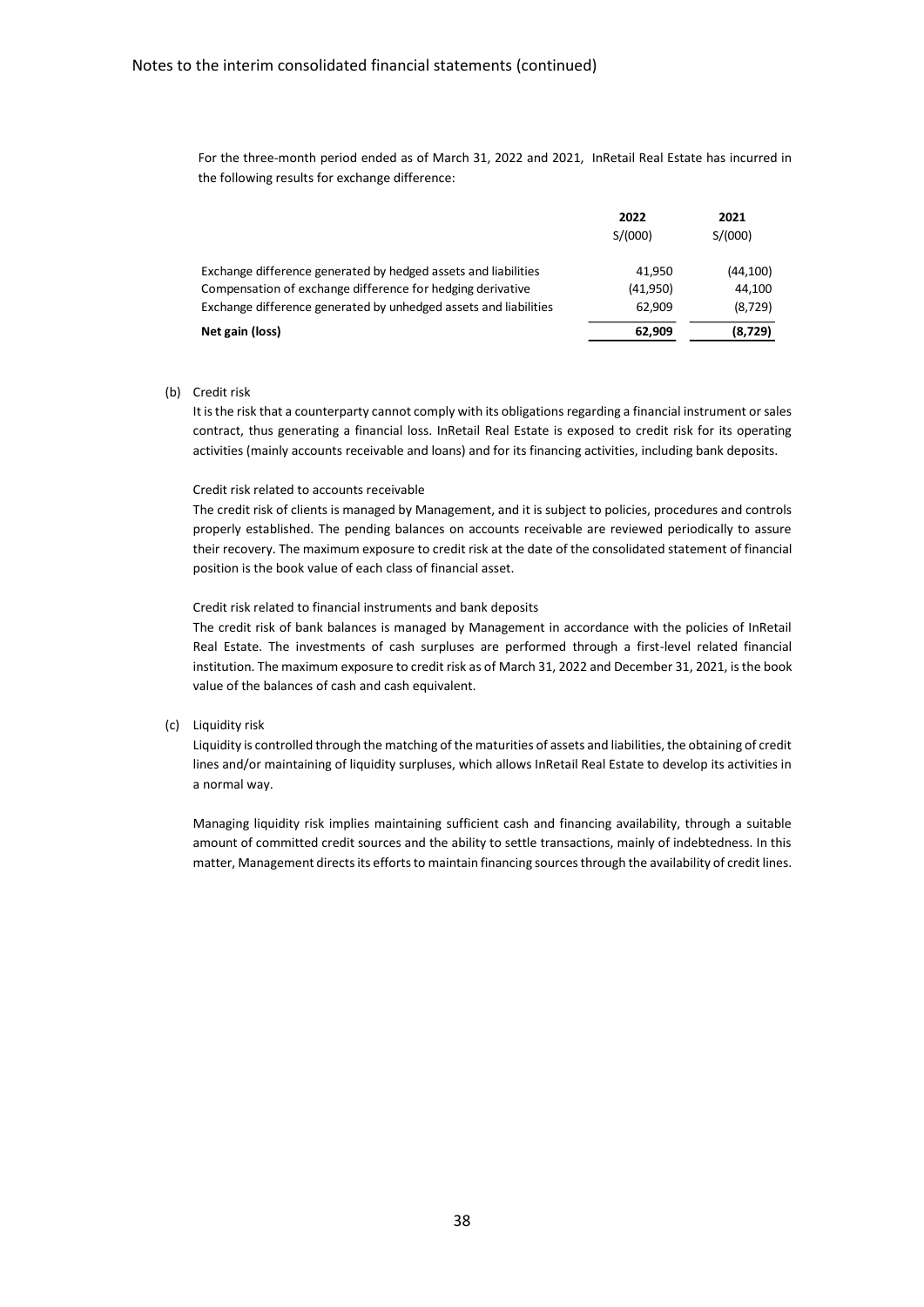#### **28. Fair value of financial instruments**

Fair value is defined as the amount at which an asset could be exchanged or a liability settled between knowledgeable, willing parties in an arm´s length transaction, assuming an on-going enterprise.

When a financial instrument is traded on an active and liquid market, its quoted market price in an actual transaction provides the best evidence of its fair value. When a quoted market price is not available, or may not be indicative of the fair value of the financial instrument to determine such fair value it is possible to use the current fair value of another financial instrument that is substantially similar, discounted cash flow analysis or other techniques applicable thereto, all of which are significantly affected by the assumptions applied. Although Management uses its best judgment in estimating the fair value of these financial instruments, there are inherent weaknesses in any estimation technique. As a result, the fair value may not be indicative of the net realizable value of settlement value of the financial instrument.

The following methods and assumptions were used to estimate the fair values of the financial instruments:

(a) Financial instruments whose fair value is similar to their book value

For financial assets and liabilities that are liquid or have short-term maturities (less than three-months), such as cash and cash equivalents, trade receivables, accounts receivable to related parties and other receivables, trade accounts payable and other current liabilities, it is deemed that their book values are similar to their fair values.

(b) Financial instruments at fixed rate

The fair value of the financial assets and liabilities at fixed rate and at amortized cost is determined by comparing the market interest rate at the moment of their initial recognition to the current market rates related to similar financial instruments. The estimated fair value of financial obligations that accrue interests is determined through discounted cash flows by using the currently available rates for debts with similar conditions, credit risk and maturities.

#### (c) Investment to fair value through equity

Fair value of investment though equity is derived from quoted market prices in active markets, if available. Fair value of unquoted available-for-sale financial assets is estimated using a discounted cash flow technique.

## Fair value hierarchy

The InRetail Real Estate Group uses the following hierarchy for determining and disclosing the fair value of its financial instrument recorded in the statement of financial position:

Level 1: quoted (unadjusted) prices in active markets for identical assets or liabilities.

Level 2: other techniques for which all inputs which have a significant effect on the recorded fair value are observable, either directly or indirectly.

Level 3: techniques which use inputs that have a significant effect on the recorded fair value that are not based on observable market data.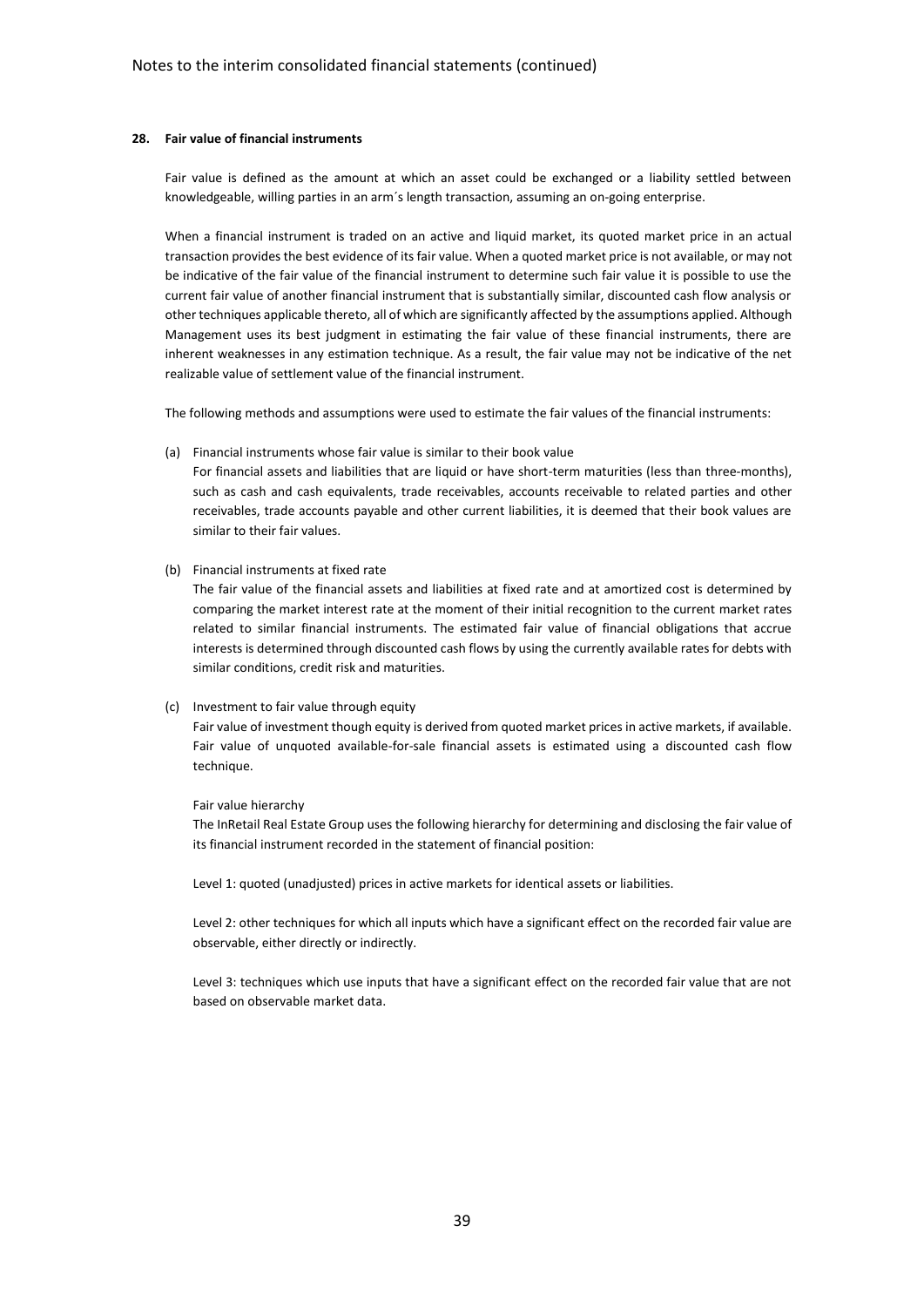The InRetail Real Estate Group does not maintain any financial instrument with fair value determination under level 3 and there were no transfers between levels during the three-month period ended March 31, 2022 and 2021. The InRetail Real Estate Group maintains the following financial instruments at fair value:

- Investments to fair value through equity which fair value was determined under level 1 hierarchy.
- Derivative instrument which fair value was determined under level 2 hierarchy.

## **29. Subsequent event**

(a) The Company's management and Susbidiaries continue monitoring the evolution of the situation and the guidance of national and international authorities, since events beyond Management's control may arise that require modifying the established business plan. Further spread of COVID-19 and subsequent measures taken to limit the spread of the disease could affect the ability to conduct business in the normal way and therefore affect financial condition and results of operations.